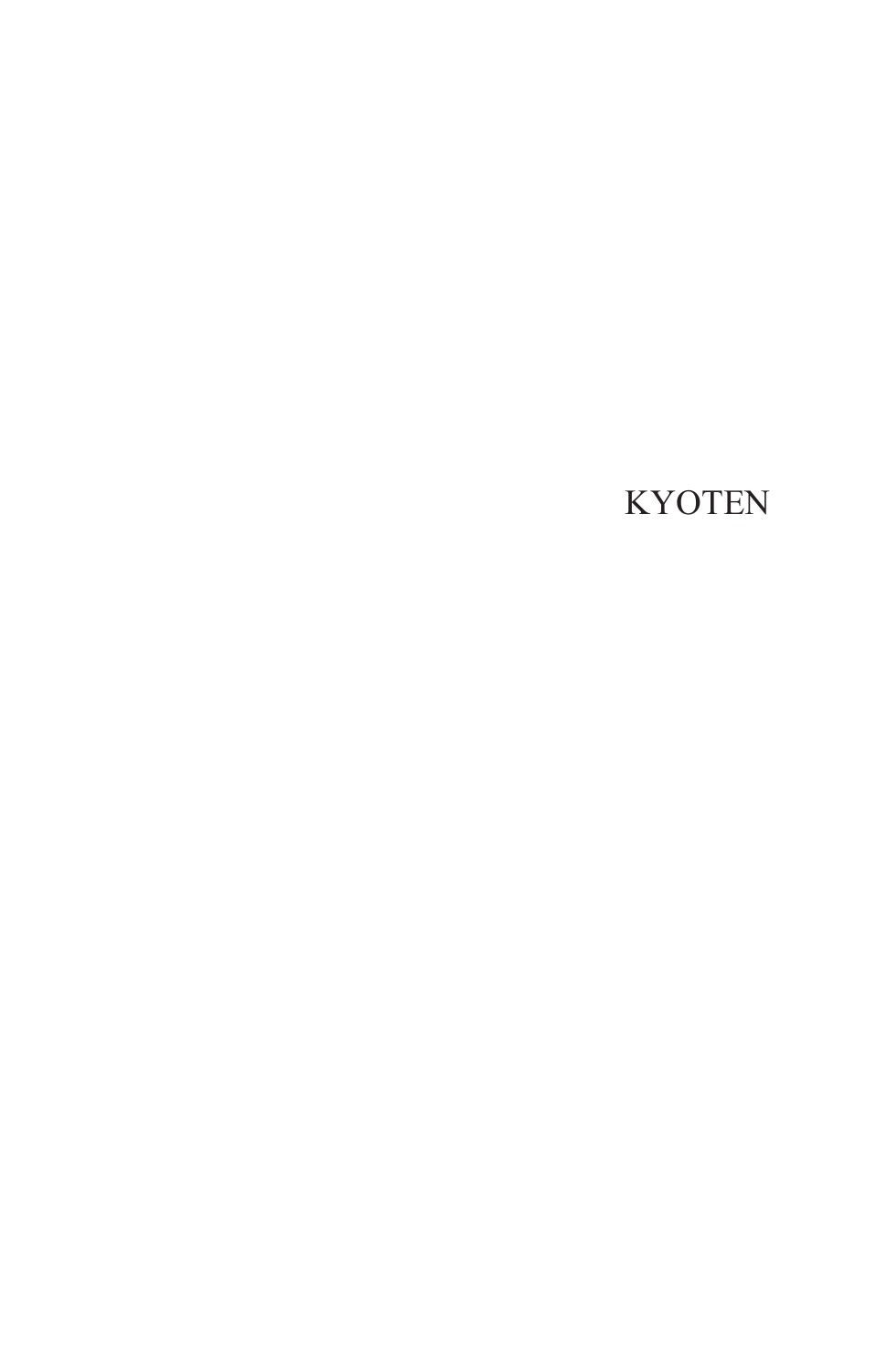# KYOTEN Sutra Readings

Extracts from the Threefold Lotus Sutra

Newly-revised Bilingual Edition *Romanized Japanese and English Translation*

Rissho Kosei-kai International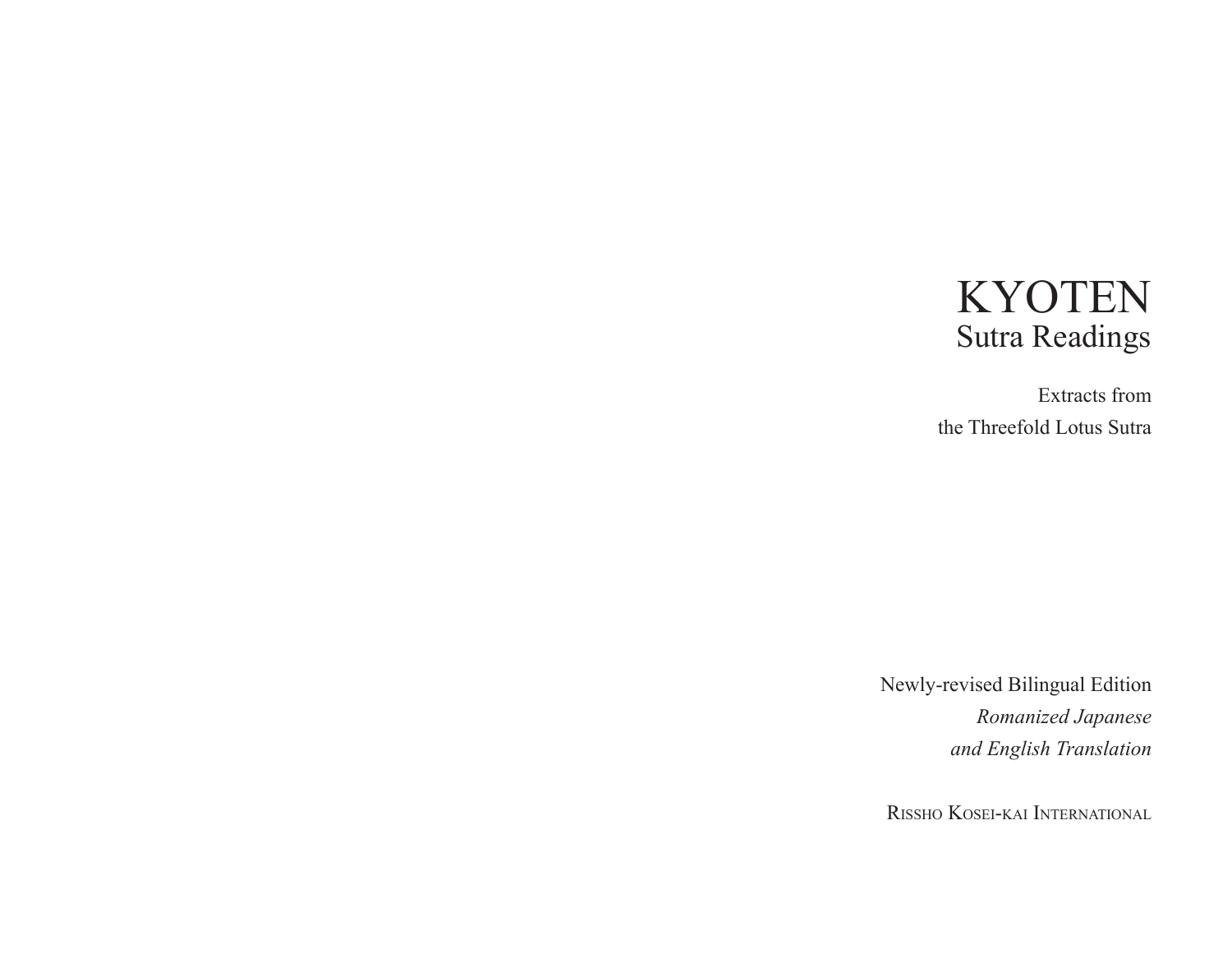This sutra recitation book is provided with romanized Japanese on every left page and English translation on every right, beginning from pages 6 and 7. Romanized Japanese on page 12, pages 24 through 80, and pages 110 and 112 is the *kundoku* rendering from *Hokke Sanbu-kyō* (The Threefold Lotus Sutra). *Kundoku* rearranges the classical Chinese text according to classical Japanese grammar and adds Japanese conjugations to some Chinese characters. Romanized Japanese on pages 90 through 106 as well as pages 116 and 118 is the *shindoku* reading, which is a romanized transliteration of the original classical Chinese text using the Japanese pronunciation of its characters. As for the romanized Japanese of dharanis on pages 108, 110, and 114, they are divided with hyphens according to Japanese syllables so that readers can pronounce them articulately.

The English extracts from the Threefold Lotus Sutra in this book are adapted from *The Threefold Lotus Sutra: A Modern Translation for Contemporary Readers,* © 2019 by Rissho Kosei-kai and published in 2019 by Kosei Publishing Company.

First edition, 1968 Ninth edition, 2019

Published by Rissho Kosei-kai International, 2-7-1 Wada, Suginami-ku, Tokyo 166-8537, Japan. Copyright © 2019 by Rissho Kosei-kai; all rights reserved. Printed in Japan.

#### Note on Translation

English passages of the Threefold Lotus Sutra were extracted from *The Threefold Lotus Sutra: A Modern Translation for Contemporary Readers* published by Kosei Publishing Company in 2019. This new translation is directly descended from the earlier translation published by the company in 1975, *The Threefold Lotus Sutra: The Sutra of Innumerable Meanings, The Sutra of the Lotus Flower of the Wonderful Law, and the Sutra of Meditation on the Bodhisattva Universal Virtue*.

This new translation has been carefully checked against three versions of the text. First, the earlier translation; second, a well-established Japanese edition of the text of the Threefold Lotus Sutra in classical Chinese, *Myōhō-rengekyō narabini kaiketsu* (Kyoto: Heiraku-ji Shoten, 1924, that is, the Heiraku-ji version); and third, the Japanese *kundoku* rendering of the Heiraku-ji version. In addition, we referred to an authoritative edition of the Chinese Buddhist canon, *Taishō shinshū daizō-kyō* (vol. 9, [Tokyo: Daizō Shuppan, 1925], 1–62, 383–94), for textual variants in the three sutras composing the Threefold Lotus Sutra.

Changes were made in this new translation based on the following four criteria. One: modernize the language to reflect current usage and common understanding. Two: bring as much accuracy as possible to the translation by following the standard definitions of words and phrases—key terminology in particular. Three: make the language more inclusive and avoid phrases that could be construed as prejudicial. Four: provide a translation that lends itself to being read aloud.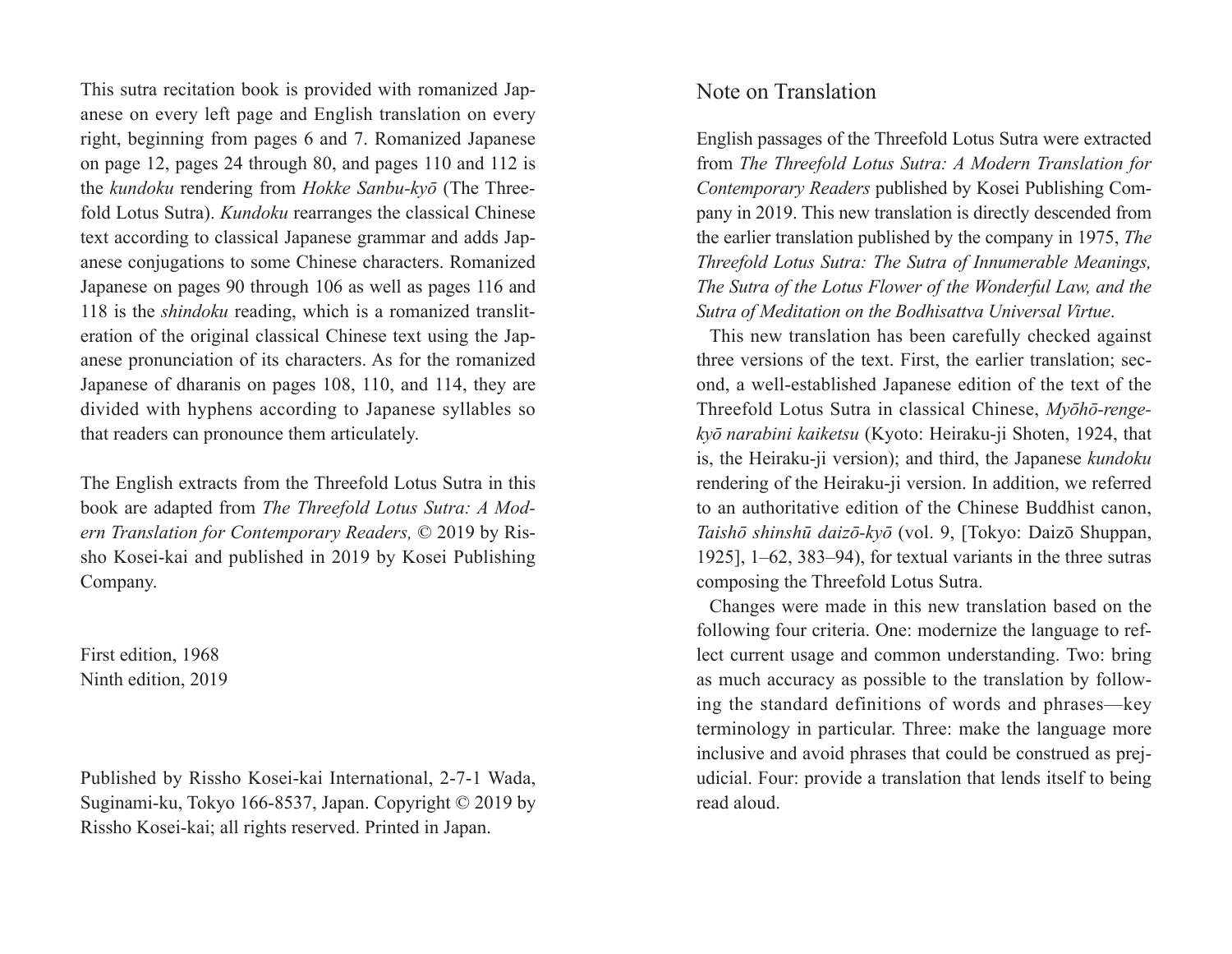## Mokuji

## Raihai *10* Dōjō-kan *12* San-kie *14* Kanjō *18* Kaikyō-ge *22* Muryōgi-kyō Jikkudoku-hon Dai-san *24* Myōhō Renge-kyō Hōben-pon Dai-ni *28* Hiyu-hon Dai-san *34* Hosshi-hon Dai-jū *36* Daibadatta-hon Dai-jūni *40* Nyorai Juryō-hon Dai-jūroku *42* Jōfukyō-bosappon Dai-nijū *52* Nyorai Jinriki-hon Dai-nijūichi *60* Kanzeon-bosatsu Fumon-pon Dai-nijūgo *64* Fugen-bosatsu Kanboppon Dai-nijūhachi *70* Bussetsu Kan-Fugen-bosatsu Gyōhō-kyō *74* Fu-ekō *80* Shōdai *82*

Homage *11* Meditation on the Place of the Way *13* Taking Refuge in the Three Treasures *15* Invocation *19* Opening Verse *23* The Sutra of Innumerable Meanings Chapter 3, Ten Merits *25* The Sutra of the Lotus Flower of the Wondrous Dharma Chapter 2, Skillful Means *29* Chapter 3, A Parable *35* Chapter 10, Teachers of the Dharma *37* Chapter 12, Devadatta *41* Chapter 16, The Life Span of the Eternal Tathagata *43* Chapter 20, The Bodhisattva Never Unworthy of Respect *53* Chapter 21, The Transcendent Powers of the Tathagata *61* Chapter 25, The Bodhisattva Regarder of the Sounds of the World as Universal Gateway *65*

### **Contents**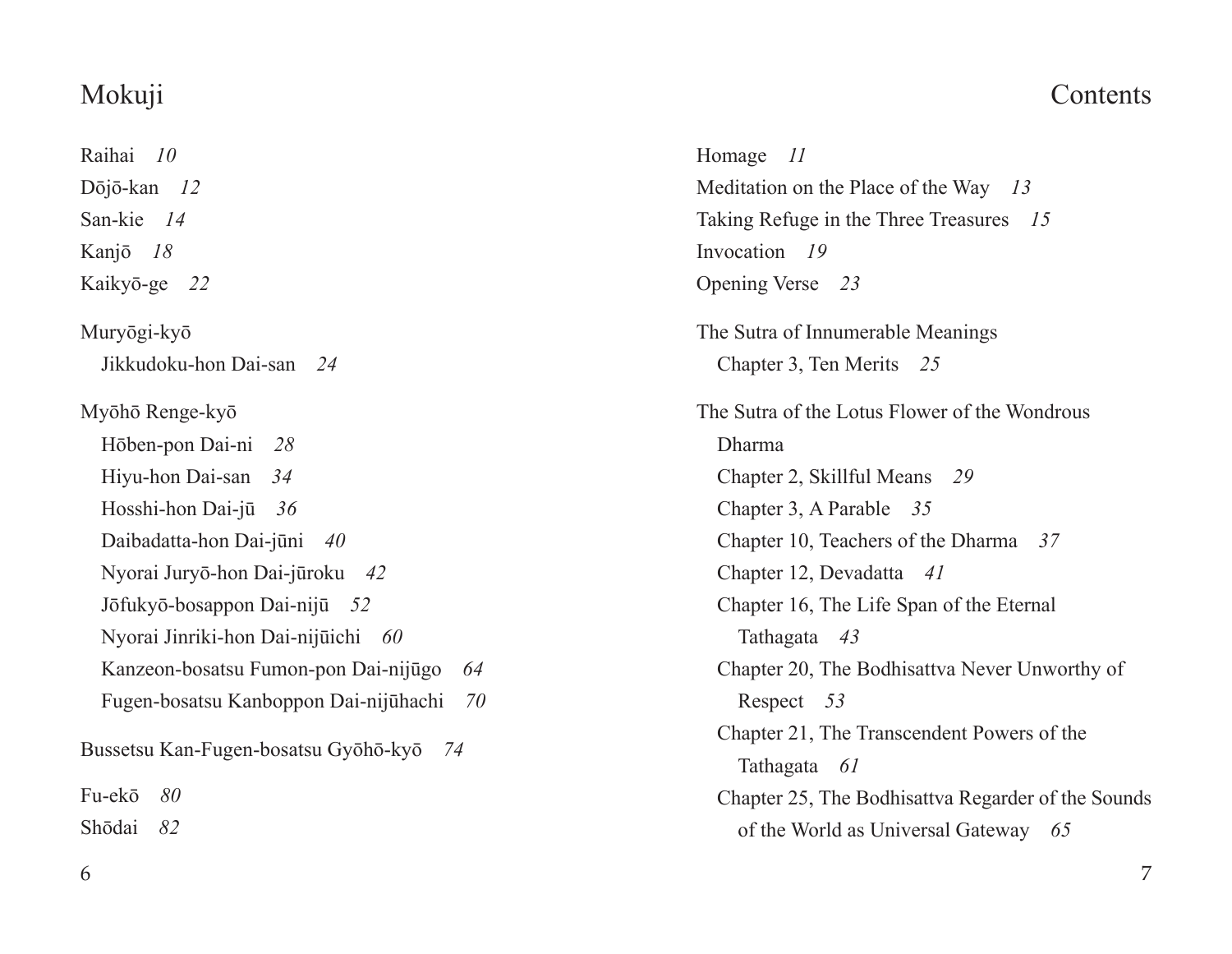Ekō *84* Raihai *88* Myōhō Renge-kyō Hōben-pon Dai-ni *90* Nyorai Juryō-hon Dai-jūroku *98* Darani-hon Dai-nijūroku *108* Fugen-bosatsu Kanboppon Dai-nijūhachi (Darani) *114* Ken-hōtō-hon Dai-jūichi (Hōtō-ge) *116*

Kaiin Kōryō *120*

\* Strike the gong where ・ marked.

Chapter 28, Encouragement from the Bodhisattva Universal Sage *71* The Sutra of the Method for Contemplating the Bodhisattva Universal Sage *75* Universal Transfer of Merit *81* Chanting of the O-daimoku *83* Transfer of Merit *85* Homage *89* The Sutra of the Lotus Flower of the Wondrous Dharma Chapter 2, Skillful Means *91* Chapter 16, The Life Span of the Eternal Tathagata *99* Chapter 26, Dharanis *109* Chapter 28, Encouragement from the Bodhisattva Universal Sage (Dharanis) *115* Chapter 11, The Appearance of the Jeweled Stupa (Jeweled Stupa Verse) *117*

Members' Vow *121*

\* Strike the gong where ・ marked.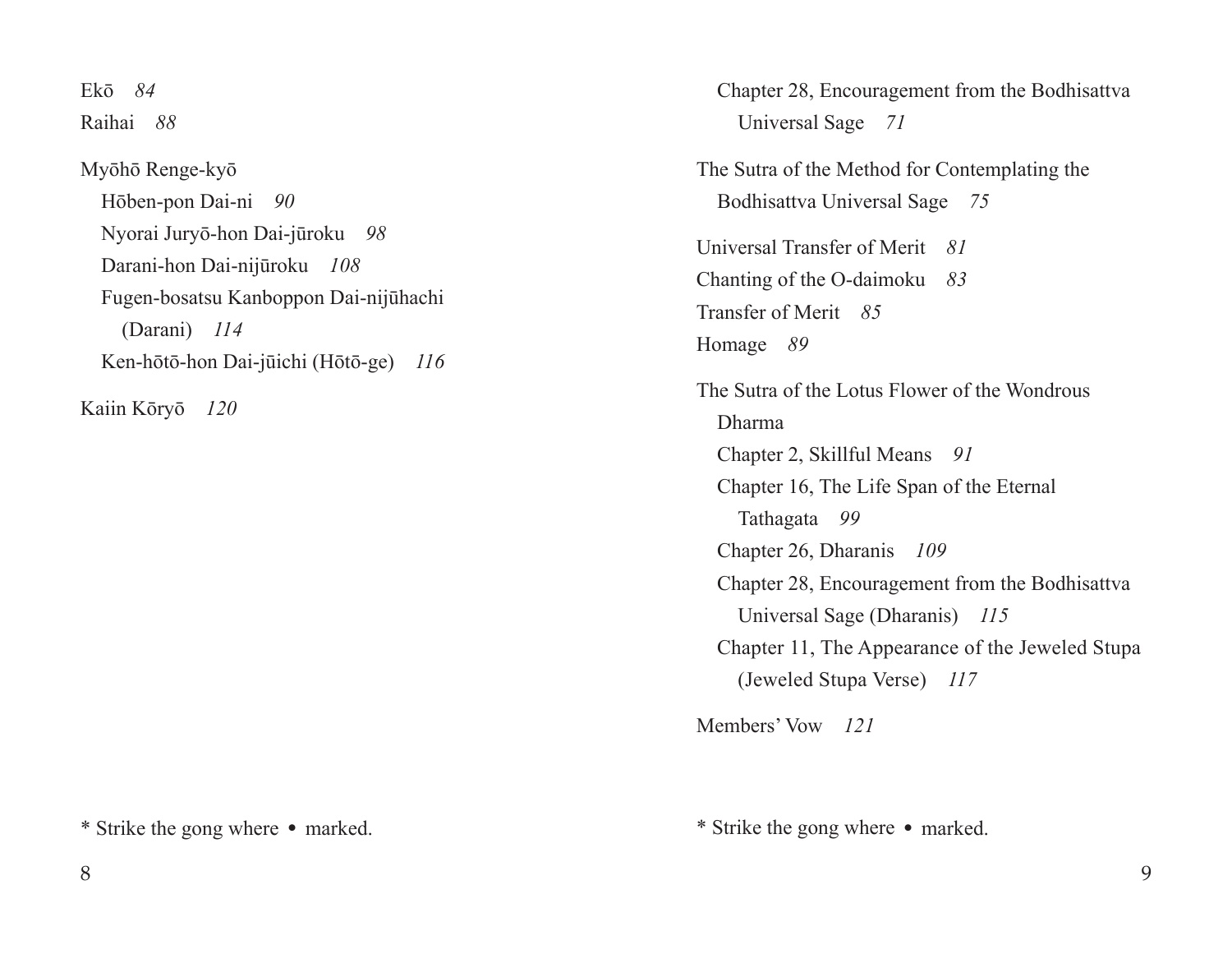### Raihai

・・・

(All) Namu Myōhō Rengē Kyō Namu Myōhō Rengē $\text{K}\!\bar{\text{y}}\bar{\text{o}}$ Namu Myōhō Rengē Kyō  $\bullet$ 

(All) Namu Myoho Renge Kyo we ky<sup>o</sup> Namu Myoho Renge Kyo Renge Kyō<br>
Namu Myoho Renge Kyō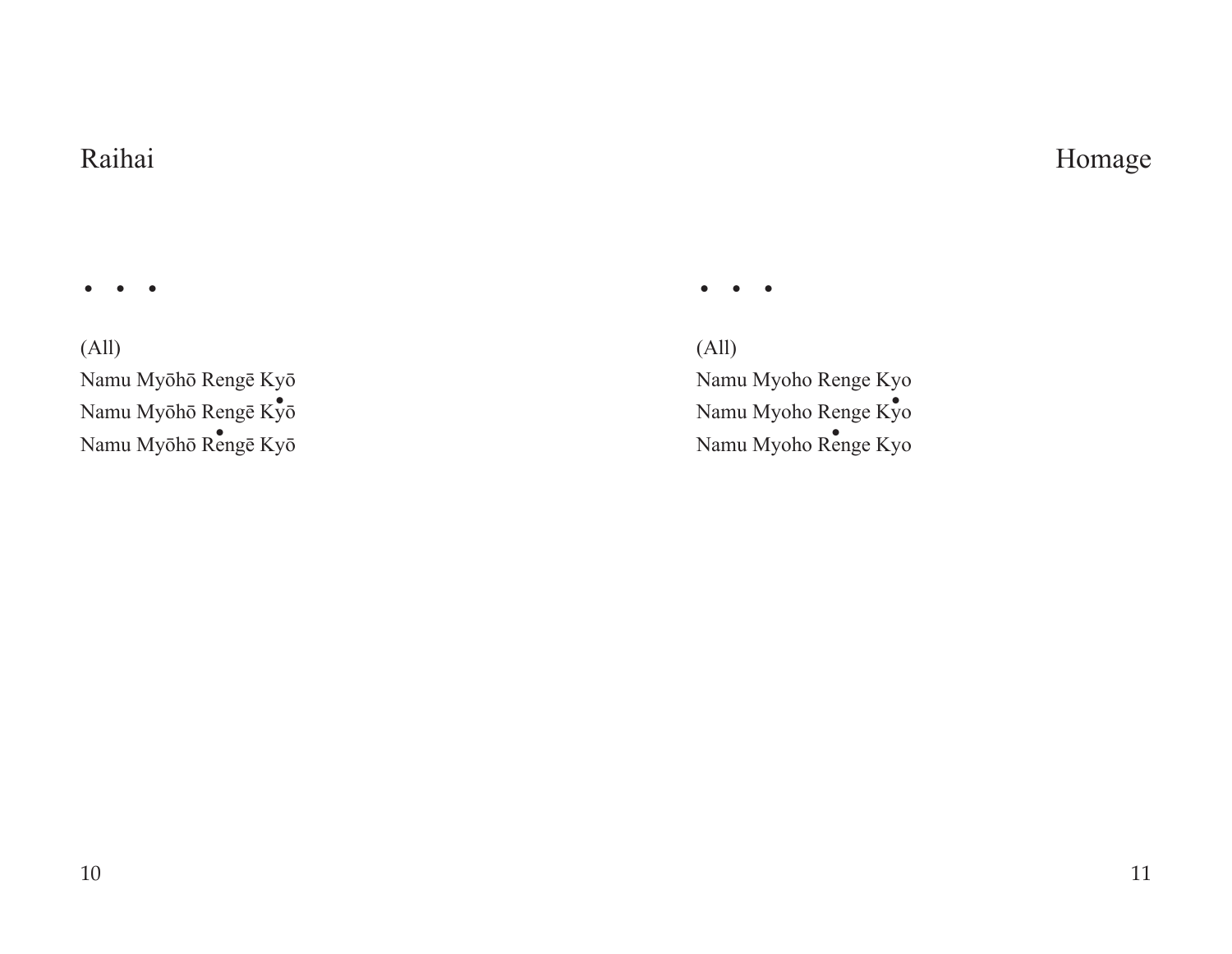### Dōjō-kan

## Meditation on the Place of the Way

#### (Leader)

Masa ni shiru-beshi, kono tokoro wa sunawachi kore dōjō nari. Shobutsu koko ni oite anokutara-sanmyakusanbodai o e, Shobutsu koko ni oite hōrin o tenji, Shobutsu koko ni oite hatsu-nehan shitamō.

Namu Myōhō Rengē Kyō

#### (Leader)

Let it be known that this place is indeed the place of the Way. Here, the buddhas attain Supreme Perfect Awakening. Here, the buddhas roll the Dharma Wheel. And here, the buddhas enter parinirvana. And here, the buddhas enter parinirvana.

Namu Myoho Renge Kyo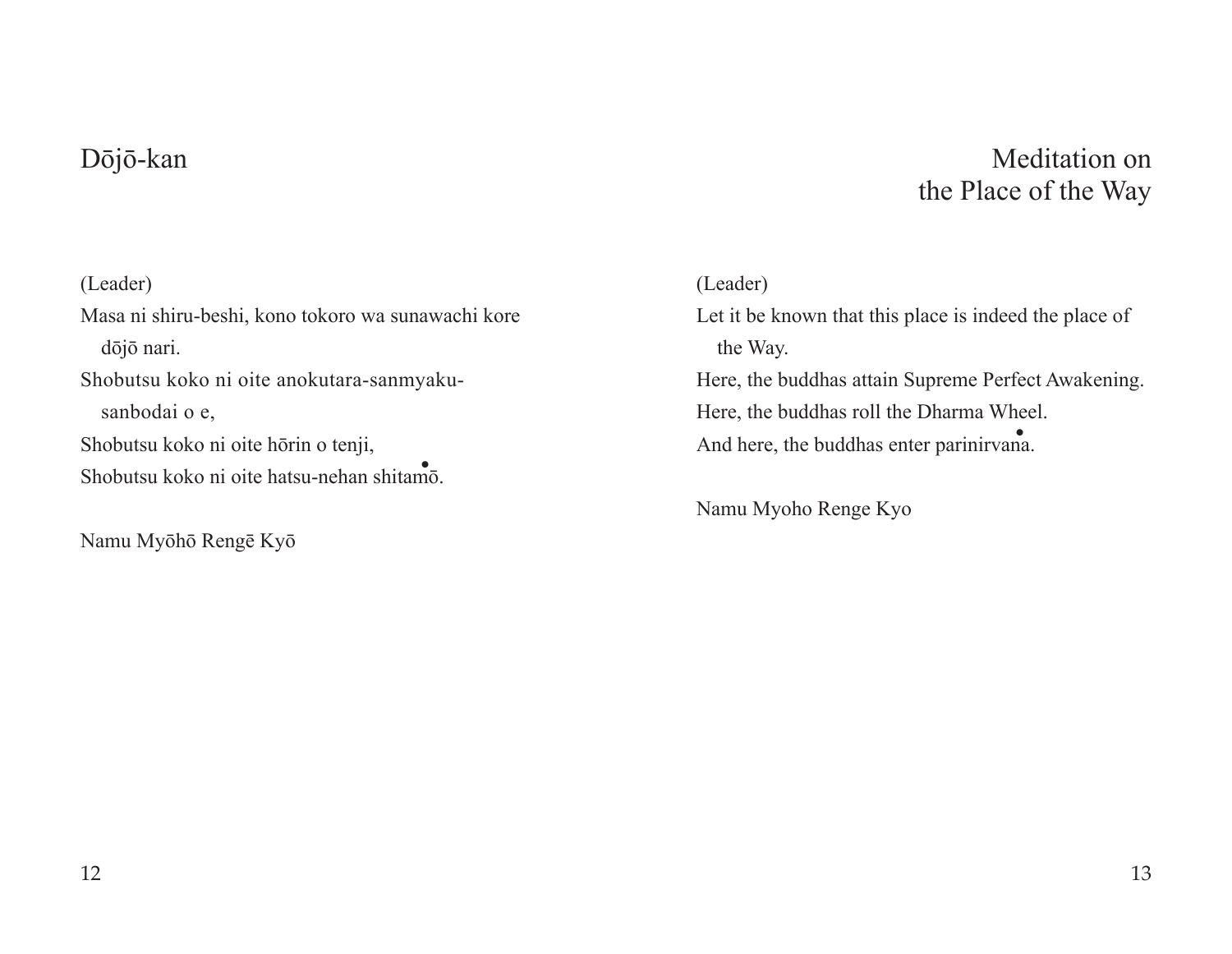### San-kie

(Leader) Mizukara Hotoke ni kie-shi tatematsuru.

(All)

Masa ni negawakuwa shujō to tomo ni, Daidō o taige-shite mujōi o okosan.

(Leader) Mizukara Hō ni kie-shi tatematsuru.

(All)

Masa ni negawakuwa shujō to tomo ni, Fukaku kyōzō ni itte chie umi no gotoku naran.

Taking Refuge in the Three Treasures

(Leader) Buddham saranam gacchami (We take refuge in the Buddha.)

(All) May we, with all living beings, Deeply experience the Great Way And give rise to the supreme aspiration.

(Leader) Dhammam saranam gacchami (We take refuge in the Dharma.)

(All) May we, with all living beings, Embrace the riches of the sutras And make our wisdom as wide and deep as the sea.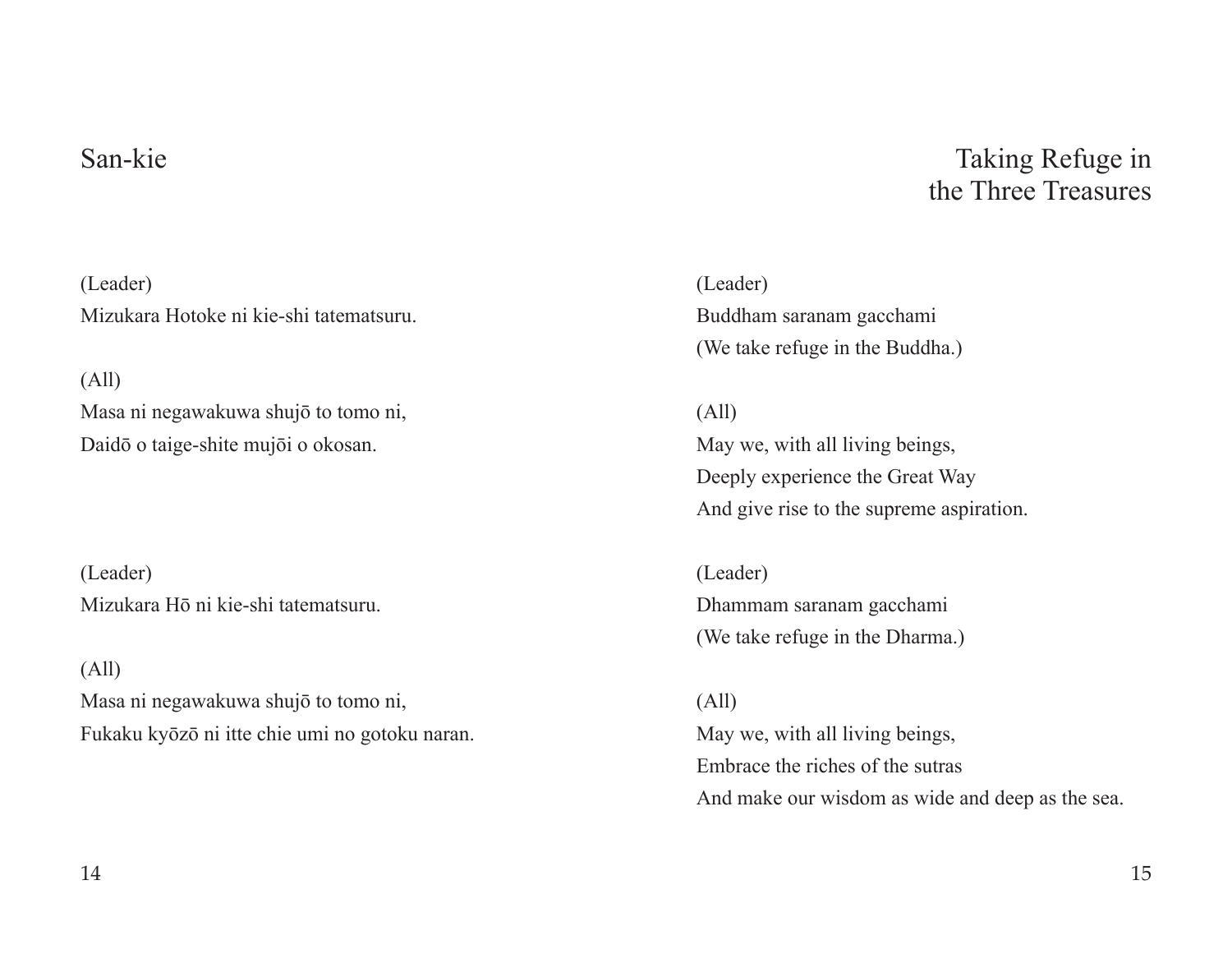(Leader) Mizukara Sō ni kie-shi tatematsuru.

(All)

Masa ni negawaku wa shujō to tomo ni, Daishū o tōri-shite issai muge naran.

(Leader) Sangham saranam gacchami (We take refuge in the Sangha.)

(All) May we, with all living beings, Guide the great community And be freed from all hindrances.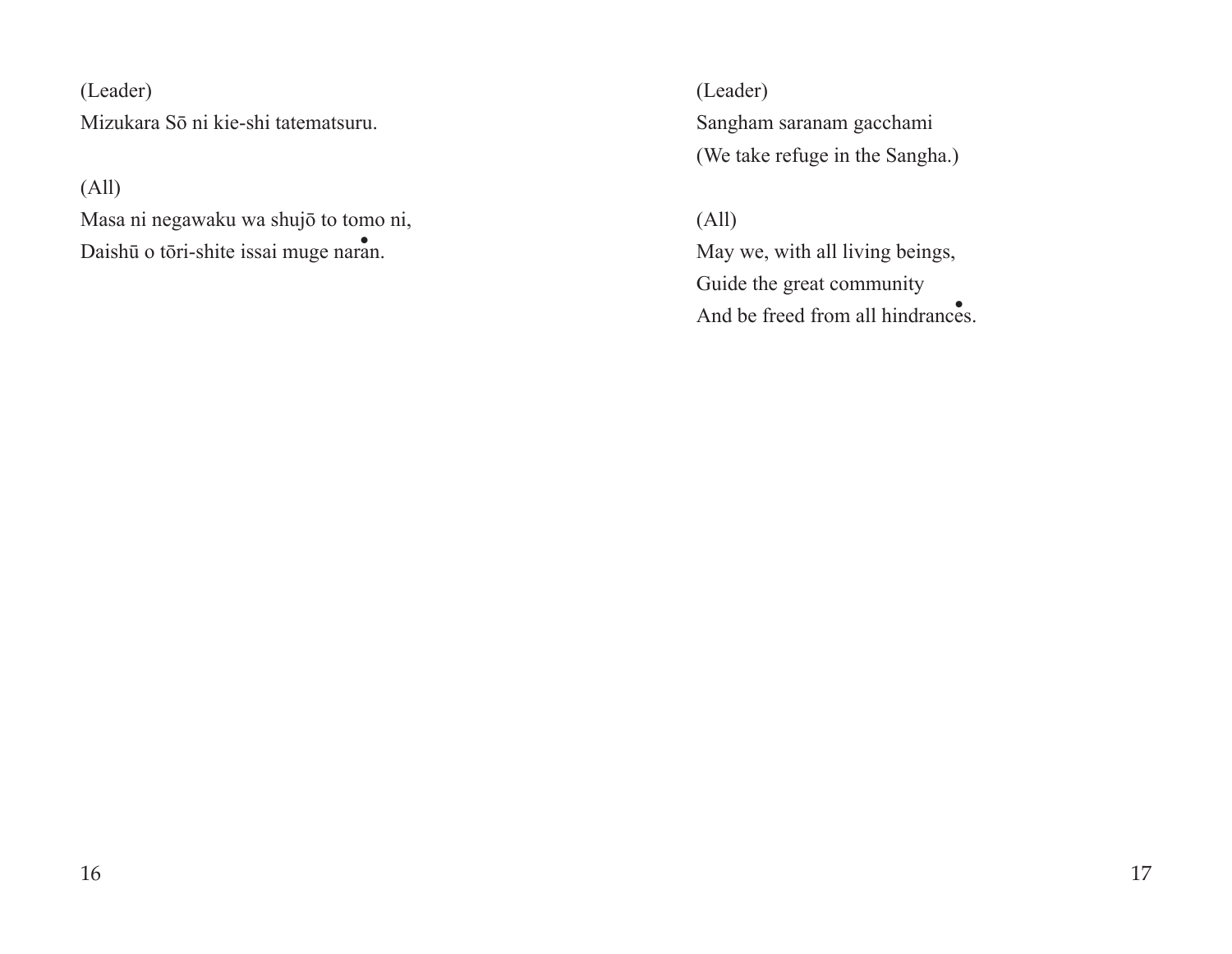### Invocation

## Kanjō

(Leader) Namu Kuon-jitsujō Daion Kyōshu Shakamuni-sēson; Namu Shōmyō Hokke no Tahō-nyorai; Namu jippō funjin sanze no shobutsu; Namu Jō-gyō, Muhen-gyō, Jō-gyō, Anryū-gyō no shidaibosatsu; Namu Monju, Fugen, Miroku tō no bosatsu-makasatsu; Namu Kōso Nichiren Daibosatsu; Namu Kaiso Nikkyō Ichijō-daishi; Namu Wakiso Myōkō Jidō-bosatsu; Honbu kanjō no goshugo-sonjin; Jippō muryō no shoten-zenjin rin<br>Rairin yōgō chiken shōran.

Namu Myōhō Rengē Kyō

(Leader) We put our faith in The Eternal Buddha Shakyamuni—Great Benevolent Teacher, World-Honored One; The Tathagata Abundant Treasures, witness to the Lotus Sutra; The separated embodiments of the Buddha in the ten directions in the past, present, and future; The four great bodhisattvas: Superior Practice, Boundless Practice, Pure Practice, and Steadfast Practice; The bodhisattva-mahasattvas: Manjushri, Universal Sage, Maitreya, and all other bodhisattvamahasattvas; Great Bodhisattva Nichiren, revered practitioner of the Lotus Sutra; Founder Nikkyo, Great Teacher of the One Vehicle;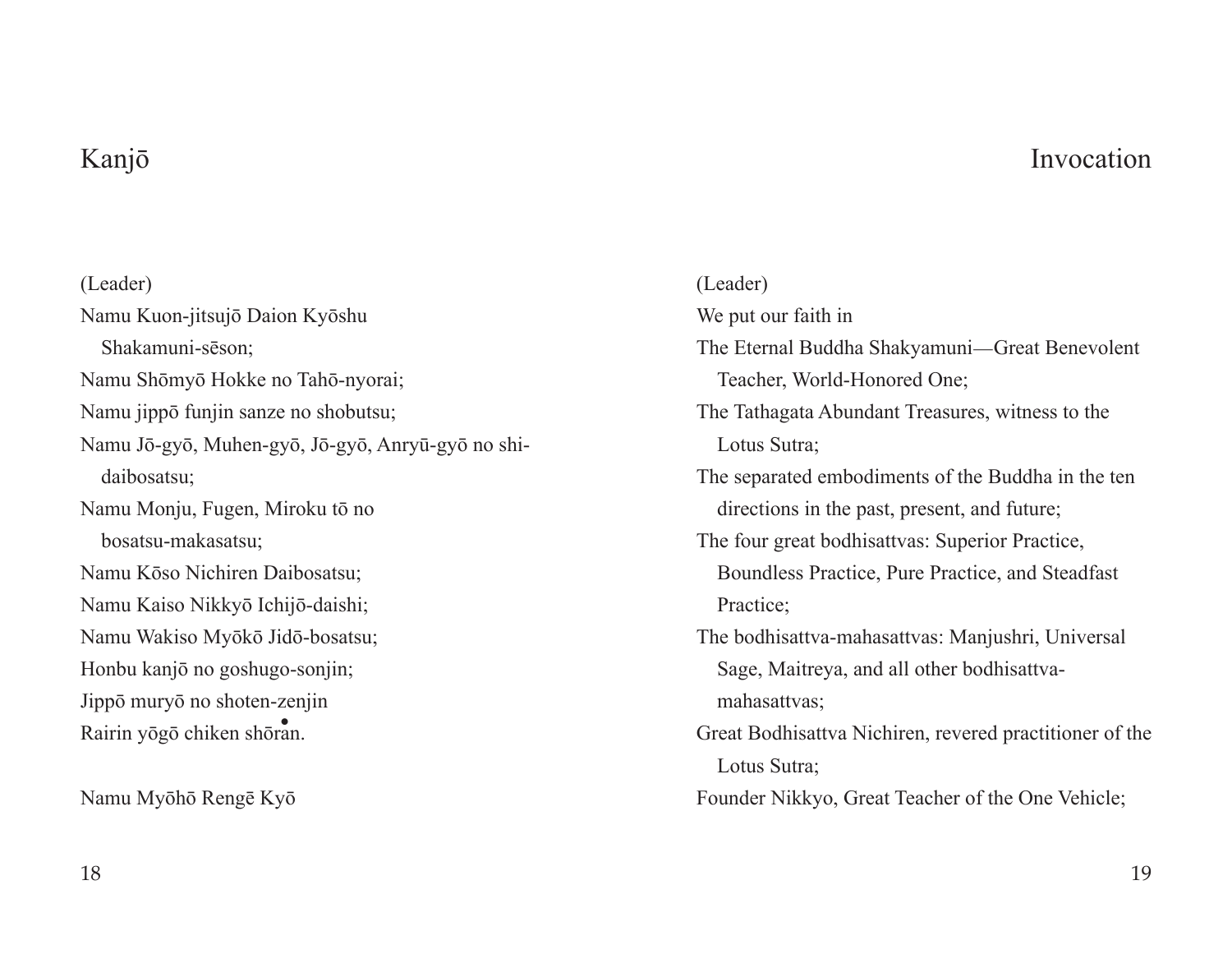Cofounder Myoko, Bodhisattva of the Way of Compassion; The guardian spirits of Rissho Kosei-kai; And the countless heavenly spirits in the ten directions.

May you all be present among us and know our deep devotion. ・

Namu Myoho Renge Kyo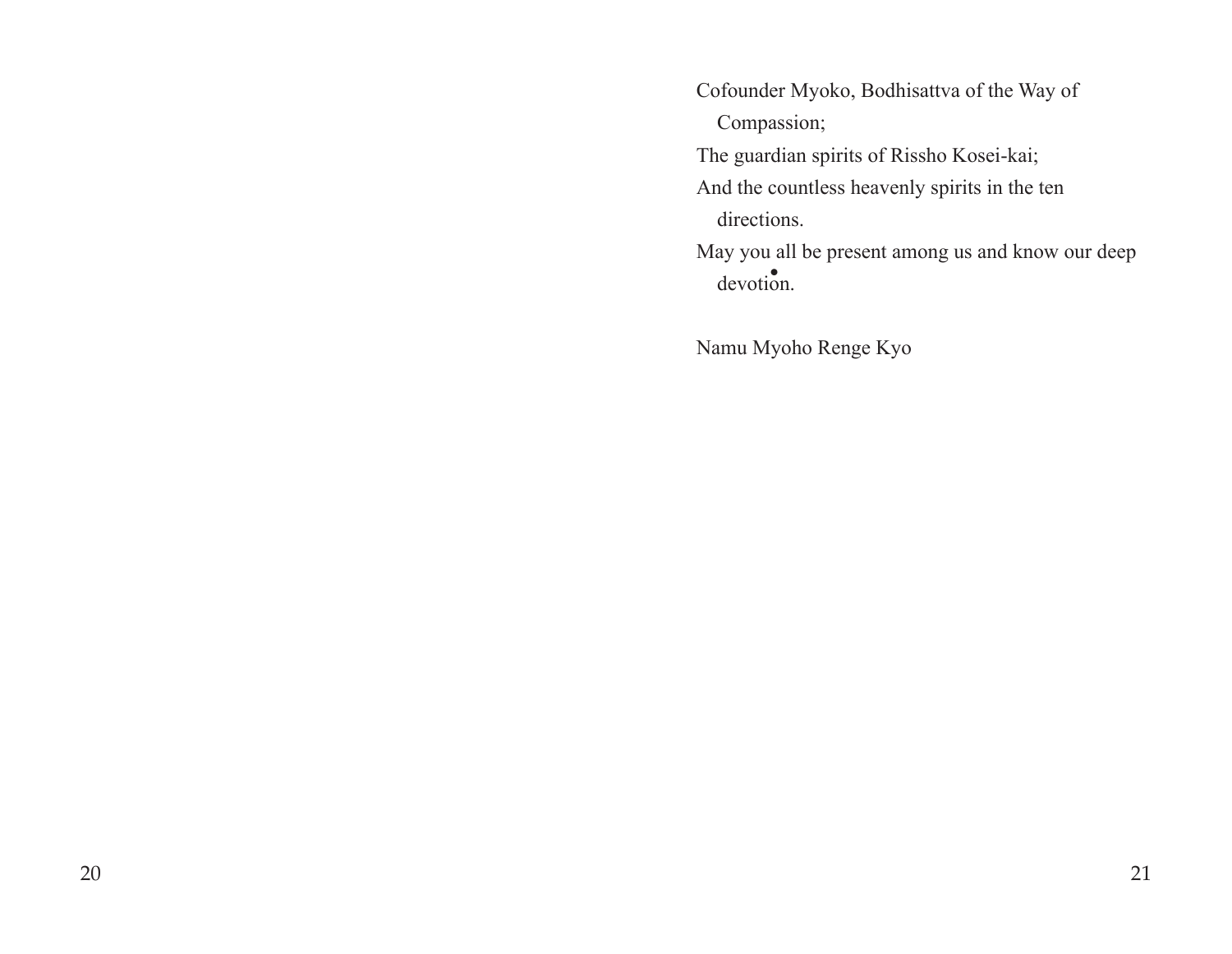## Kaikyō-ge

## Opening Verse

#### (All)

Mujō jinjin mimyō no Hō wa, Hyaku-sen-man gō ni mo ai tatematsuru koto katashi. Ware ima kenmon-shi juji-suru koto o etari. Negawakuwa Nyorai no daiichigi o gesen.

### (All)

The unsurpassed, profound, wondrous Dharma Is rarely met in myriads of kalpas. Now we see, hear, receive and embrace it. May we understand the foremost teaching of the Tathagata. **Example 19 Alexander May we under**<br>Tathagata.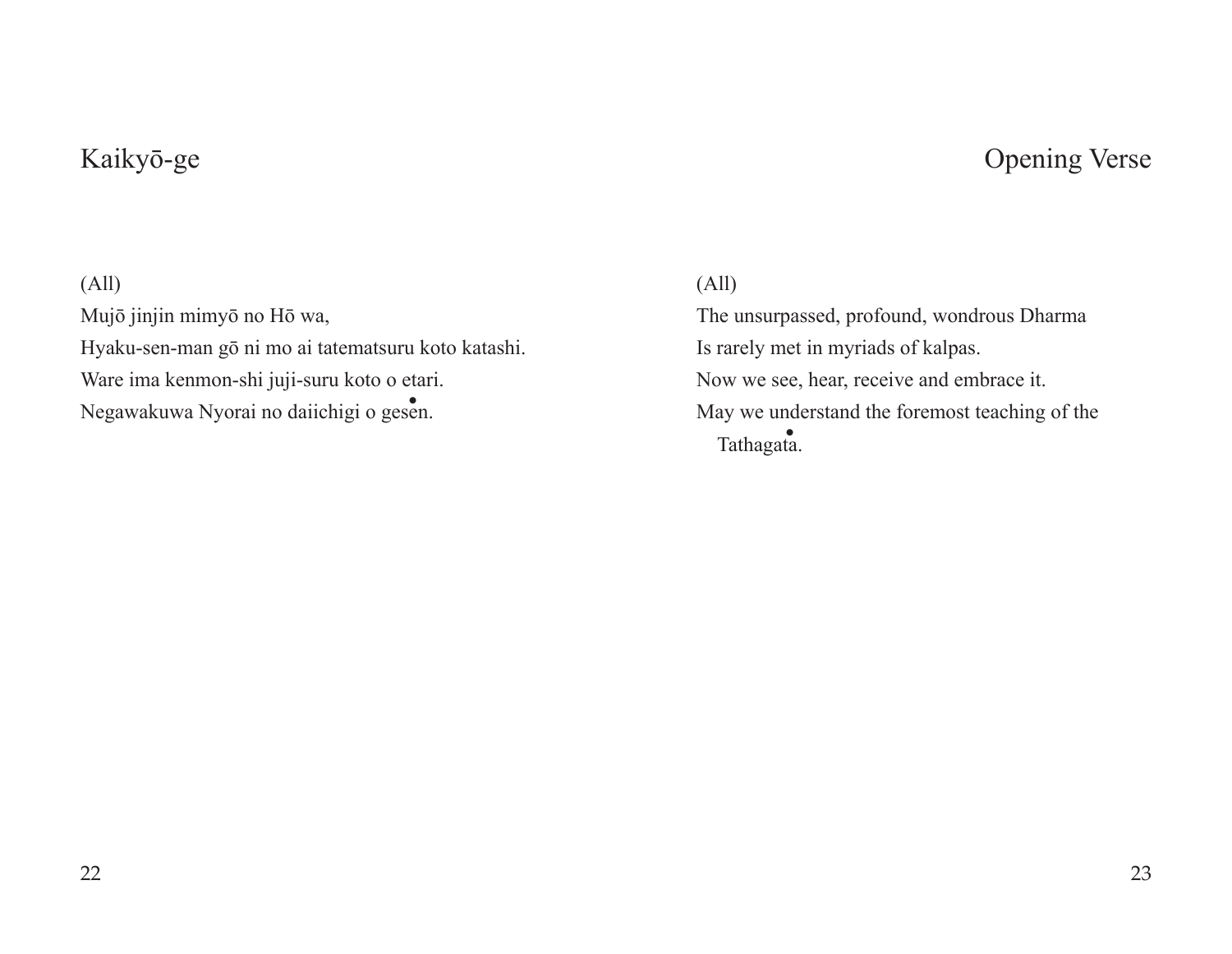#### Muryōgi-kyō

### Jikkudoku-hon Dai-san

Hotoke no notamawaku: "zennanshi, daiichi ni kono kyō wa, yoku bosastu no imada hosshin sezaru mono o shite, bodai-shin o okosa-shime, jinin naki mono niwa, jishin o okosa-shime, setsuriku o konomu mono niwa, daihi no kokoro o okosa-shime, shitto o shōzuru mono niwa, zuiki no kokoro o okosa-shime, aijaku aru mono niwa, nōsha no kokoro o okosa-shime, moromoro no kendon no mono niwa, fuse no kokoro o okosa-shime, kyōman ōki mono niwa, jikai no kokoro o okosa-shime, shinni sakan naru mono niwa, ninniku no kokoro o okosa-shime, kedai o shōzuru mono niwa, shōjin no kokoro o okosa-shime, moromoro no sanran no mono niwa, zenjō no kokoro o okosa-shime, guchi ōki mono niwa, chie no kokoro o okosa-shime, imada kare o dosuru koto atawa-zaru mono niwa, kare o dosuru kokoro o okosa-shime, jūaku o gyō-zuru mono

#### The Sutra of Innumerable Meanings

From Chapter 3 Ten Merits

The Buddha said, "My good children, first of all, this sutra can make an unawakened bodhisattva aspire to awakening, make one who lacks kindness aspire to compassion, make one who likes slaughter aspire to great mercy, make one who is envious rejoice for others, make one who has attachments aspire to nonattachment, make one who is miserly aspire to generosity, make one who is arrogant aspire to keeping the precepts, make one who is angry aspire to forbearance, make one who is lazy aspire to diligence, make one who is distracted aspire to meditation, make one who is ignorant aspire to wisdom, make one who does not think of liberating others aspire to liberating them, make one who commits the ten evils aspire to the ten virtues, make one who is drawn to what is conditioned aspire to what is unconditioned, make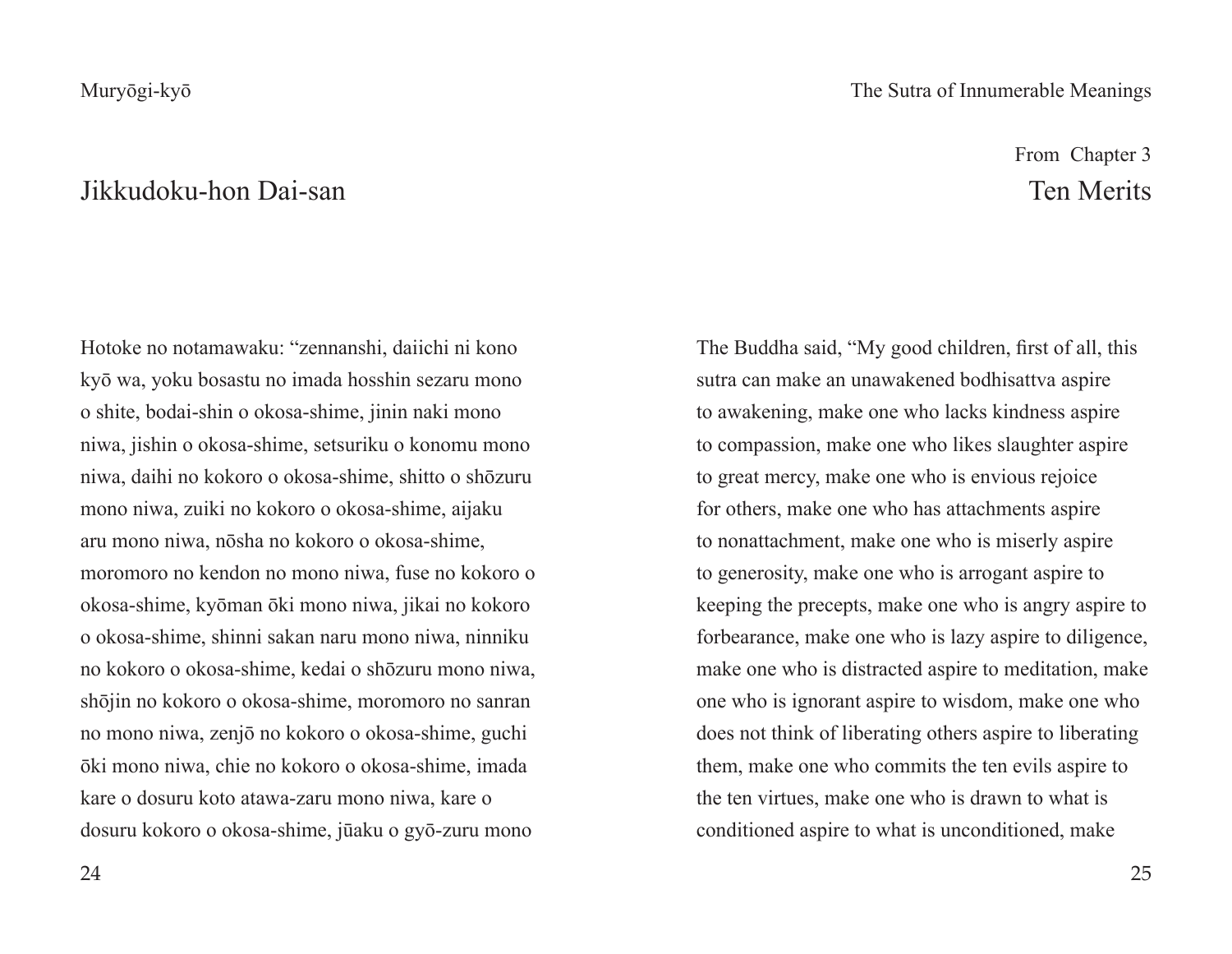niwa, jūzen no kokoro o okosa-shime, ui o negau mono niwa, mui no kokoro o kokorozasa-shime, taishin aru mono niwa, futai no kokoro o nasa-shime, uro o nasu mono niwa, muro no kokoro o okosashime, bonnō ōki mono niwa, jometsu no kokoro o okosa-shimu. Zennanshi, kore o kono kyō no daiichi no kudoku, fushigi no chikara to nazuku."

.<br>Namu Myōhō Rengē Kȳō Namu Myōhō Rengē Kyō ・ Namu Myōhō Rengē Kyō one who is regressing aspire to nonregressing, make one who commits defiled acts aspire to nondefilement, and make one who has many delusions aspire to extinguish them. Good children, this is called the first unimaginably powerful merit of this sutra."

Namu Myoho Renge Kyo Namu Myoho Renge Kyo ・ Namu Myoho Renge Kyo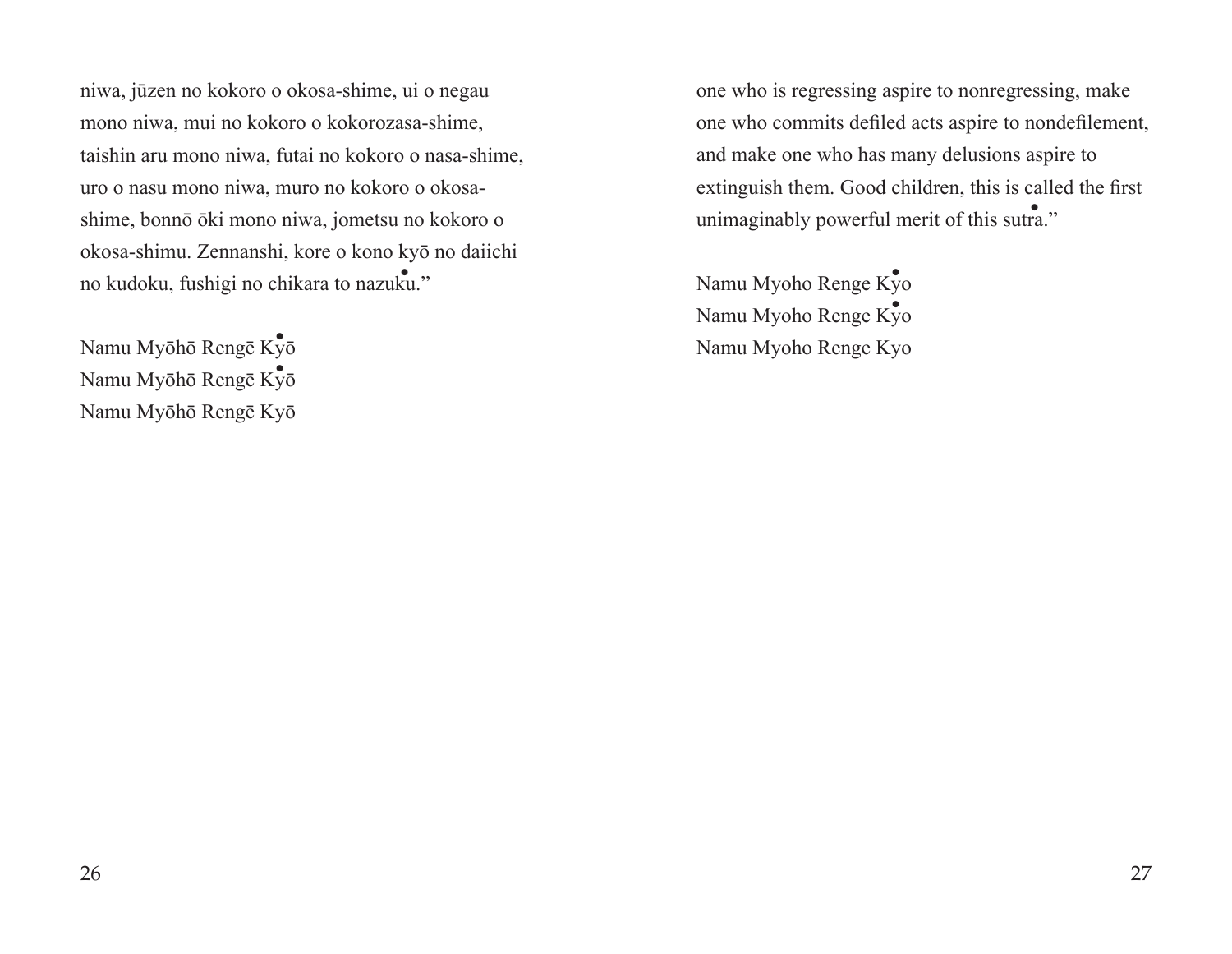### Hōben-pon Dai-ni

Sono toki ni Sēson sanmai yori anjō to shite tatte, Sharihotsu ni tsuge tamawaku:

"Shobutsu no chie wa jinjin muryō nari. Sono chie no mon wa nange nannyū nari. Issai no shōmon, byakushibutsu no shiru koto atawazaru tokoro nari.

"Yue wa ikan? Hotoke katsute hyaku-sen-man-noku mushū no shobutsu ni shingon shi, tsukushite shobutsu no muryō no dōhō o gyōji, yūmyō shōjin-shite myōshō amaneku kikoe tamaeri. Jinjin mizou no Hō o jōjūshite, yoroshiki ni shitagatte toki tamō tokoro, ishū satori gatashi.

"Sharihotsu, ware jōbutsu-shite yori konokata, shuju no innen shuju no hiyu o motte, hiroku gonkyō o nobe, mushū no hōben o motte, shūjō o indō-shite moromoro no jaku o hanareshimu. Yue wa ikan?

The Sutra of the Lotus Flower of the Wondrous Dharma

## From Chapter 2 Skillful Means

At that time, the World-Honored One, rising calmly from samadhi, addressed Shariputra. "The wisdom of buddhas is infinite and extremely profound. The approach to their wisdom is difficult to enter and difficult to understand. It is beyond the comprehension of even shravakas and pratyekabuddhas.

"Why is this? Because the buddhas have been in close association with hundreds of thousands of millions of other buddhas, fully practicing countless teachings of the Way, boldly and diligently advancing, and making their fame universally known. Having accomplished the extremely profound and extraordinary Dharma, they have taught it according to what was appropriate, but their intention is difficult to grasp.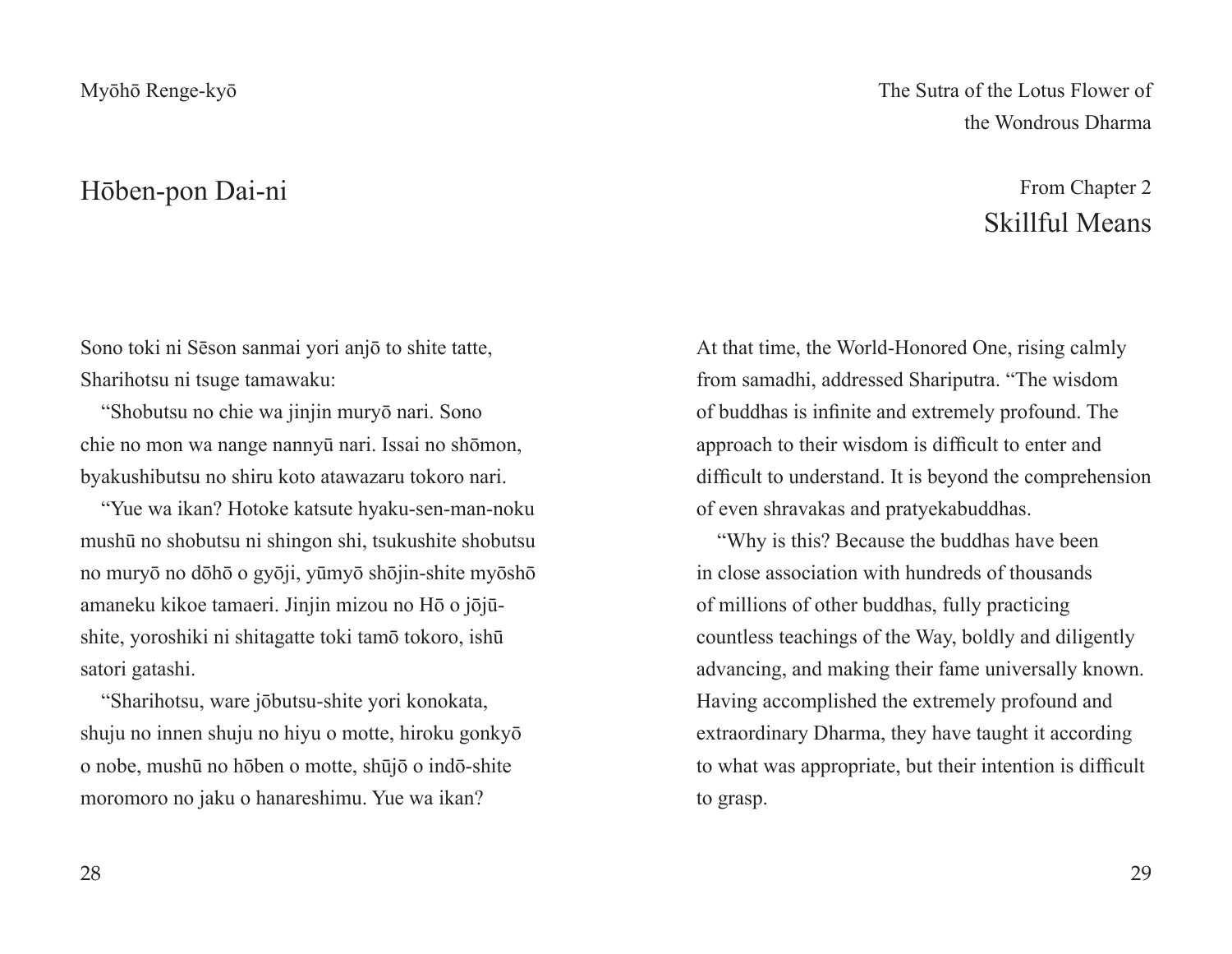Nyorai wa hōben, chiken-haramitsu, mina sudeni gusoku-seri.

"Sharihotsu, nyorai no chiken wa kōdai jinnon nari. Muryō, muge, riki, mushoi, zenjō, gedatsu, sanmai atte fukaku musai ni iri, issai mizou no Hō o jōjū-seri.

 "Sharihotsu, nyorai wa yoku shuju ni funbetsu-shi, takumini shohō o toki, gonji nyūnan ni shite, shū no kokoro o ekka-seshimu.

"Sharihotsu, yō o totte kore o iwaba, muryō muhen mizou no Hō o, hotoke kotogotoku jōjū-shitamaeri.

"Yaminan, Sharihotsu, mata toku bekarazu. Yue wa ikan? Hotoke no jōjū-shitamaeru tokoro wa, daiichikeu nange no Hō nari. Tada hotoke to hotoke to imashi yoku shohō no jissō o kujin-shitamaeri.

"Iwayuru shohō no nyōzē-sō, nyōzē-shō, nyōzē-tai, nyōzē-riki, nyōzē-sā, nyōzē-in, nyōzē-en, nyōzē-kā, nyōzē-hō, nyōzē-honmatsu-kukyō-tō nari." ・

.<br>Namu Myōhō Rengē Kȳō Namu Myōhō Rengē Kyō ・ Namu Myōhō Rengē Kyō

"Shariputra, since I became Buddha, I have spoken far and wide and taught with various parables and examples from the past, and by countless skillful means I have led living beings, freeing them from their attachments. Why is this? Because the tathagatas are replete with skillful means and the paramita of knowledge and insight.

"Shariputra, the knowledge and insight of the tathagatas are broad, great, profound, and farreaching. With their infinite virtues, their unhindered wisdom, and their powers, fearlessness, meditations, emancipations, and samadhis, they have entered into the boundless realms and fully attained the extraordinary Dharma.

"Shariputra, the tathagatas are able to distinguish all things, explain the teachings skillfully, use gentle words, and bring joy to the hearts of all.

"In essence, Shariputra, the buddhas are fully accomplished in the infinite, boundless, and extraordinary Dharma.

"That is enough, Shariputra. I should say no more. Why is this? Because the Dharma the buddhas have attained is understood only rarely and with great difficulty. Only a buddha together with a buddha can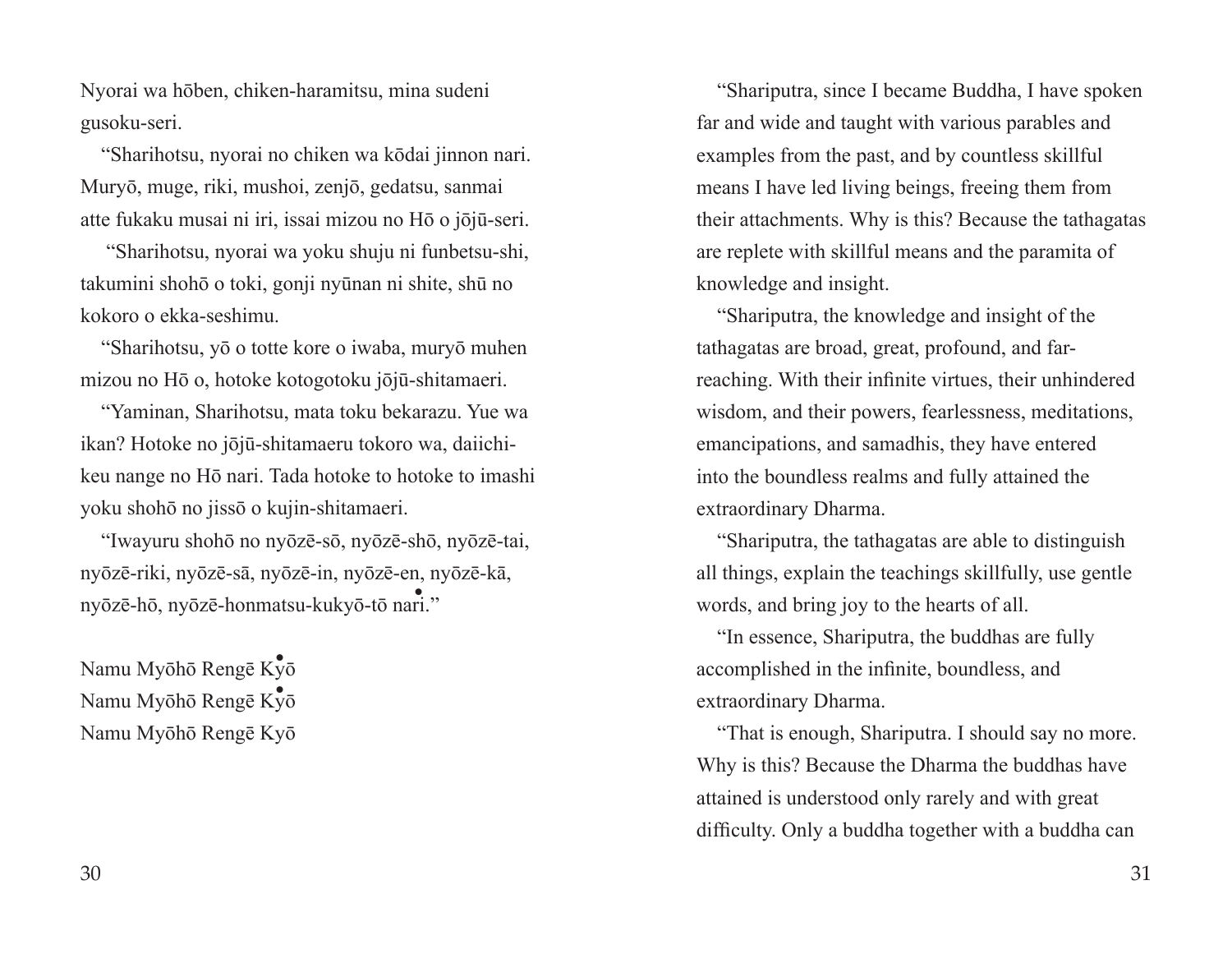fathom the ultimate reality of all things. That is to say, among all things, each has such an appearance, such a nature, such an embodiment, such a potential, such a function, such a cause, such a condition, such an effect, such a reward, and from the first to the last, such an ultimate identity."

Namu Myoho Renge Kyo Namu Myoho Renge Kyo ・ Namu Myoho Renge Kyo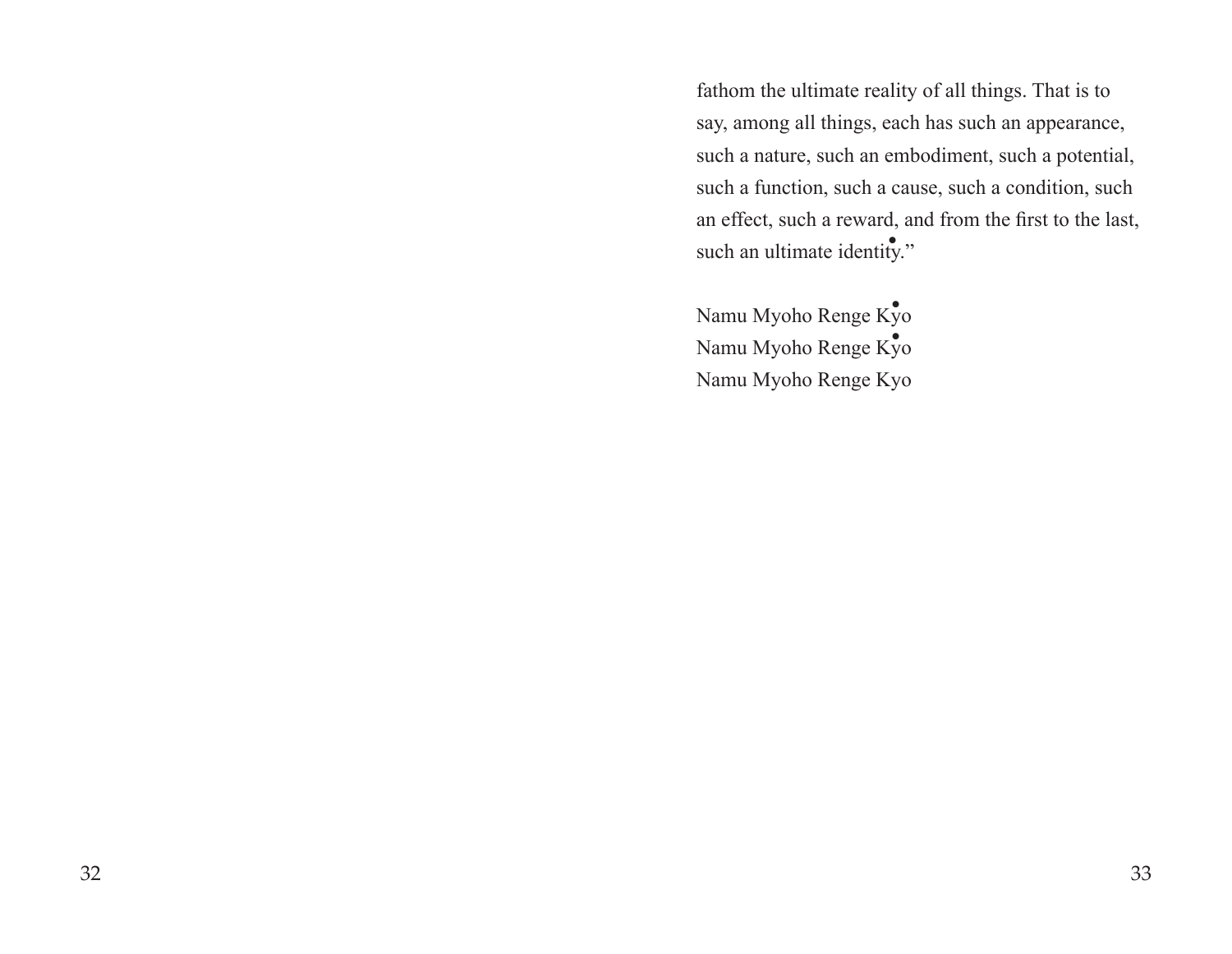### Hiyu-hon Dai-san

"Ima kono sangai wa Mina kore waga-u nari. Sono naka no shūjō wa Kotogotoku kore waga-ko nari. Shikamo ima kono tokoro wa Moromoro no gennan ōshi. Tada ware ichinin nomi Yoku kugo o nasu."

.<br>Namu Myōhō Rengē Kȳō Namu Myōhō Rengē Kyō Namu Myōhō Rengē Kyō The Sutra of the Lotus Flower of the Wondrous Dharma

> From Chapter 3 A Parable

"Now this threefold world Is all my domain, And the living beings in it Are all my children. But now it is filled With disaster and trouble, And only I am able asu." To rescue and protect them."

> Namu Myoho Renge Kyo Namu Myoho Renge Kyo Namu Myoho Renge Kyo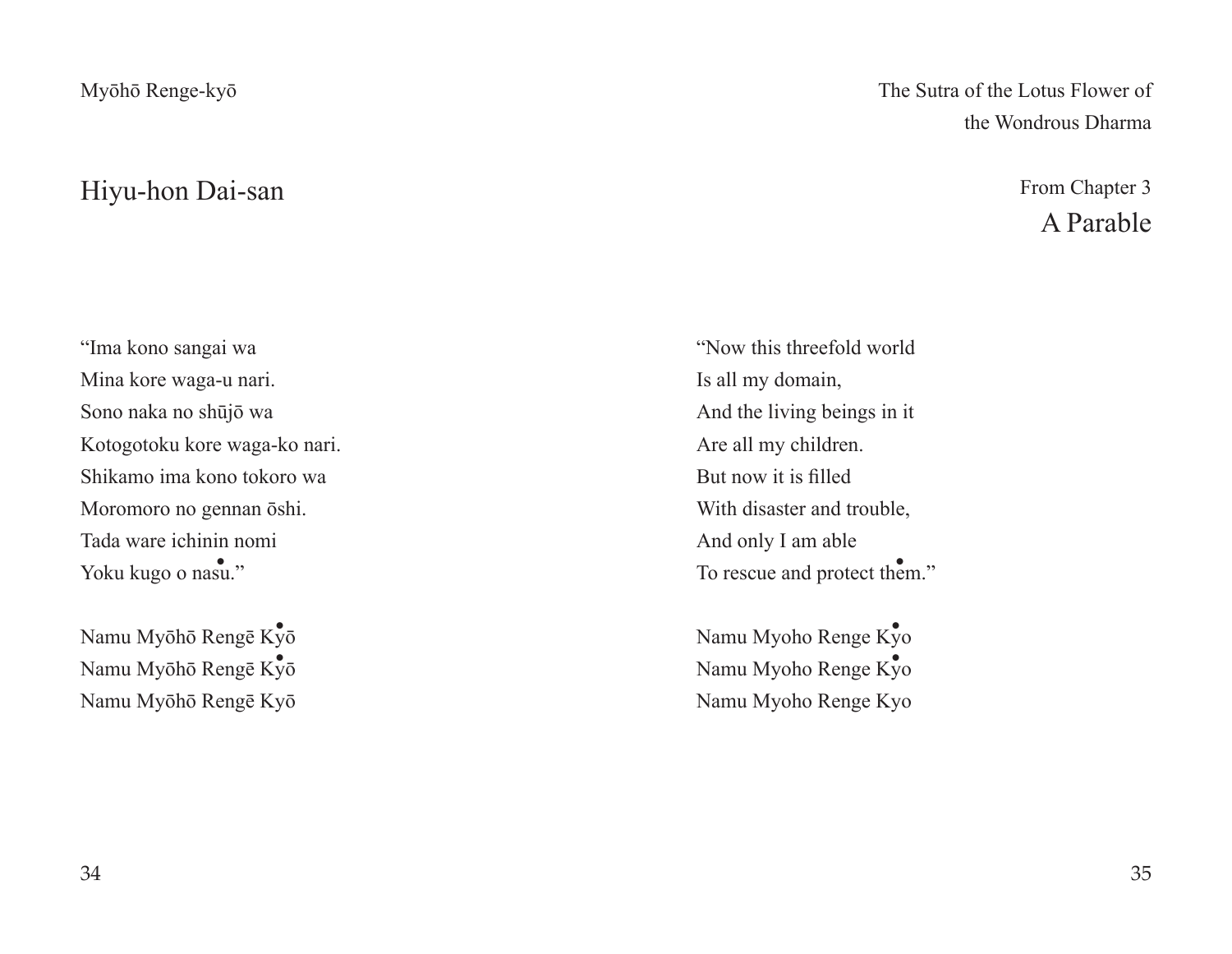### Hosshi-hon Dai-jū

"Moshi zennanshi, zennyonin atte, Nyorai no metsugo ni shishū no tame ni kono Hoke-kyō o tokan to hosseba, ikani-shite ka toku-beki? Kono zennanshi, zennyonin wa, Nyorai no shitsu ni iri, Nyorai no koromo o ki, Nyorai no za ni zashite, shikōshite imashi shishū no tame ni hiroku kono kyō o toku-beshi.

"Nyorai no shitsu to wa, issai shūjō no naka no daijihishin kore nari. Nyorai no koromo to wa, nyūwa ninniku no kokoro kore nari. Nyorai no za to wa, issai hō kū kore nari. Kono naka ni anjūshite, shikōshite nochi ni fukedai no kokoro o motte, moromoro no bosatsu oyobi shishū no tame ni, hiroku kono Hoke-kyō o toku-beshi." ・

Namu Myōhō Rengē Kyō ・

The Sutra of the Lotus Flower of the Wondrous Dharma

## From Chapter 10 Teachers of the Dharma

"After the passing of the Tathagata, if there are good sons and good daughters who desire to teach this Dharma Flower Sutra to the four groups, how should they teach it? These good sons and good daughters should enter the abode of the Tathagata, put on the robe of the Tathagata, and sit on the seat of the Tathagata. Then, for the sake of the four groups, they should widely proclaim this sutra.

"The abode of the Tathagata is the great compassionate heart for all living beings. The robe of the Tathagata is the flexible and forbearing mind. The seat of the Tathagata is 'the emptiness of all things.' Abiding steadfastly in these, they should diligently teach this Dharma Flower Sutra far and wide to bodhisattvas and the four groups."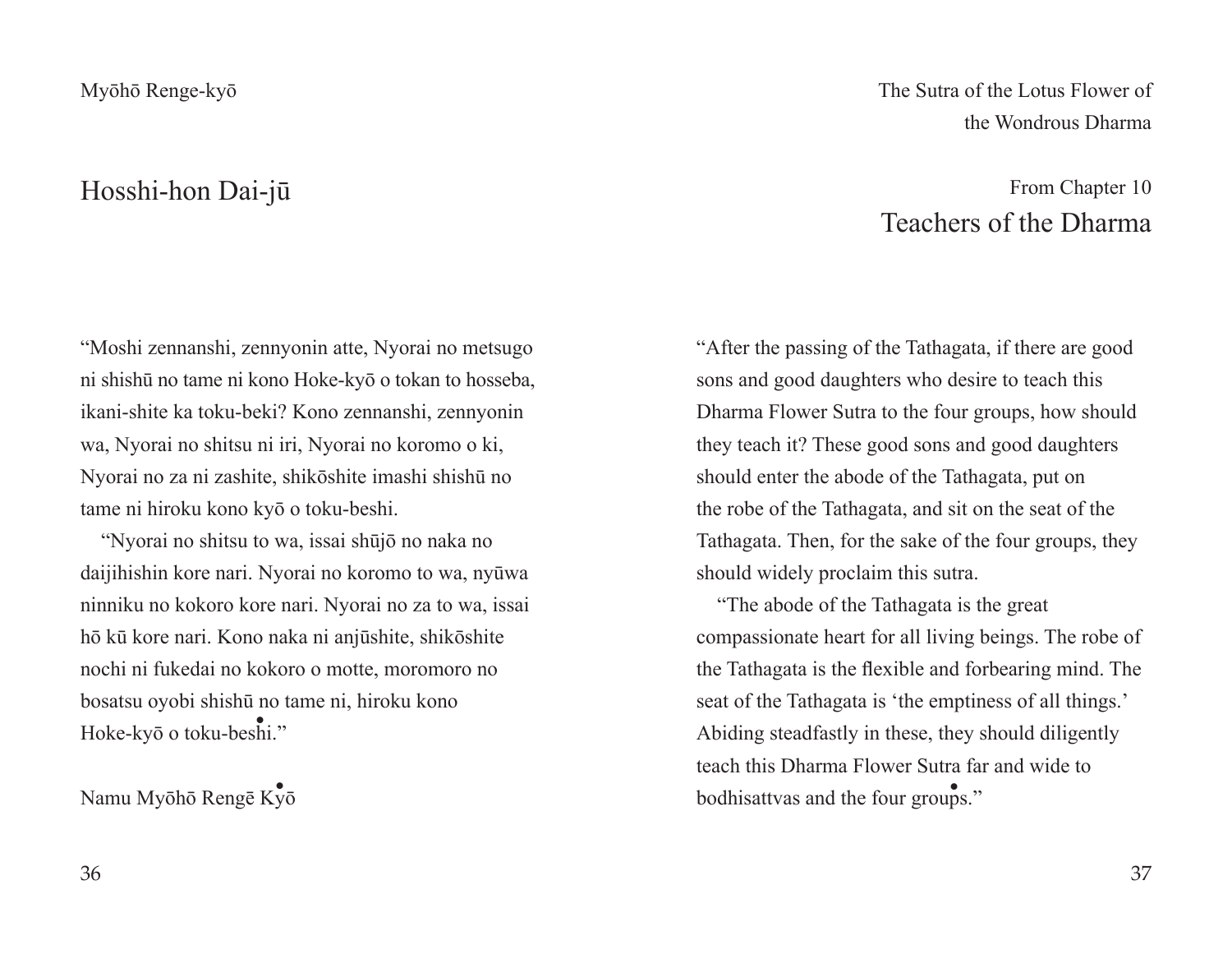Namu Myōhō Rengē Kyō *Namu Myōhō Renge Kyō* .<br>Namu Myōhō Rengē Kȳō

Namu Myoho Renge Kyo ・ Namu Myoho Renge Kyo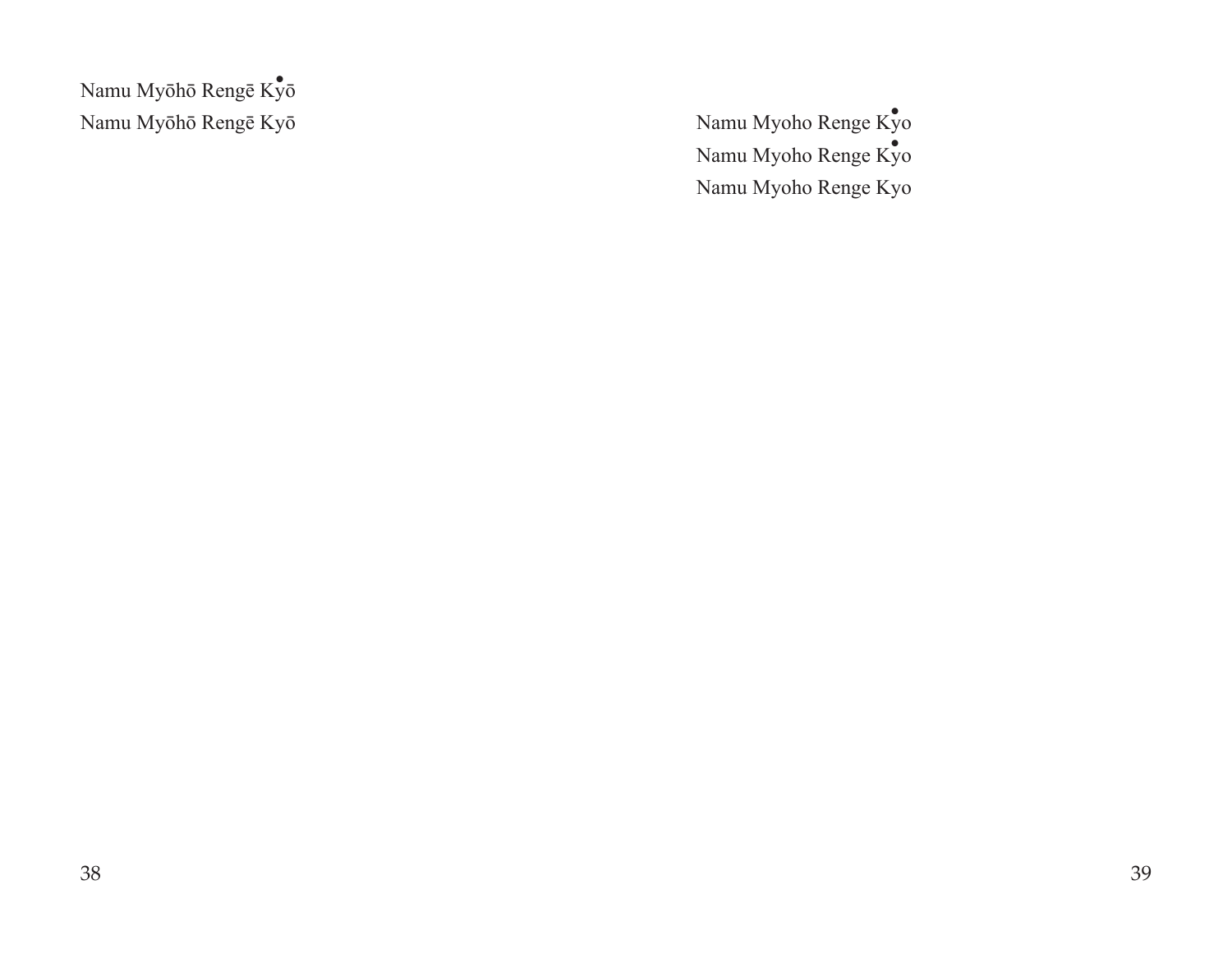### Daibadatta-hon Dai-jūni

Hotoke moromoro no biku ni tsuge tamawaku: "Miraisē no naka ni moshi zennanshi, zennyonin atte, Myōhoke-kyō no Daibadatta-hon o kiite, jōshin ni shinkyō-shite giwaku o shōzezaran mono wa, jigoku, gaki, chikushō ni ochizu-shite jippō no butsuzen ni shōzen. Shoshō no tokoro niwa, tsune ni kono kyō o kikan.

"Moshi nin den no naka ni umarureba shōmyō no raku o uke, moshi butsuzen ni araba renge yori keshōsen."

.<br>Namu Myōhō Rengē Kȳō Namu Myōhō Rengē Kyō ・ Namu Myōhō Rengē Kyō The Sutra of the Lotus Flower of the Wondrous Dharma

## From Chapter 12 Devadatta

The Buddha said to the monks, "If, in the future, there are good sons and good daughters who hear this Devadatta chapter of the Wondrous Dharma Flower Sutra and believe and revere it with pure hearts and without doubt, then they will not fall into the realms of hells, hungry spirits, or beasts. They will be born into the presence of the buddhas of the ten directions. Wherever they are born, they will always hear this sutra. If they are born among humans and heavenly beings, they will enjoy marvelous delight. If they are born into the presence of buddhas, they will be born from lotus flowers."

Namu Myoho Renge Ky<sup>o</sup> Namu Myoho Renge Kyo ・ Namu Myoho Renge Kyo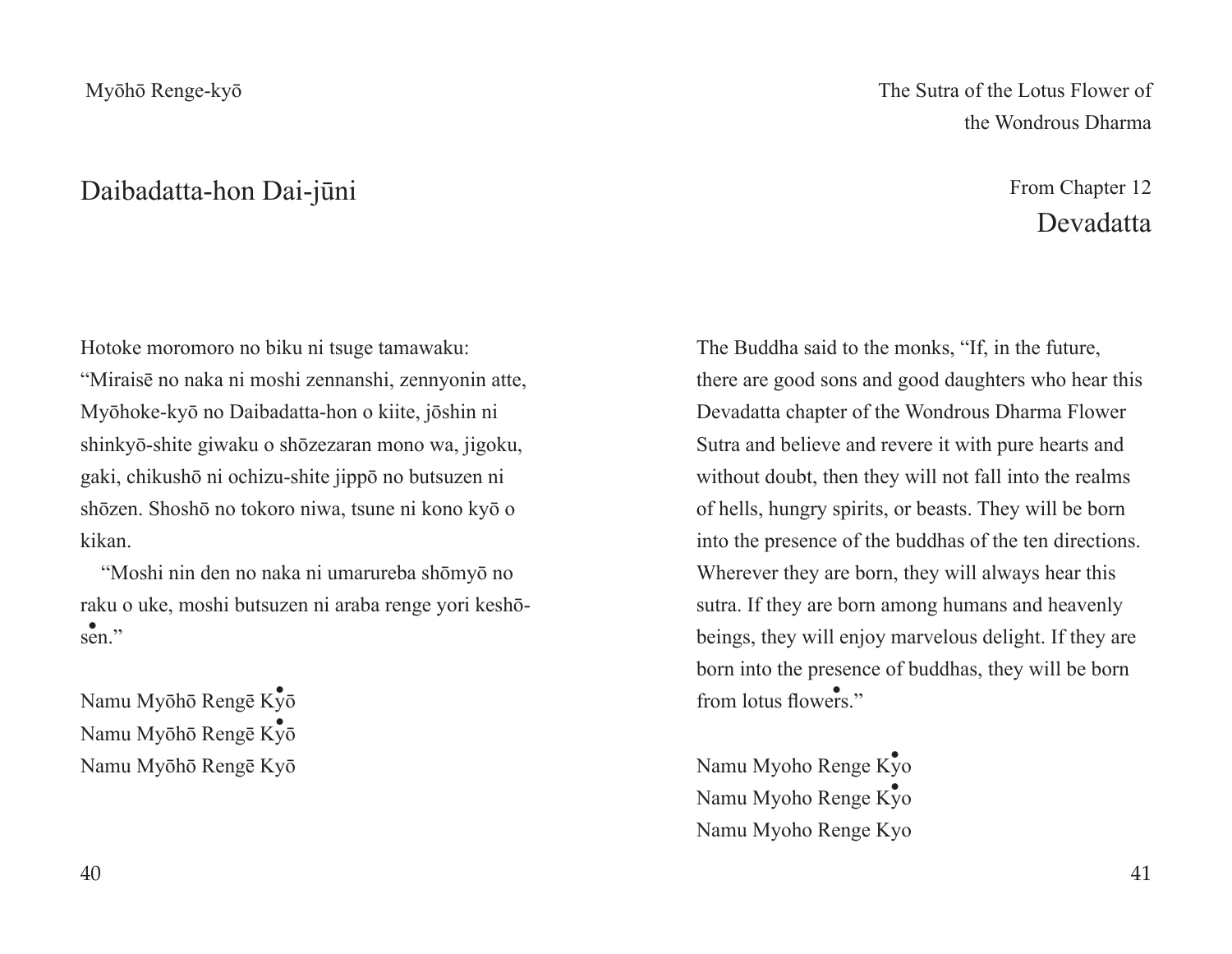#### Nyorai Juryō-hon Dai-jūroku

"Ware Hotoke o ete yori konokata Hetaru tokoro no moromoro no kos-shū Muryō hyaku-sen-man Oku sai asōgi nari. Tsune ni Hō o toite Mushū oku no shūjō o kyōke-shite Butsudō ni ira-shimu. Shikashi yori konokata muryōkō nari. Shūjō o dosen ga tame no yue ni Hōben-shite nehan o genzu. Shika mo jitsu niwa metsudo sezu. Tsune ni koko ni jūshite Hō o toku. Ware tsune ni koko ni jūsure domo Moromoro no jinzū-riki o motte Tendō no shūjō o shite Chikashi to iedomo shikamo mizara-shimu. The Sutra of the Lotus Flower of the Wondrous Dharma

## From Chapter 16 The Life Span of the Eternal Tathagata

"Since I became Buddha, Countless hundreds of thousands Of millions of immeasurable Numbers of kalpas have passed. In the innumerable kalpas since then, I have ceaselessly expounded the Dharma, Teaching and transforming countless millions of beings And enabling them to embark upon the Buddha Way. I employed skillful means to reveal my nirvana In order to liberate all living beings. In truth, though, I am not extinguished, For I always abide here teaching the Dharma. Although I am always dwelling in this world, By using my transcendent powers, I cause living beings with distorted minds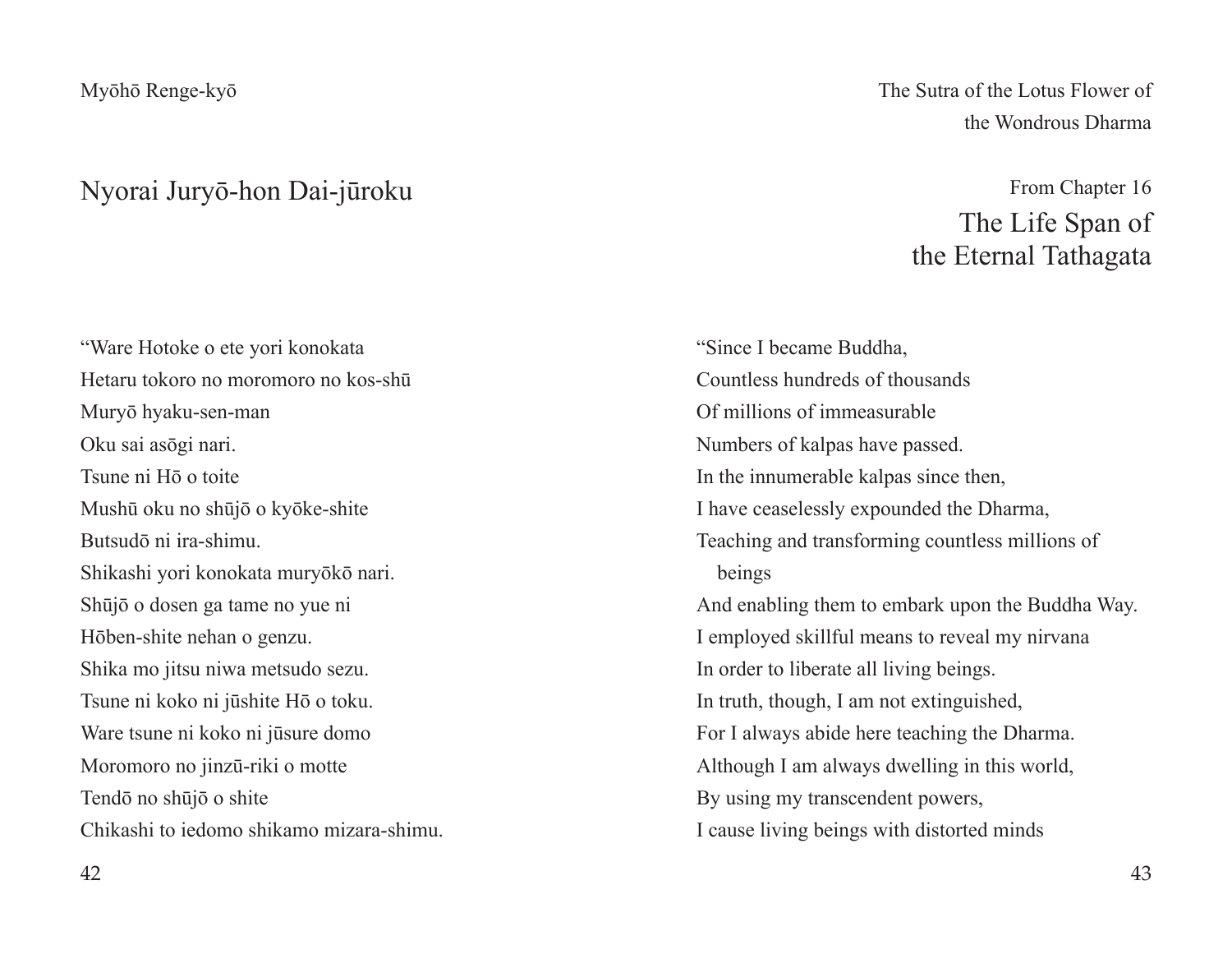Shū waga metsudo o mite Hiroku shari o kuyō shi Kotogotoku mina renbo o idaite Katsugō no kokoro o shōzu. Shūjō sude ni shinbuku shi Shichijiki ni shite kokoro nyūnan ni Isshin ni Hotoke o mi tatematsuran to hosshite Mizukara shinmyō o oshimazu. Toki ni ware oyobi shūsō Tomo ni Ryōjū-sen ni izu. Ware toki ni shūjō ni kataru Tsune ni koko ni atte messezu Hōben-riki o motte no yue ni Metsu fumetsu ari to genzu. Yokoku ni shūjō no Kugyō shi shingyō-suru mono areba Ware mata kano naka ni oite Tame ni mujō no Hō o toku. Nandachi kore o kikazu-shite Tada ware metsudo-su to omoeri. Ware moromoro no shūjō o mireba Kukai ni motsuzai-seri. Karugayue ni tame ni mi o genzezu-shite Sore o shite katsugō o shōze-shimu.

To be unable to see me, even though I am near. All who perceive that I have perished, Everywhere pay homage to my relics. All who cherish and long for me, Look up with thirsting hearts. At last, when living beings humbly believe, Are upright in character and gentle and flexible in mind, And wish with all their hearts to see the Buddha Even at the cost of their lives, Then I and all the Sangha Appear together on Divine Eagle Peak. At that time, I tell all living beings That I am always here and did not pass away. I use the power of skillful means to manifest Both that I am extinguished and that I am not. If, in other lands, there are living beings Who are joyful, reverent, and faithful, I will teach the supreme Dharma Among them as well. You, not hearing of this, Merely think I have perished. I see all living beings Sinking in the sea of suffering,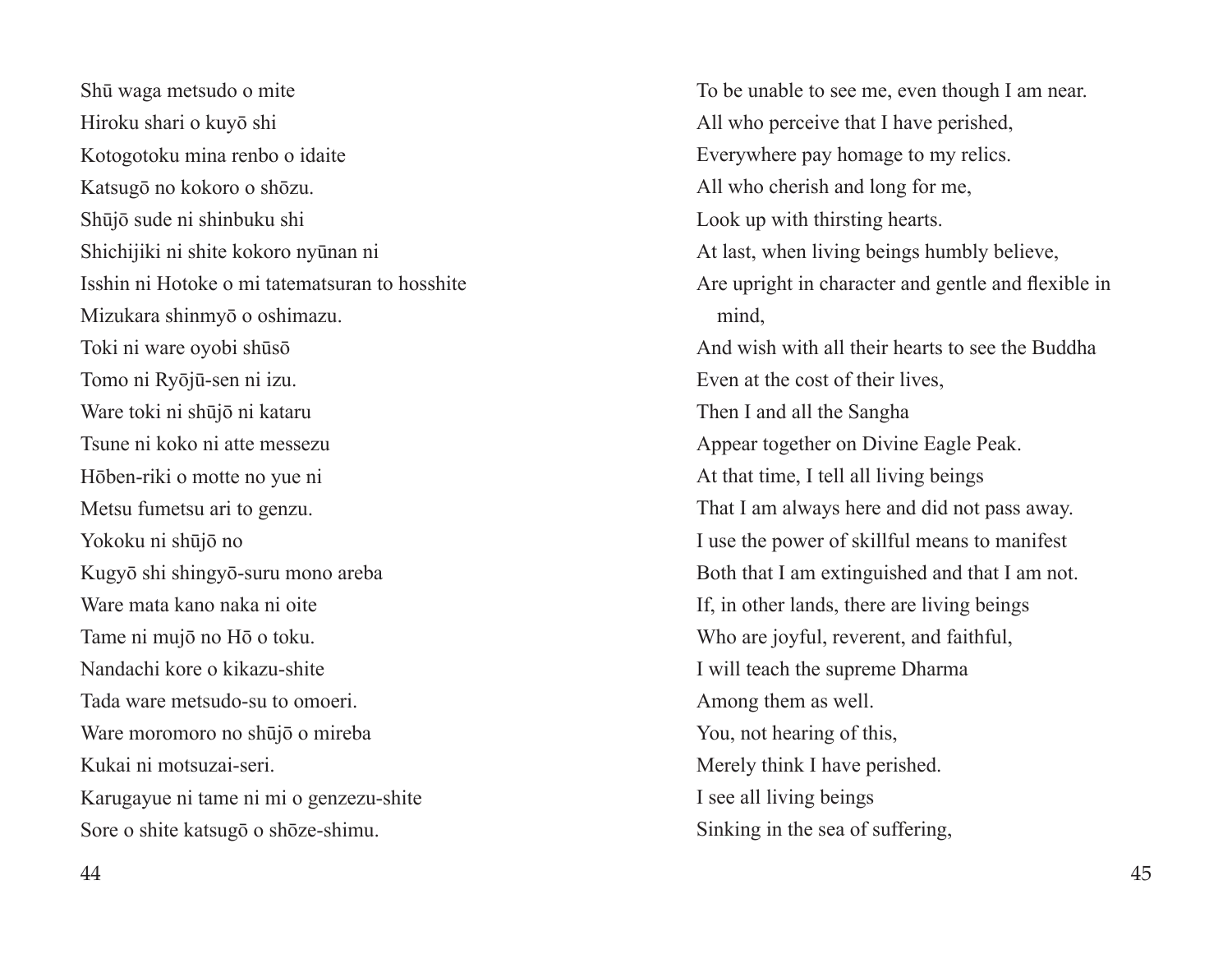Sono kokoro renbo-suru ni yotte Sunawachi idete tame ni Hō o toku. Jinzū-riki kaku no gotoshi. Asōgi-kō ni oite Tsune ni Ryōjū-sen Oyobi yo no moromoro no jūshō ni ari. Shūjō kō tsukite Daika ni yakaruru to miru toki mo Waga kono do wa annon ni shite Tennin tsune ni jūman-seri. Onrin moromoro no dōkaku Shuju no takara o motte shōgon shi Hōjū keka ōku shite Shūjō no yuraku suru tokoro nari. Shoten tenku o utte Tsune ni moromoro no gigaku o nashi Mandarake o furashite Hotoke oyobi daishū ni sanzu. Waga jōdo wa yabure-zaru ni Shikamo shū wa yake-tsukite Ufu moromoro no kunō Kaku no gotoki kotogotoku jūman-seri to miru. Kono moromoro no tsumi no shūjō wa Akugō no innen o motte

And I do not appear before them, So that they begin to thirst for me. When their hearts are filled with the deepest longing, I then come forth to teach the Dharma. Such are my transcendent powers. Throughout immeasurable kalpas, I am always on Divine Eagle Peak And abiding in all other places. When living beings see great fires burning At the time of the end of a kalpa, This land of mine is tranquil and calm, Always filled with heavenly beings and humans. Its gardens, groves, halls, and pavilions Are adorned with every kind of gem, And its jeweled trees are full of blossoms and fruit. Here, all living beings take their pleasure While heavenly beings strike heavenly drums, Always making many kinds of music, And showering mandarava flowers On the Buddha and his great assembly. My pure land is never destroyed, Yet all see it as consumed by fire And filled with every kind of Grief, horror, pain, and distress.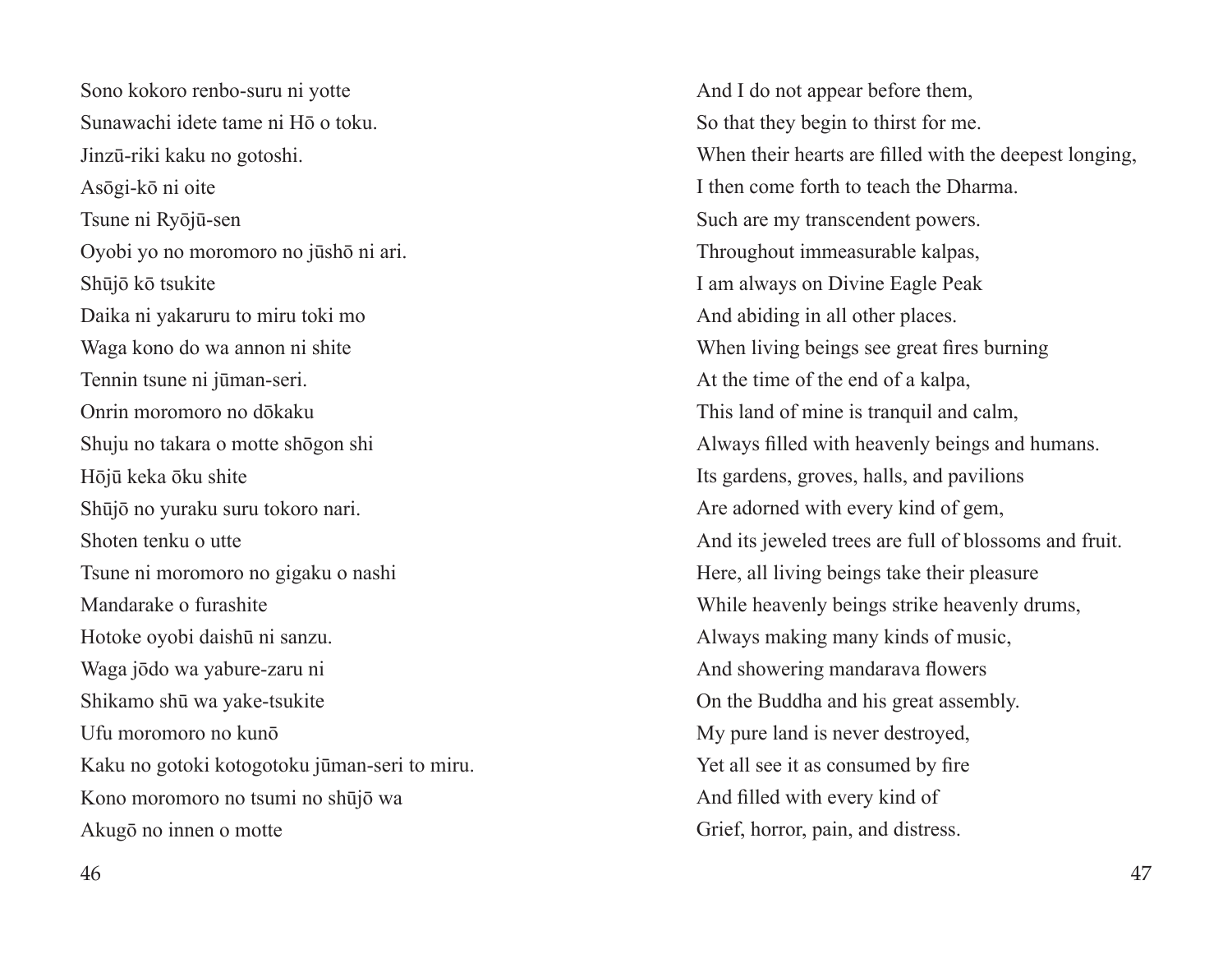Asōgi-kō o sugure domo Sanbō no mina o kikazu. Moromoro no arayuru kudoku o shūshi Nyūwa shichijiki naru mono wa Sunawachi mina waga-mi Koko ni atte Hō o toku to miru. Aru toki wa kono shū no tame ni Butsuju muryō nari to toku. Hisashiku atte imashi hotoke o mi tatematsuru mono niwa Tame ni hotoke niwa ai-gatashi to toku. Waga-chiriki kaku no gotoshi. Ekō terasu koto muryō ni Jumyō mushū kō Hisashiku gō o shūshite uru tokoro nari. Nandachi chi aran mono Koko ni oite utagai o shōzuru koto nakare. Masa ni danjite nagaku tsukishimu-beshi. Butsugo wa jitsu ni shite munashi-karazu. I no yoki hōben o motte Ōji o jisen ga tame no yue ni Jitsu ni wa aredomo shikamo shisu to iu ni Yoku komō o toku mono naki ga gotoku. Ware mo mata kore yo no chichi

Those errant living beings, Because of their bad karma, Never hear of the names of the Three Treasures Throughout immeasurable kalpas. But those who perform virtuous deeds And are gentle and upright of nature Will all see me here Teaching the Dharma. At times, for the sake of them all, I teach that a buddha's life span is beyond measure. To those who see a buddha only after a very long time, I teach that a buddha is rarely met. Such is the power of my wisdom That its light shines infinitely. My life span is of countless kalpas, Attained through long cultivation of practice. Those of you who have wisdom, Give rise to no doubt about this. Bring doubt forever to an end, For the Buddha's words are valid, not in vain. A physician with skillful means Who is actually alive and announces his death Only in order to cure his deranged children Cannot be accused of falsehood.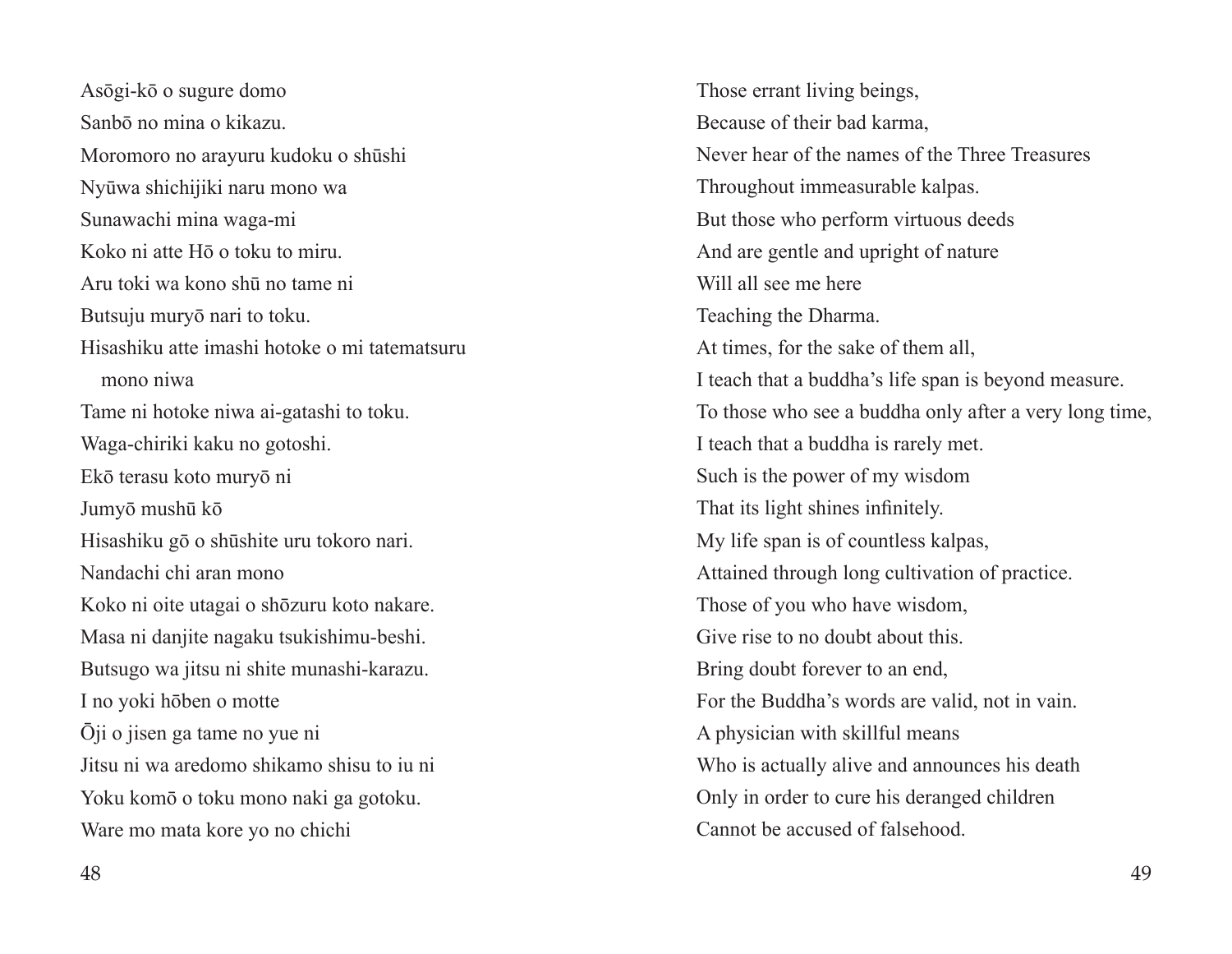Moromoro no kugen o sukū mono nari. Bonbu no tendō seru o motte Jitsu ni wa aredomo shikamo messu to iu. Tsune ni ware o miru o motte no yue ni Shikamo kyōshi no kokoro o shōji Hōitsu ni shite goyoku ni jakushi Akudō no naka ni ochinan. Ware tsune ni shūjō no Dō o gyōji dō o gyōzezaru o shitte Dosu-beki tokoro ni shitagatte Tame ni shuju no Hō o toku. Tsune ni mizukara kono nen o nasu: 'Nani o motte ka shūjō o shite Mujōdō ni iri Sumiyaka ni busshin o jōjū-suru koto o eseshimen' to." ・

Namu Myōhō Rengē Kyō Namu Myōhō Rengē Kyō Namu Myōhō Rengē Kyō

Like a father to all in this world, I cure their sufferings and diseases. For the sake of ordinary people with distorted thinking, I say that I am extinguished, though truly I am here. Were they always to see me, They would grow complacent and self-indulgent, Lose themselves in attachment to the five desires, And fall into evil paths. I always know living beings, Those who practice the Way and those who do not, And for their sake expound various teachings To liberate each of them accordingly. I am ever thinking: 'How can I cause living beings to Embark upon the unsurpassable Way And quickly accomplish embodiment as buddhas?'"  $K_{y0}^{\bullet}$ <br>And quickly accomplish embodiment as buddhas<sup>s</sup>

> Namu Myoho Renge Kyo Namu Myoho Renge Kyo Namu Myoho Renge Kyo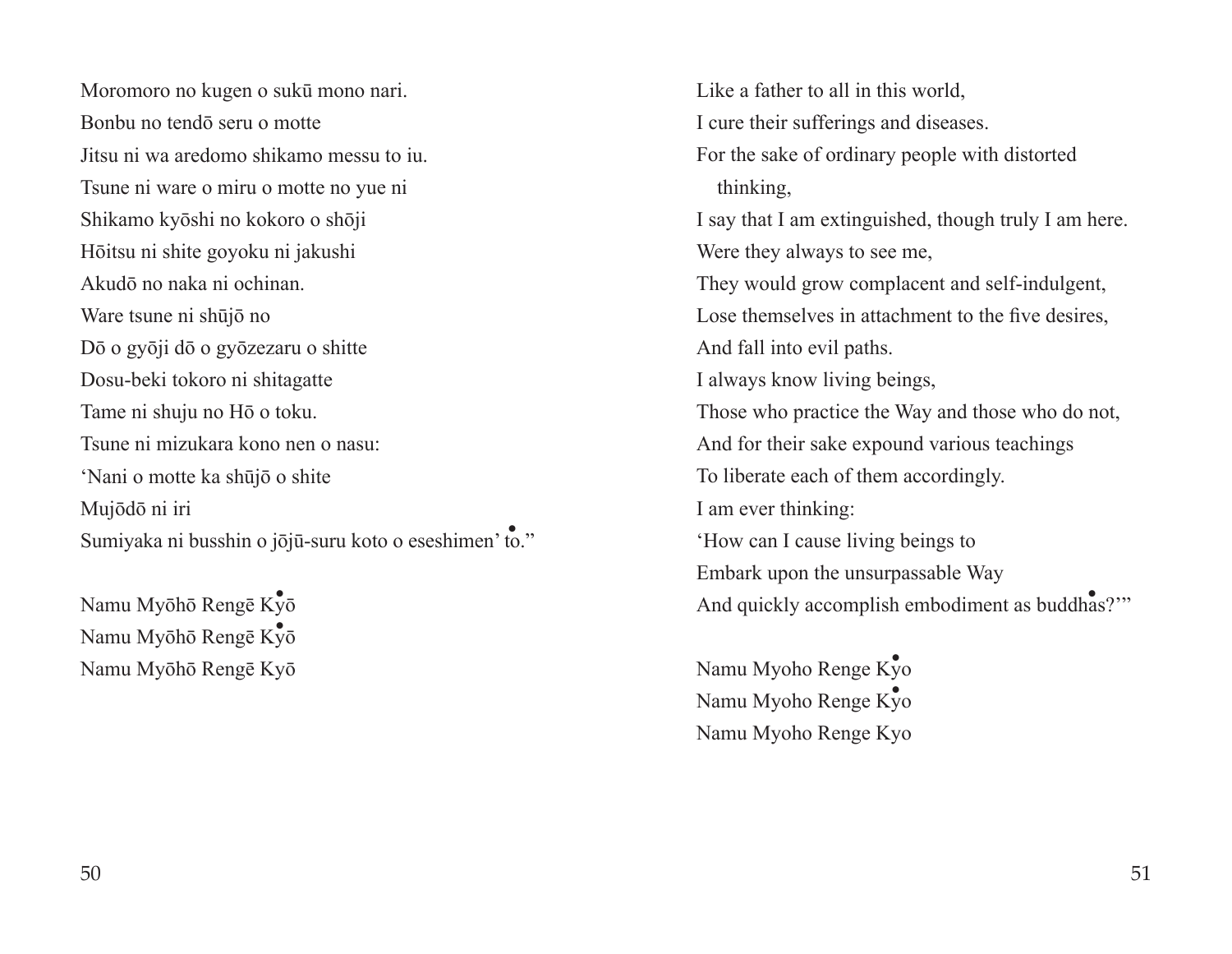### Jōfukyō-bosappon Dai-nijū

"Kako ni hotoke imashiki Ionnō to nazuke tatematsuru. Jinchi muryō ni shite Issai o shōdō shitamō. Ten, nin, ryūjin no Tomo ni kuyō-suru tokoro nari. Kono hotoke no metsugo Hō tsukinan to hosseshi toki Hitori no bosatsu ari. Jōfukyō to nazuku. Toki ni moromoro no shishū Hō ni keijaku seri. Fukyō-bosatsu Sono tokoro ni yuki itatte Shikamo kore ni katatte iwaku: 'Ware nanji o karoshimezu;

The Sutra of the Lotus Flower of the Wondrous Dharma

## From Chapter 20 The Bodhisattva Never Unworthy of Respect

"In the past there was a buddha Named King Majestic Voice. Boundless in transcendent wisdom, He was leader of all. Heavenly beings, humans, and spirit dragons All paid homage to him. After that buddha's passing, When his teaching drew near its end, There lived a bodhisattva Called Never Unworthy of Respect. The four groups of that era Were attached to their own views of the teachings. The Bodhisattva Never Unworthy of Respect Went to wherever they were And spoke to them thus: 'I could never find you unworthy of respect,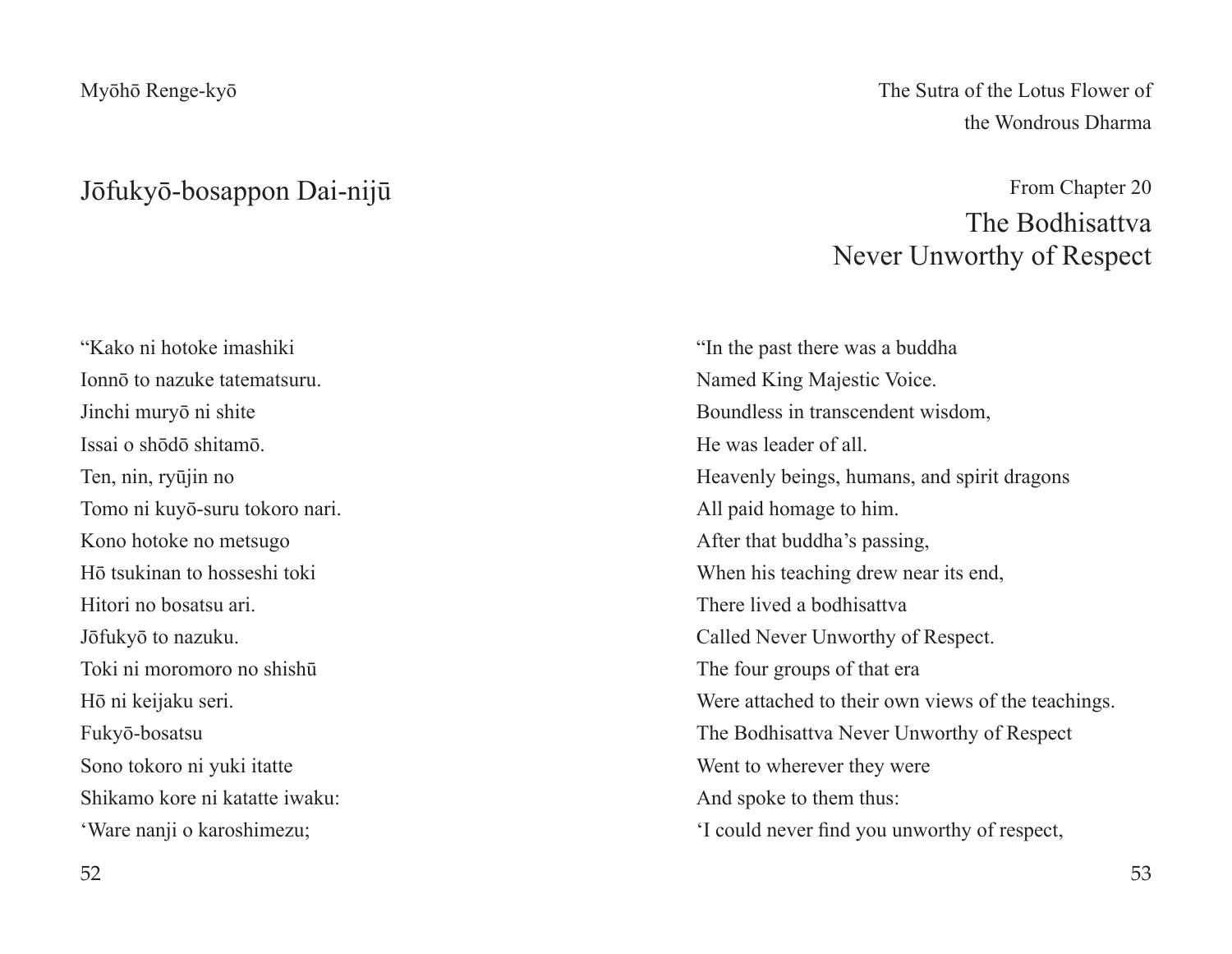Nandachi dō o gyōjite Mina masa ni sabutsu subeshi' to. Shonin kiki owatte Kyōki meri seshi ni Fukyō-bosatsu Yoku kore o ninjū-shiki. Sono tsumi oe owatte Myōjū no toki ni nozonde Kono kyō o kiku koto o ete Rokkon shōjō nari. Jinzū-riki no yue ni Jumyō o zōyaku-shite Mata shonin no tame ni Hiroku kono kyō o toku. Moromoro no jakuhō no shū Mina bosatsu no Kyōke shi jōjū-shite Butsudō ni jūse-shimuru koto o kōmuru. Fukyō myōjū-shite Mushū no hotoke ni ai tatematsuru. Kono kyō o toku ga yue ni Muryō no fuku o e Yōyaku kudoku o gushite Toku Butsudō o jōzu.

For you are practicing the Way And will all become buddhas.' When they heard this, They mocked, slandered, and ridiculed him. The Bodhisattva Never Unworthy of Respect Could endure it gracefully. Having cleared away all past offenses, When he was able to hear this sutra As his lifetime neared its end, His six sense faculties were purified. Through this transcendent power, His lifetime was extended, And again, for the benefit of all people, He widely expounded this sutra. Those attached to their own views of the teachings, Having been taught, transformed, and Brought to perfection by this bodhisattva, Were able to abide in the Buddha Way. Never Unworthy of Respect, his lifetime ended, Encountered countless buddhas. By teaching this sutra, He attained immeasurable blessings, Gradually acquired merits, And quickly attained the Buddha Way.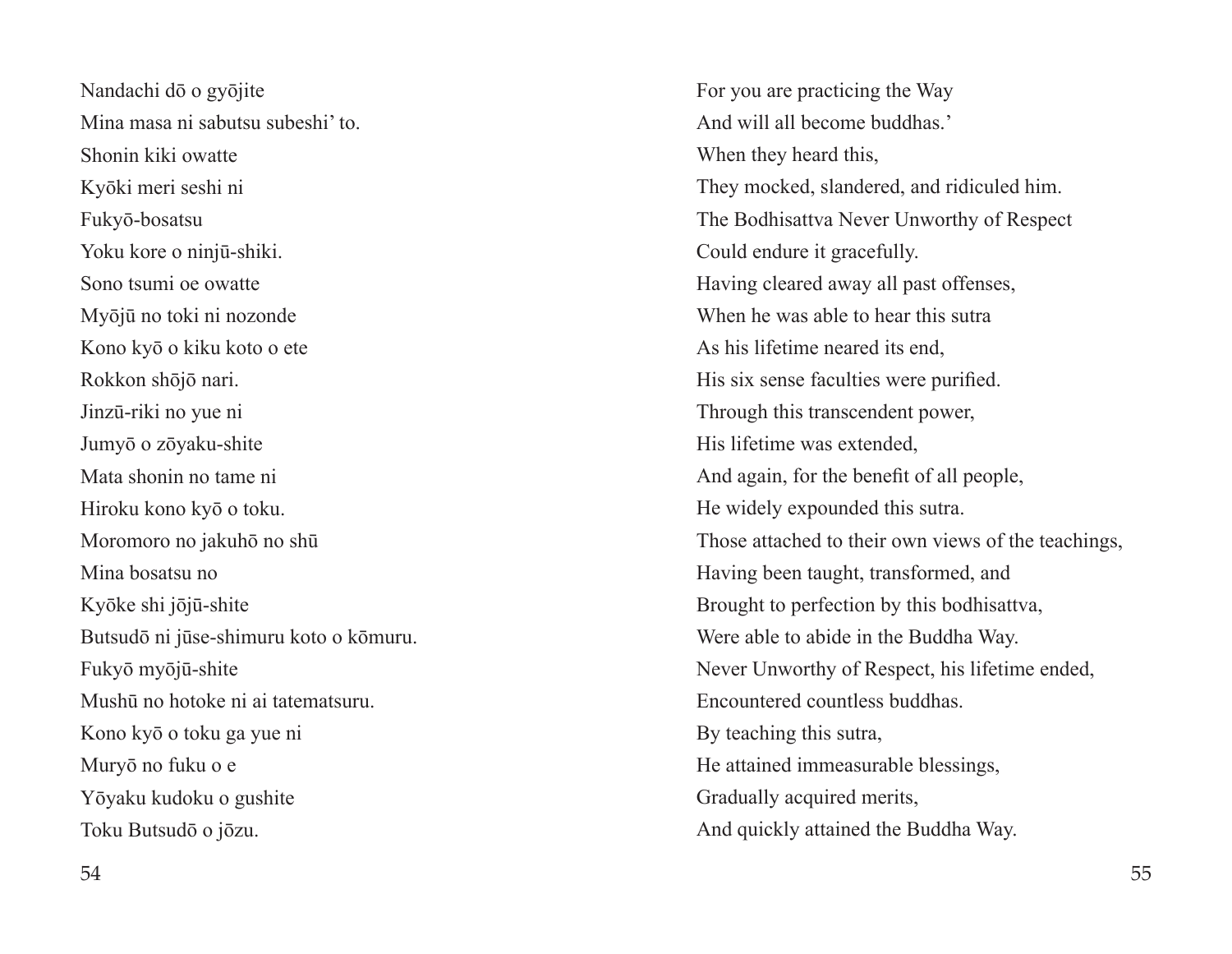Kano toki no Fukyō wa Sunawachi waga-mi kore nari. Toki no shibu no shū no Jakuhō no mono no Fukyō no 'Nanji masa ni Sabutsu subeshi' to iu o kikishi wa Kono innen o motte Mushū no hotoke ni ai tatematsuru Kono e no bosatsu Gohyaku no shū Narabi ni shibu Shōshin jinyō no Ima waga mae ni oite Hō o kiku mono kore nari. Ware zensē ni oite Kono shonin o susumete Kono kyō no daiichi no Hō o chōju seshime Kaiji-shite hito o oshiete Nehan ni jūseshime. Sese ni kaku no gotoki Kyōden o juji shiki. Oku-oku-man gō yori Fukagi ni itatte

The Never Unworthy of Respect of that era Was none other than I myself. The four groups of that era, Who were attached to their own views of the teachings, Heard Never Unworthy of Respect say, 'You will all become buddhas.' For this reason, They encountered countless buddhas. They are now the five hundred bodhisattvas And the four groups Including laymen and laywomen Gathered before me In this assembly, Listening to the Dharma. In my previous lifetimes, I encouraged all of these people To listen to and embrace this sutra, The ultimate Dharma That I reveal and teach to people, Causing them to abide in nirvana. In age after age, they have received and embraced Such a sutra as this. Only after millions and millions of myriads of kalpas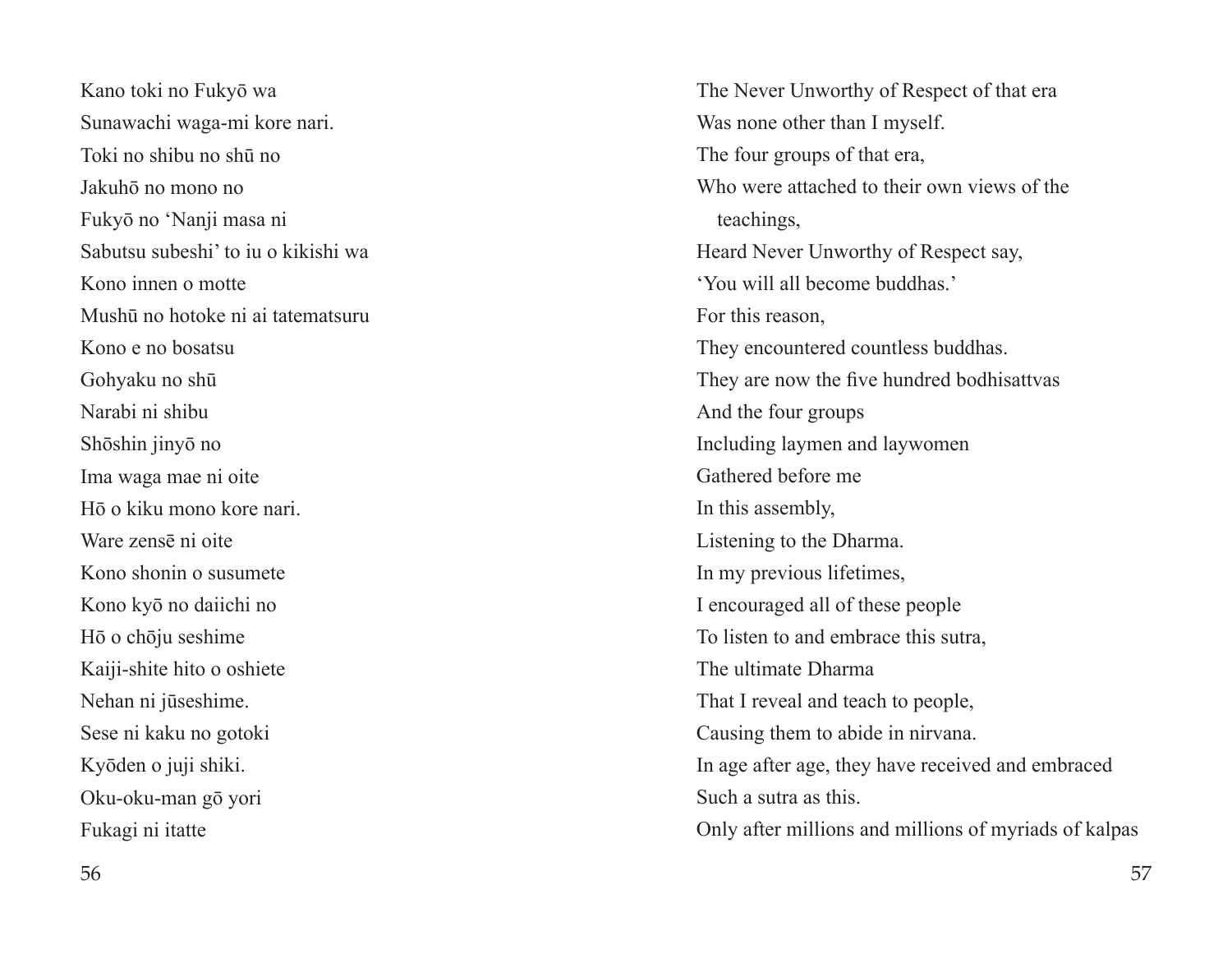Toki ni imashi Kono Hoke-kyō o kiku koto o u. Oku-oku-man gō yori Fukagi ni itatte Shobutsu Sēson Toki ni kono kyō o toki tamō. Kono yue ni gyōja Hotoke no metsugo ni oite Kaku no gotoki kyō o kiite Giwaku o shōzuru koto nakare. Masa ni isshin ni Hiroku kono kyō o toku-beshi. Sese ni hotoke ni ai tatematsurite Toku Butsudō o jōzen." ・

.<br>Namu Myōhō Rengē Kȳō Namu Myōhō Rengē Kyō ・ Namu Myōhō Rengē Kyō Of inconceivable reach Does the time finally arrive When this Dharma Flower Sutra can be heard. Only after millions and millions of myriads of kalpas Of inconceivable reach Does the time finally arrive When buddhas, world-honored ones, teach this sutra. Therefore, practitioners, When hearing such a sutra as this After the Buddha's passing, Have no doubt or confusion about it. With total concentration You should widely teach this sutra. Meeting many buddhas in age after age, You will quickly attain the Buddha  $\overline{W_{\mathbf{a}\mathbf{y}}^*}$ ."

Namu Myoho Renge Ky<sup>o</sup> Namu Myoho Renge Kyo ・ Namu Myoho Renge Kyo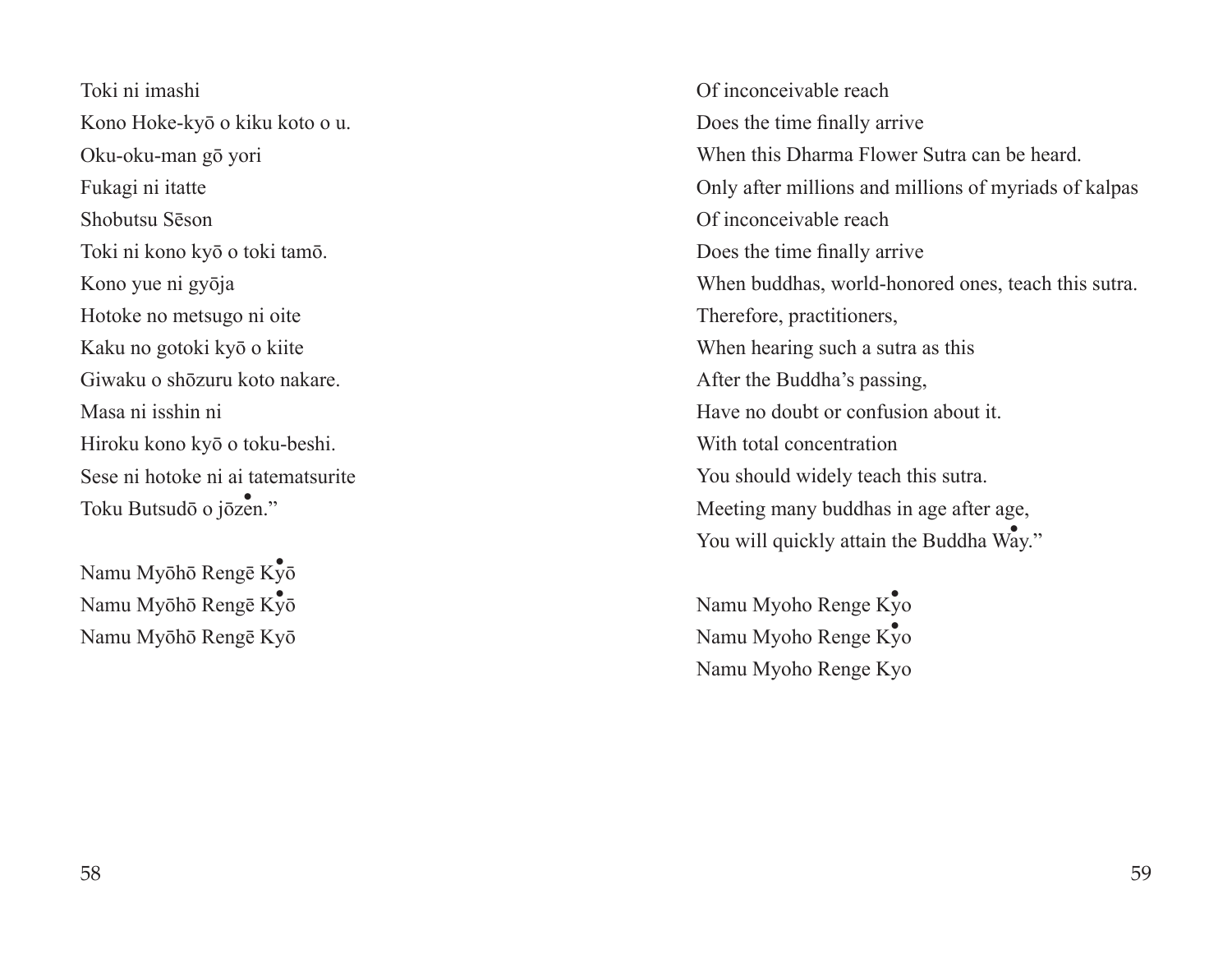#### Nyorai Jinriki-hon Dai-nijūichi

"Nyorai no metsugo ni oite Hotoke no shosetsu no kyō no Innen oyobi shidai o shitte Gi ni shitagatte jitsu no gotoku tokan. Nichigatsu no kōmyō no Yoku moromoro no yūmyō o nozoku ga gotoku Kono hito seken ni gyōjite Yoku shūjō no yami o messhi Muryō no bosatsu o shite Hikkyō-shite Ichijō ni jūseshimen. Kono yue ni chi aran mono Kono kudoku no ri o kiite Waga metsudo no nochi ni oite Kono kyō o juji subeshi. Kono hito Butsudō ni oite Ketsujō-shite utagai aru koto naken."

The Sutra of the Lotus Flower of the Wondrous Dharma

From Chapter 21 The Transcendent Powers of the Tathagata

"After the Tathagata has passed away, Those who can keep this sutra Will know the causes and conditions As well as the proper sequences of the sutras taught by the Buddha And teach them according to their true meanings. Just as the light of the sun and the moon Can chase all darkness away, So these people, practicing in this world, Can bring living beings out of darkness And cause countless bodhisattvas To at last abide in the One Vehicle. Therefore, after my passing, Those who have wisdom, Hearing that these virtues are beneficial, Will receive and embrace this sutra.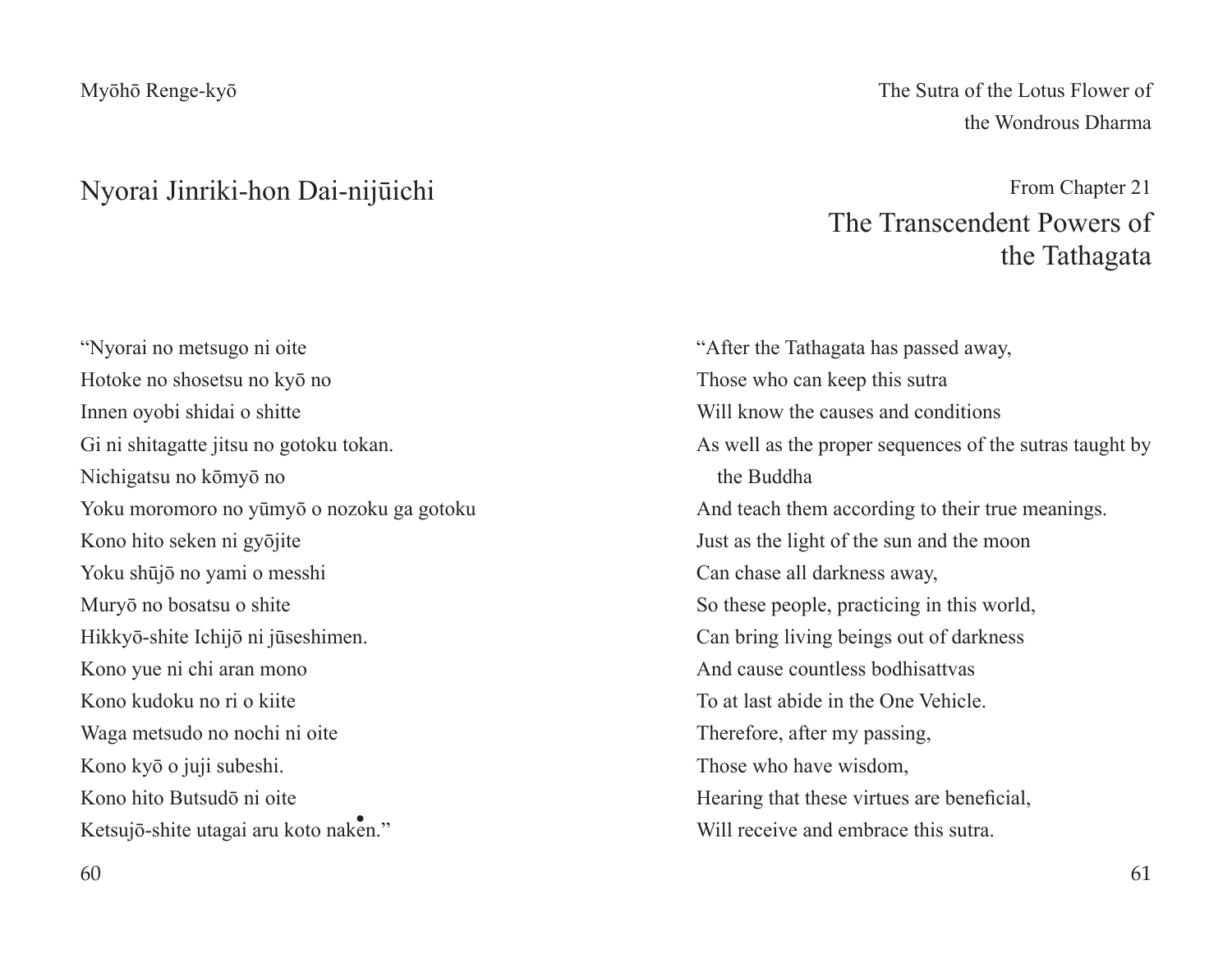.<br>Namu Myōhō Rengē Kȳō Namu Myōhō Rengē Kyō ・ Namu Myōhō Rengē Kyō Such people, while on the Buddha Way, Will be firmly determined and have no doubts."

Namu Myoho Renge Kyo Namu Myoho Renge Kyo ・ Namu Myoho Renge Kyo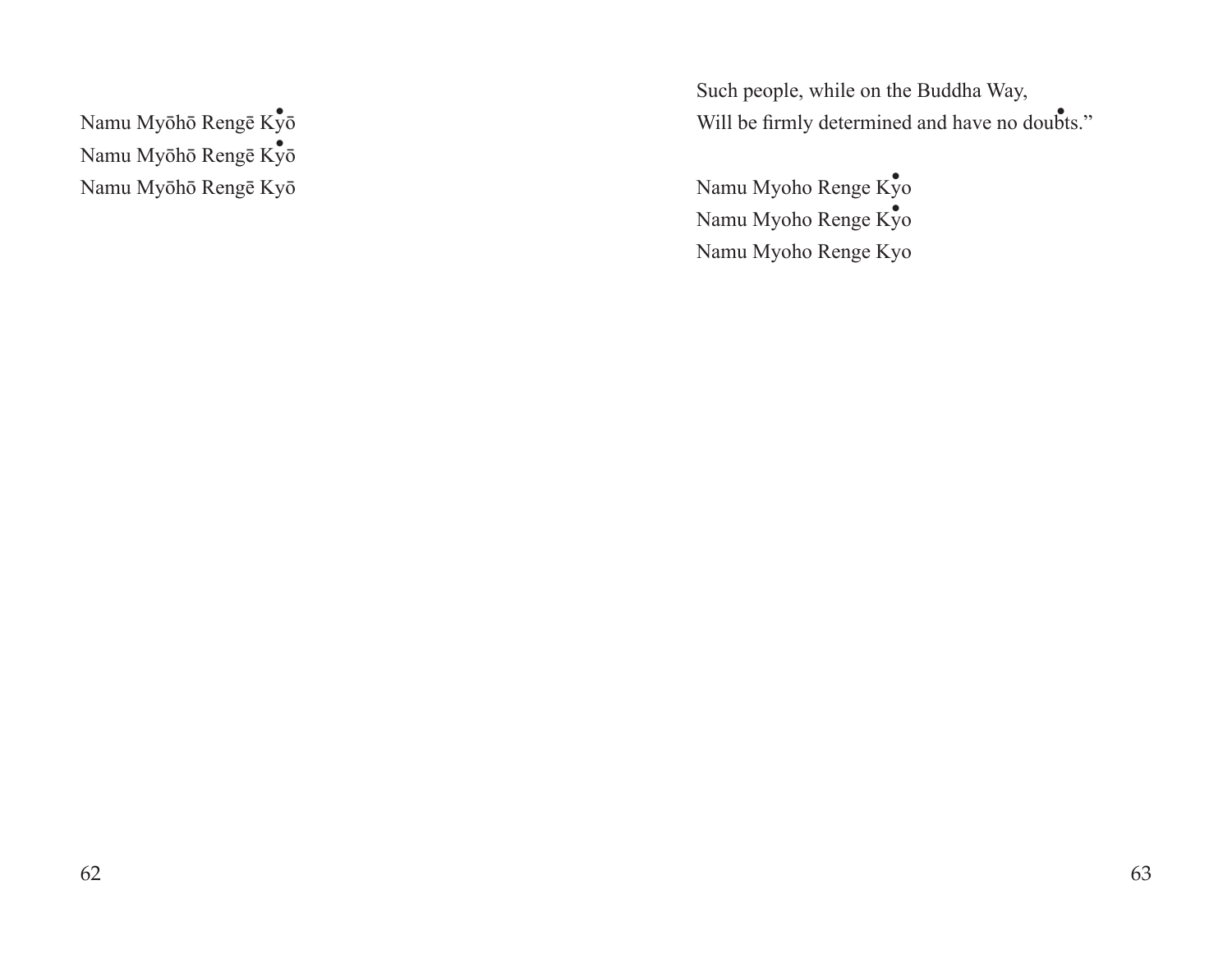## Kanzeon-bosatsu Fumon-pon Dai-nijūgo

"Shūjō kon'yaku o kōmutte Muryō no ku mi o semen ni Kannon myōchi no chikara Yoku seken no ku o sukū. Jinzū-riki o gusoku shi Hiroku chi no hōben o shū-shite Jippō no moromoro no kokudo ni Kuni to shite mi o genze-zaru koto nashi. Shuju no moromoro no akushū Jigoku, ki, chikushō, Shō, rō, byō, shi no kū Motte yōyaku kotogotoku messeshimu. Shinkan, shōjōkan Kōdai chiekan Hikan oyobi jikan ari. Tsune ni negai tsune ni sengō subeshi.

The Sutra of the Lotus Flower of the Wondrous Dharma

From Chapter 25

## The Bodhisattva Regarder of the Sounds of the World as Universal Gateway

"When living beings are beset by woes And burdened by countless pains, The wondrous wisdom power of the Regarder of Sounds Can free them from the sufferings of the world. She is in full command of transcendent powers, Having fully mastered the skillful means of wisdom. In the lands of the ten directions, There is no place she does not manifest herself. All the evil states of existence, Those of hells, of hungry spirits, and of beasts, And the sufferings of birth, aging, illness, and death, She gradually brings to an end. Her true regard, pure regard, Vastly wise regard, Merciful regard, and compassionate regard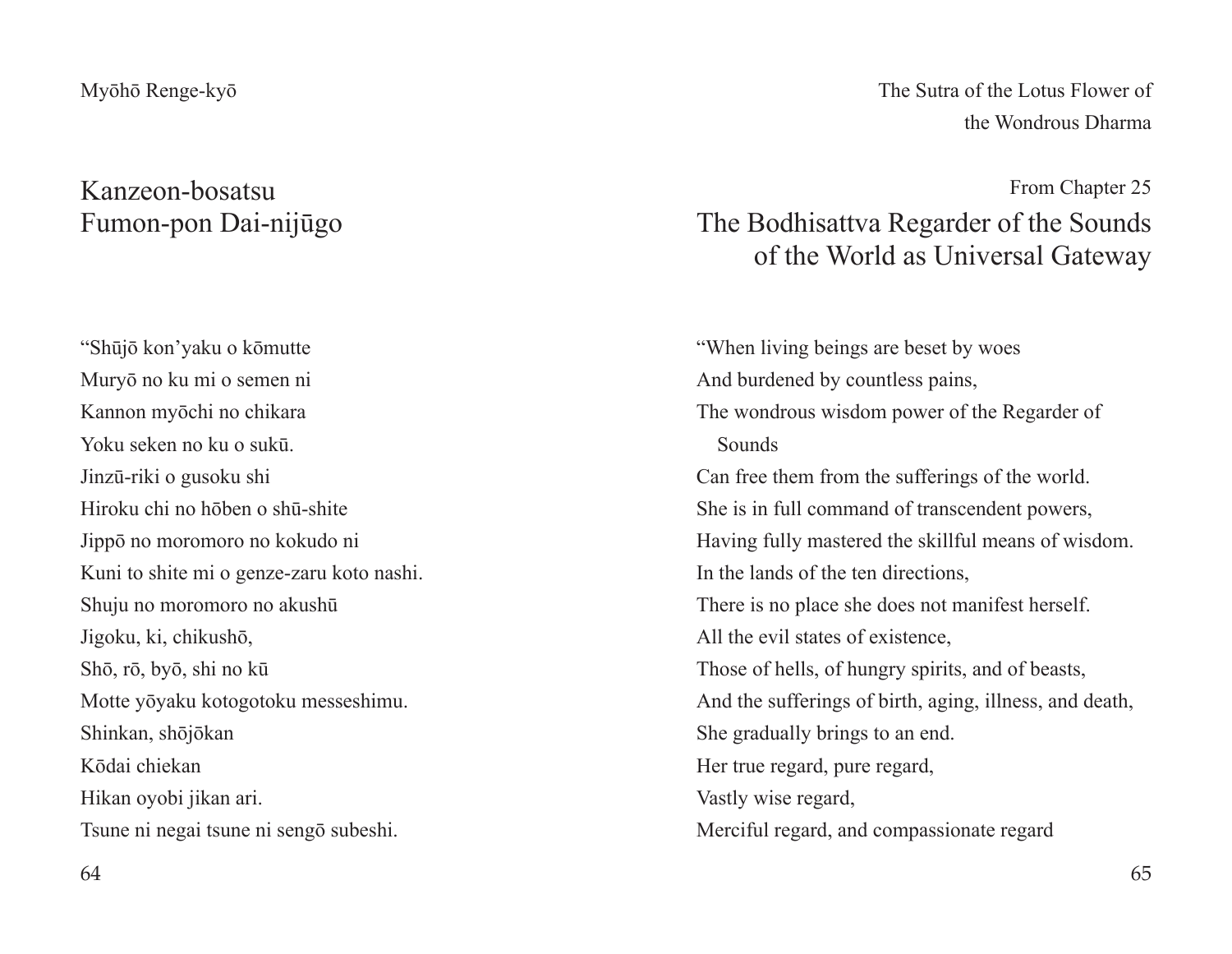Muku shōjō no hikari atte Enichi moromoro no yami o hashi Yoku sai no fūka o bukushite Amaneku akiraka ni seken o terasu. Hitai no kai raishin no gotoku Jii no myō daiun no gotoku Kanro no hōu o sosogi Bonnō no honō o metsujō-su. Jōshō-shite kansho o he Gunjin no naka ni fui sen ni Kano Kannon no chikara o nen-zeba Moromoro no ada kotogotoku taisan-sen. Myōon, kanzeon Bonnon, kaichōon Shōhi sekennon ari. Kono yue ni subekaraku tsune ni nenzu-beshi. Nennen ni utagai o shōzuru koto nakare. Kanzeon-jōshō wa Kunō shiyaku ni oite Yoku tame ni eko to nareri. Issai no kudoku o gushite Jigen o motte shūjō o miru. Fukujū no umi muryō nari. Kono yue ni chōrai subeshi."

Are always emulated and ever revered. She is a pure, unclouded beacon of light, A sun of wisdom destroying all darkness, A subduer of the winds and flames of misfortune, And a light shining everywhere in the world. Her body is the precept of mercy that roars like thunder. Her mind is wondrous compassion that expands like a great cloud. Together they pour forth the sweet dew of Dharma rain That quenches the flames of delusion. In disputes before a magistrate, Or in fear in battle's array, By calling to mind the power of the Regarder of Sounds, All enemies will scatter and run away. Wondrous voice, world-regarding voice, Brahma voice, and voice of the rolling tide— Hers is a voice unsurpassed in the world. Therefore, she should constantly be called to mind. Never have a moment of doubt About the Regarder of the Sounds of the World, A pure sage who can provide a reliable refuge From suffering, distress, danger, and death.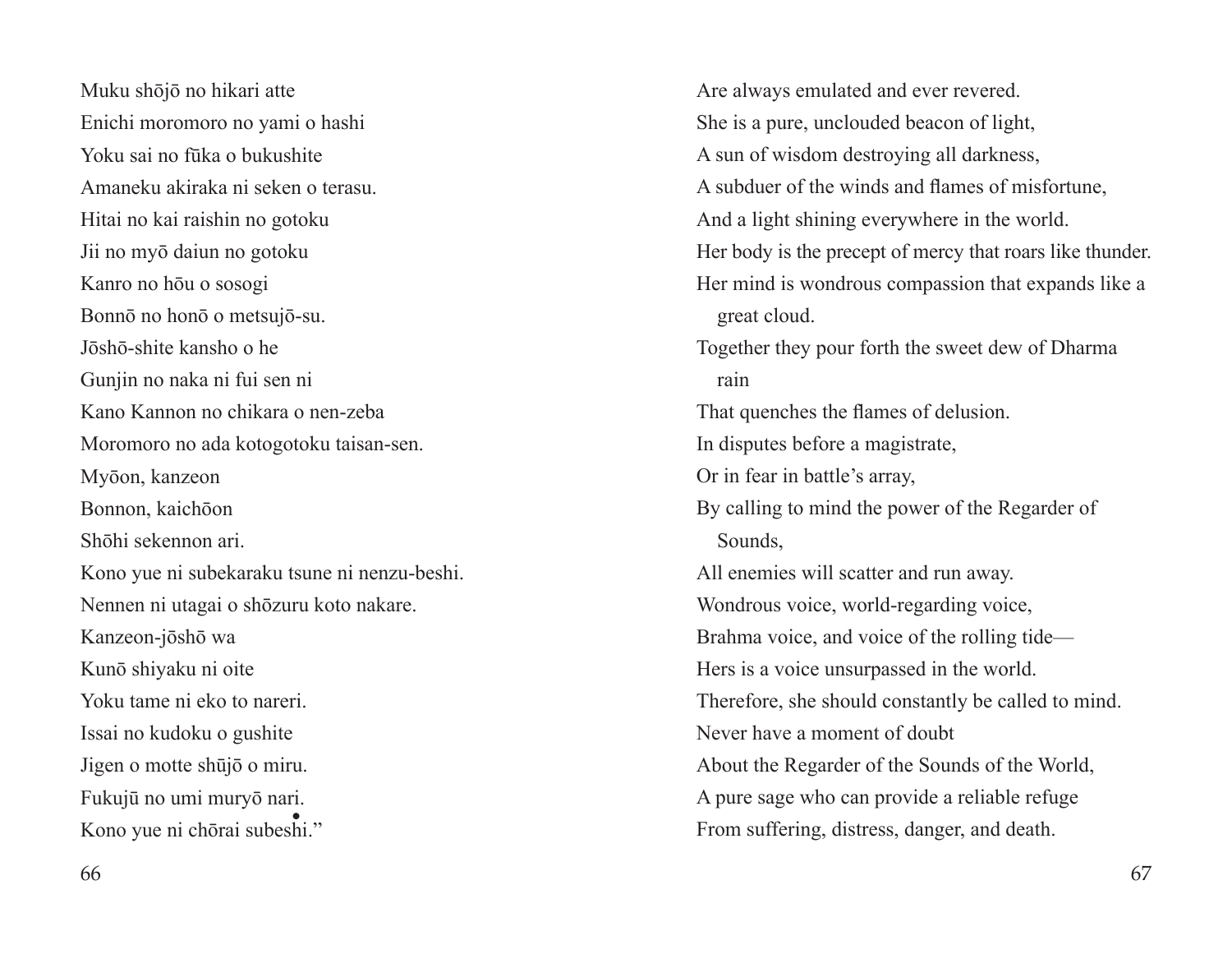.<br>Namu Myōhō Rengē Kȳō Namu Myōhō Rengē Kyō ・Namu Myōhō Rengē Kyō Endowed with every virtue,

She beholds living beings with eyes of compassion. Her blessings are an ocean, vast and immeasurable. Therefore, with heads bowed, revere her."

Namu Myoho Renge Kyo Namu Myoho Renge Kyo Namu Myoho Renge Kyo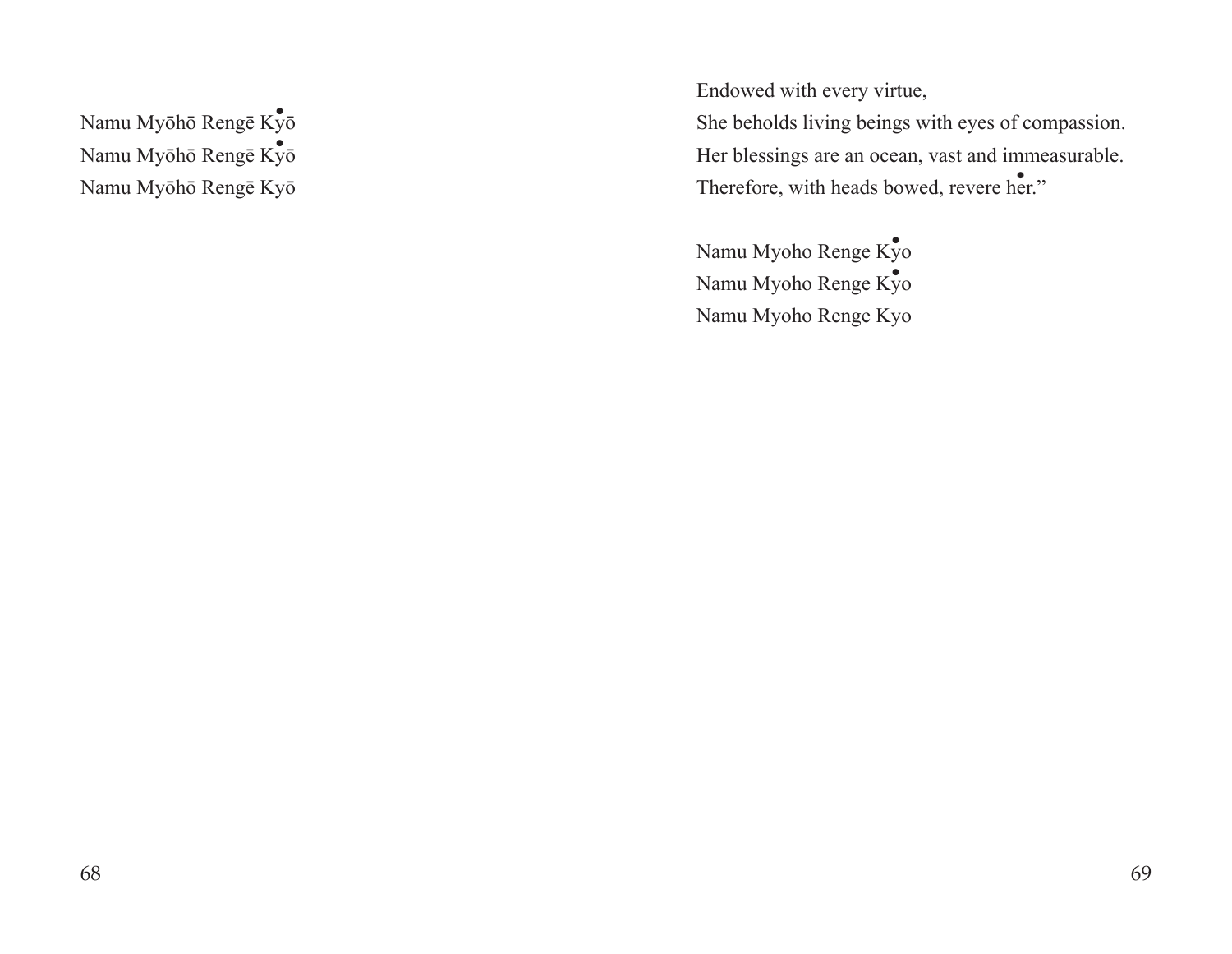## Fugen-bosatsu Kanboppon Dai-nijūhachi

Hotoke, Fugen-bosatsu ni tsuge tamawaku: "Moshi zennanshi, zennyonin, shihō o jōjū seba, Nyorai no metsugo ni oite masa ni kono Hoke-kyō o ubeshi. Ichi niwa shobutsu ni gonen seraruru koto o e; ni niwa moromoro no tokuhon o ue; san niwa shōjōjū ni iri; shi niwa issai shūjō o sukū no kokoro o okoseru nari. Zennanshi, zennyonin, kaku no gotoku shihō o jōjū seba, Nyorai no metsugo ni oite kanarazu kono kyō o en."

Sono toki ni Fugen-bosatsu, Hotoke ni mōshite mōsaku: "Sēson, nochi no gohyaku-sai joku-akusē no naka ni oite, sore kono kyōden o juji-suru koto aran mono wa, ware masa ni shugo-shite sono suigen o nozoki, annon naru koto o eseshime, ukagai motomuru ni sono tayori o uru mono nakarashimu-beshi."

The Sutra of the Lotus Flower of the Wondrous Dharma

## From Chapter 28 Encouragement from the Bodhisattva Universal Sage

The Buddha said to the Bodhisattva Universal Sage, "After the passing of the Tathagata, good sons and good daughters will attain this Dharma Flower Sutra if they fulfill four requirements. The first of them is to be safeguarded by the buddhas, the second is planting many roots of virtue, the third is joining the assembly of those resolved to become awakened, and the fourth is aspiring to liberate all living beings. After the passing of the Tathagata, good sons and good daughters who fulfill these four requirements will surely attain this sutra."

Then the Bodhisattva Universal Sage said to the Buddha, "World-Honored One, in the last fivehundred-year period of the corrupt and evil age to come, I will guard and protect those who receive and embrace this sutra, free them from disaster and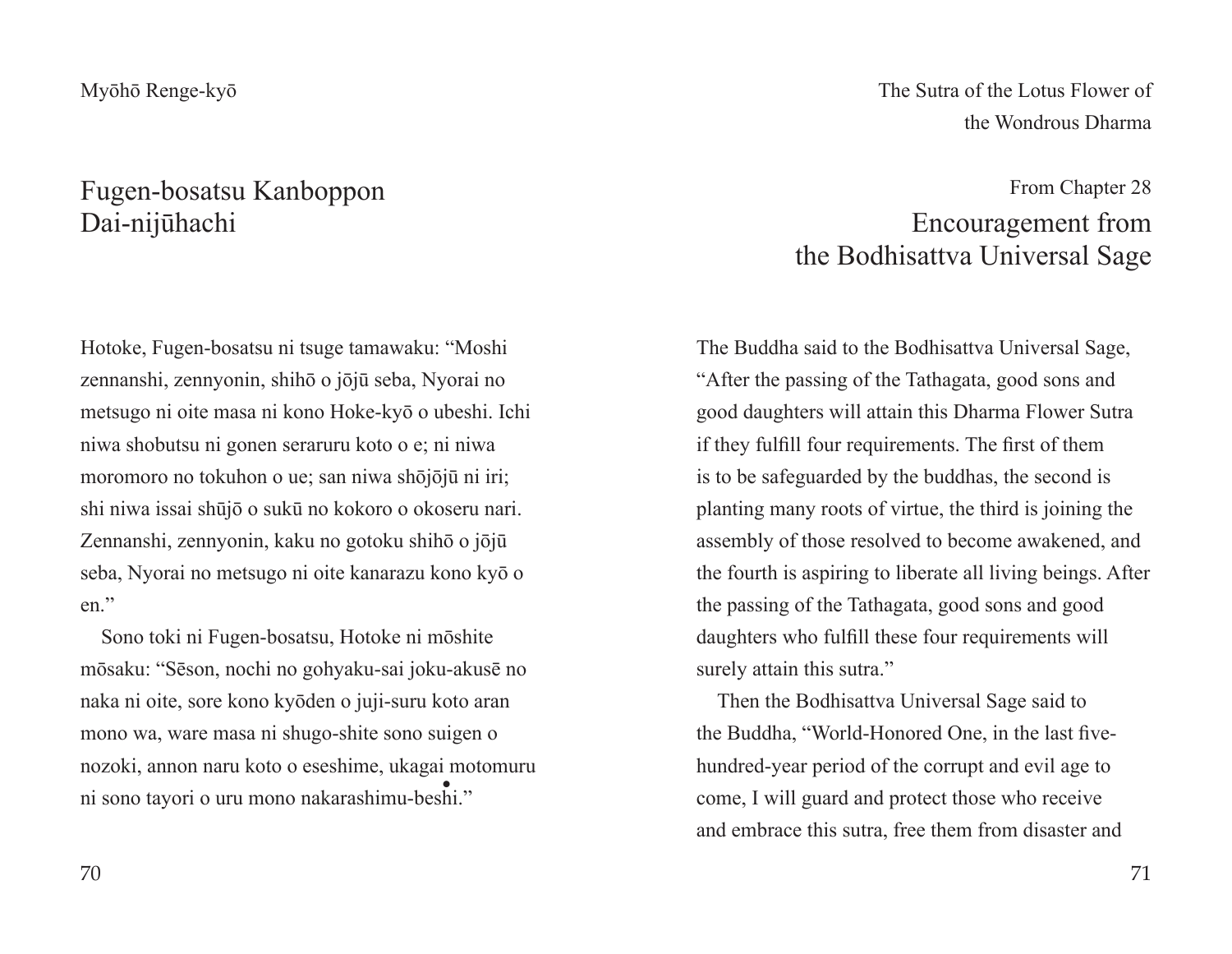.<br>Namu Myōhō Rengē Kȳō Namu Myōhō Rengē Kyō ・Namu Myōhō Rengē Kyō

disease, and bring them peace and comfort. I will ensure that no one who seeks to take advantage of them will be able to do so."

Namu Myoho Renge Kyo Namu Myoho Renge Kyo ・ Namu Myoho Renge Kyo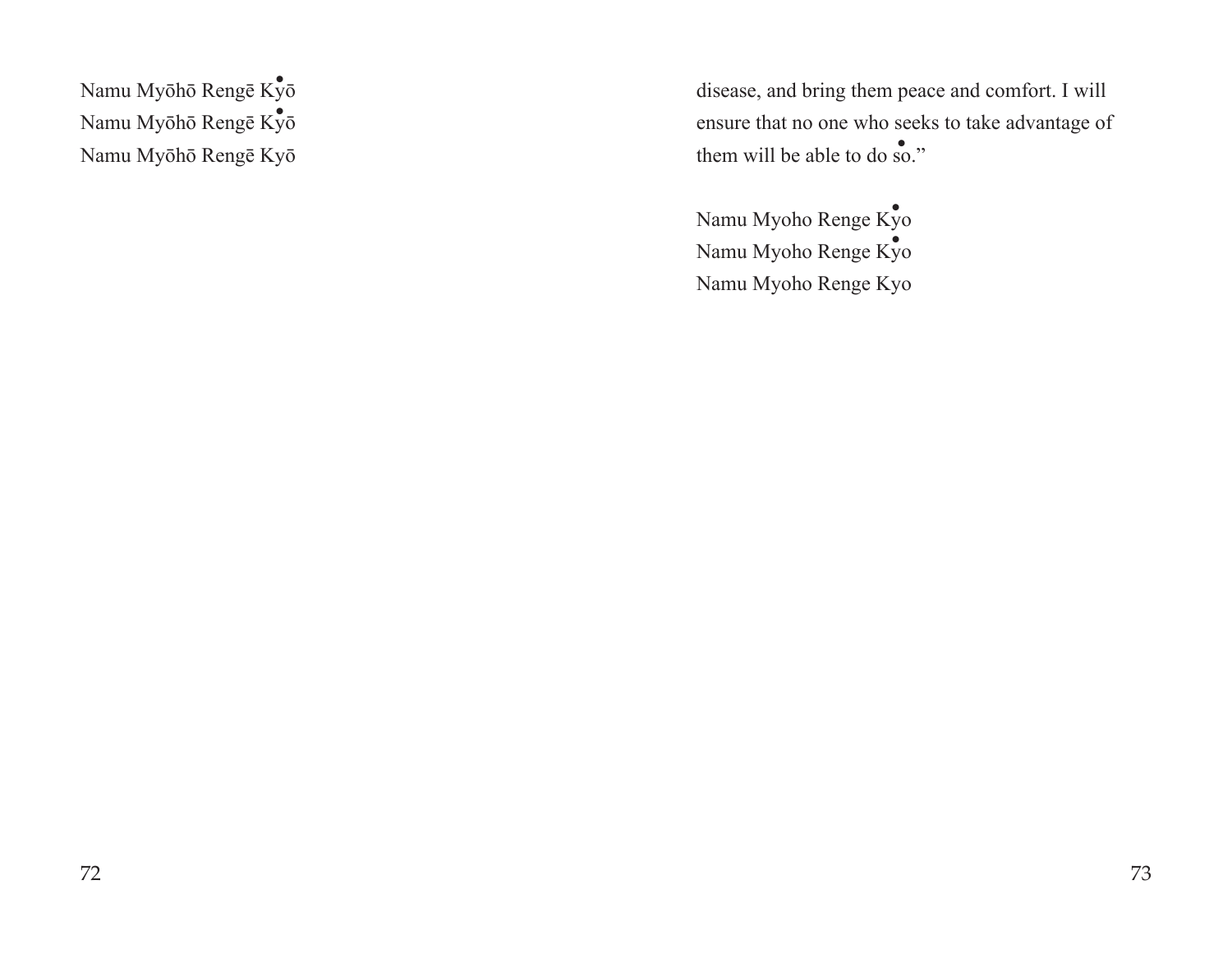### Bussetsu Kan-Fugen-bosatsu Gyōhō-kyō

"Moshi genkon no aku atte Gōshō no manako fujō naraba Tada masa ni Daijō o jūshi Daiichigi o shinen subeshi. Kore o manako o sange-shite Moromoro no fuzengō o tsukusu to nazuku. Nikon wa ranshō o kiite Wagō no gi o eran su. Kore ni yotte ōshin o okosu koto Nao oroka naru onkō no gotoshi. Tada masa ni Daijō o jūshi Hō no kū musō o kanzu-beshi. Nagaku issai no aku o tsukushite Tenni o motte jippō o kikan. Bikon wa shokō ni jaku-shite Zen ni shitagatte moromoro no soku o okosu.

The Sutra of the Method for Contemplating the Bodhisattva Universal Sage

"When there is evil in the eyes, Karmic impediments making them impure, You need only recite the Great Vehicle sutras And ponder their foremost teaching. This is called acknowledgment and remorse for the eyes, Which clears away unwholesome karma. The ears hear disruptive sounds That upset the principle of harmony. This produces a disturbed mind, Which is just like a foolish monkey. You need only recite the Great Vehicle sutras And see all things impartially and without fixed forms In order to forever clear away all evils And to hear, with heavenly ears, in all ten directions. The nose becomes attached to smells

From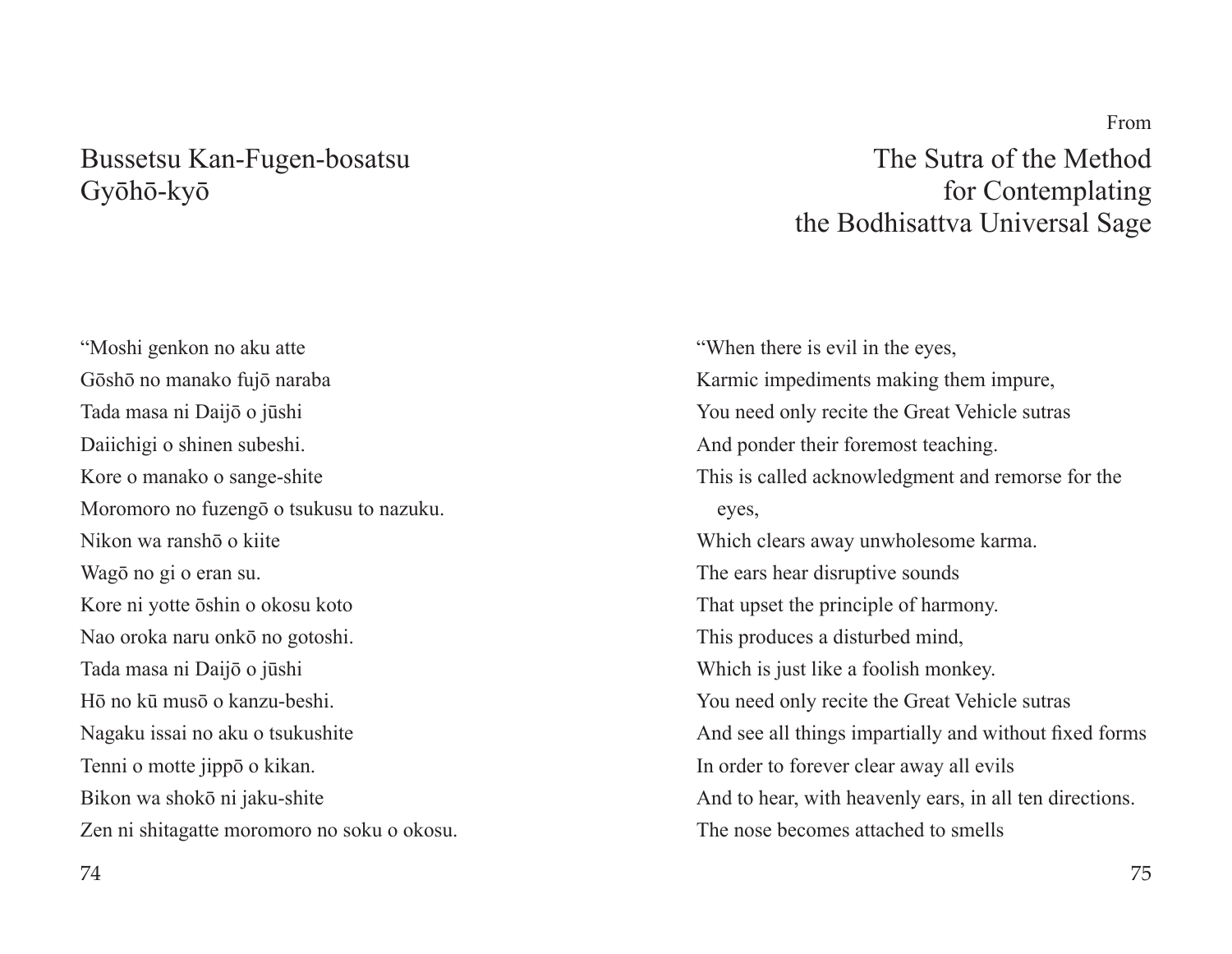Kaku no gotoki ōwaku no hana Zen ni shitagatte shojin o shōzu. Moshi Daijō-kyō o jūshi Hō no nyojissai o kanzeba Nagaku moromoro no akugō o hanarete Gose ni mata shōzeji. Zekkon wa goshu no Akku no fuzengō o okosu. Moshi mizukara jōjun-sen to hosseba Tsutomete jihi o shūshi Hō no shinjaku no gi o omōte Moromoro no funbetsu no omoi nakaru-beshi. Shinkon wa onkō no gotoku ni shite Shibaraku mo todomaru toki aru koto nashi. Moshi shakubuku sen to hosseba Masa ni tsutomete Daijō o jūshi Hotoke no daikakushin Riki, mui no shojō o nenji tatematsuru-beshi. Mi wa kore kikan no shū Chiri no kaze ni shitagatte tenzuru ga gotoshi. Roku-zoku naka ni yuke-shite Jizai ni shite sawari nashi. Moshi kono aku o messhite Nagaku moromoro no jinrō o hanare

And produces sensations according to these impurities. Such a deluded nose gives rise to The dust of delusion according to these impurities. If you recite the Great Vehicle sutras And contemplate all things as they really are, You will be forever free from bad karma And, in future lifetimes, give rise to no more. The tongue produces the unwholesome karma Of five kinds of evil speech. If you yourself want to control the tongue, You must diligently practice compassion. By your pondering the principle of the true tranquility of the Dharma, Divisive and judgmental thoughts will disappear. The mind is like a monkey That never stays still, even for a moment. If you want to subdue it, You must diligently recite the Great Vehicle sutras And ponder the Buddha's body of great awakening, Comprising his power and fearlessness. The body, the master of its sense faculties, Is but dust swirling in the wind. Within it, the six desires roam about Like rogues, free and unrestrained.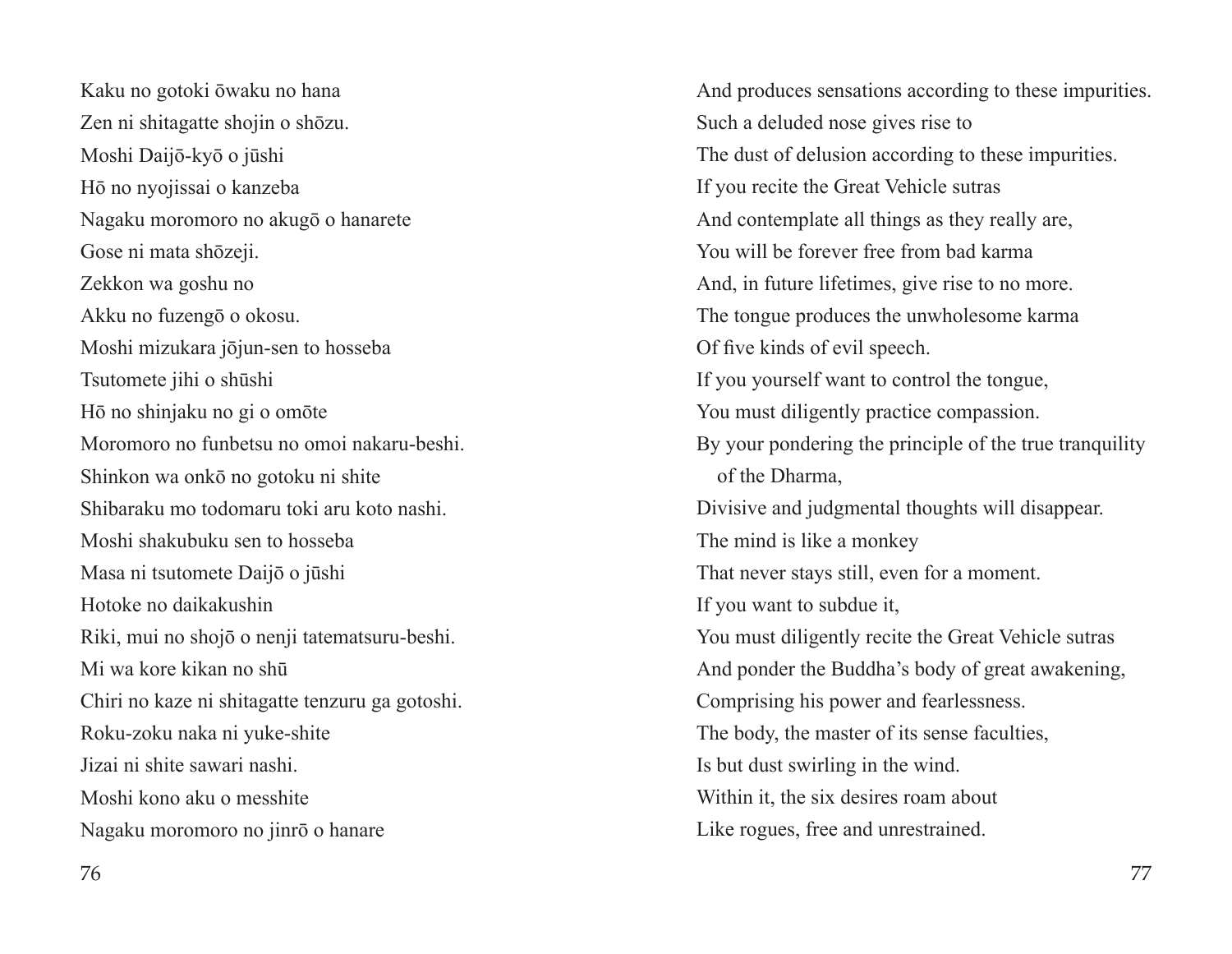Tsune ni nehan no shiro ni shoshi Anraku ni shite kokoro tanpaku naran to hosseba Masa ni Daijō-kyō o jūshite Moromoro no bosatsu no haha o nenzu-beshi. Muryō no shō-hōben wa Jissō o omou ni yotte u. Kaku no gotokira no roppō o Nazukete roku jōkon to su. Issai no gōshōkai wa Mina mōzō yori shōzu. Moshi sange sen to hosseba Tanza-shite jissō o omoe. Shūzai wa sōro no gotoshi. Enichi yoku shōjō su. Kono yue ni shishin ni Roku jōkon o sange subeshi." ・

.<br>Namu Myōhō Rengē Kȳō Namu Myōhō Rengē Kyō Namu Myōhō Rengē Kyō

If you want to rid yourself of these evils, To be freed forever from the troublesome dust of defilements, To ever dwell in the city of nirvana, And to be at ease, with a tranquil mind, Then you must recite the sutras of the Great Vehicle And focus the mind on the mother of bodhisattvas. You will gain countless excellent skillful means By pondering ultimate reality. These are called the six methods For purifying the six sense faculties. The ocean of all karmic impediments Arises from illusions. If you want to perform acknowledgment and remorse, You must sit correctly and contemplate ultimate reality. All wrongs are just as frost and dew, So the sun of wisdom can melt them away. Therefore, with utmost sincerity, Perform acknowledgment and remorse for the six sense faculties."  $K_y\overline{0}$  Perform acknowl<br>Sense faculties

> Namu Myoho Renge Kyo Namu Myoho Renge Kyo ・ Namu Myoho Renge Kyo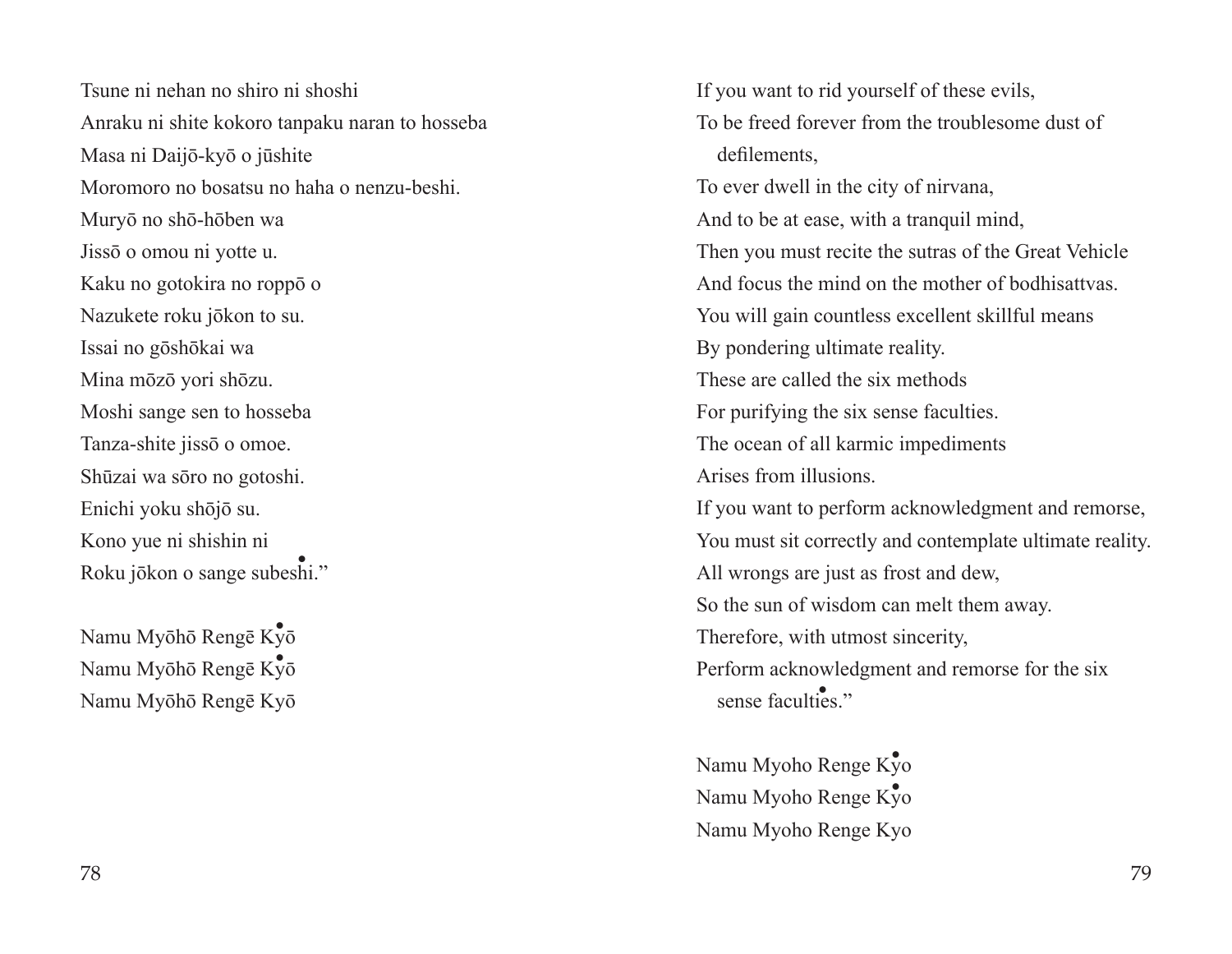## Fu-ekō

## Universal Transfer of Merit

(Leader) Negawaku wa kono kudoku o motte Amaneku issai ni oyoboshi Warera to shujō to Mina tomo ni Butsudō o jōzen.

(Recite the above three times.)

(Leader) May these merits Extend universally to all So that we and all living beings Together accomplish the Buddha Way. (Recite the above three times.)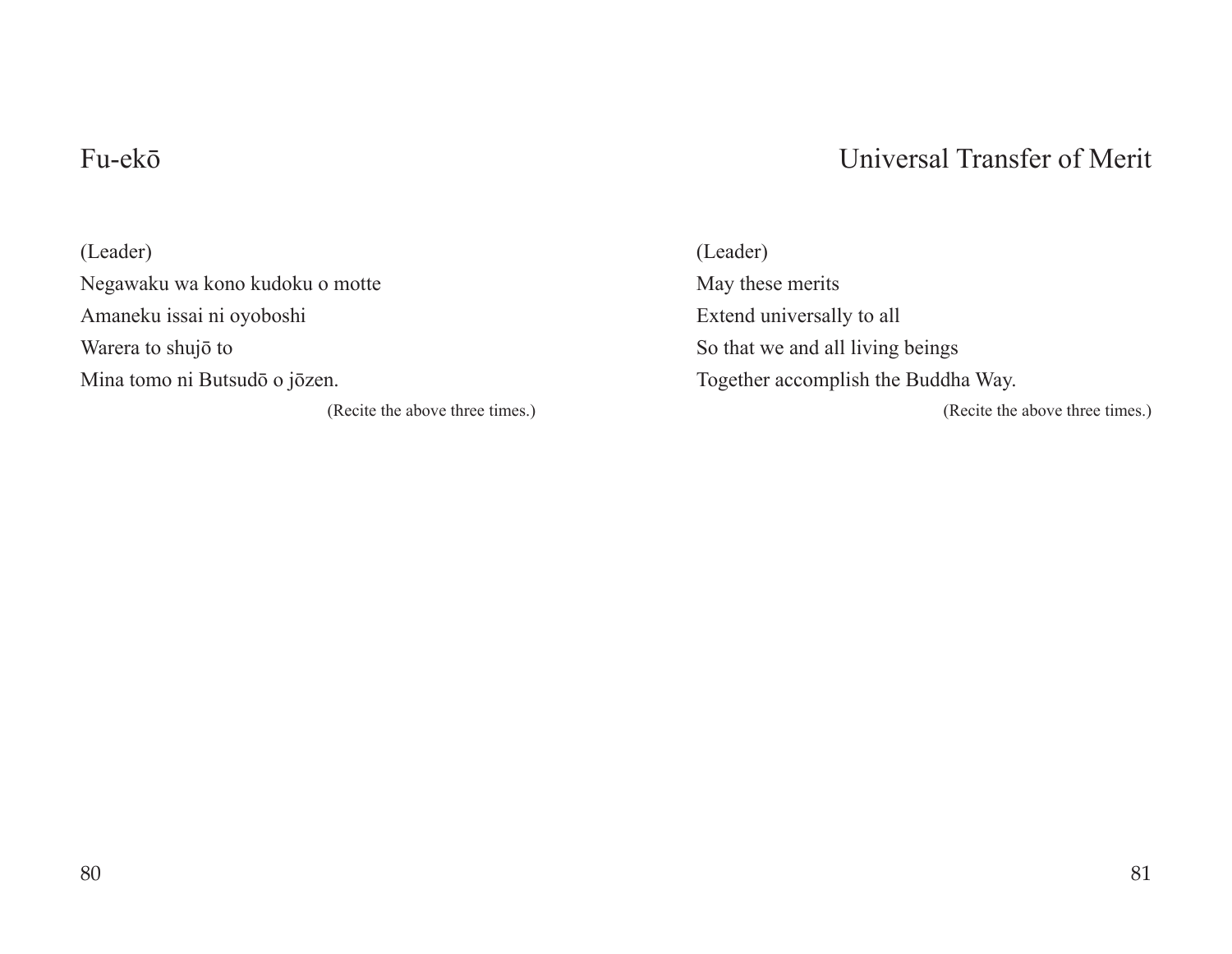### Shōdai

## Chanting of the O-daimoku

#### (All)

Namu Myōhō Rengē Kyō Namu Myōhō Rengē Kyō Namu Myōhō Rengē Kyō Namu Myōhō Rengē Kyō Namu Myōhō Rengē Kyō Namu Myōhō Rengē Kyō Namu Myōhō Rengē Kyō ・Namu Myōhō Rengē Kyō Namu Myōhō Rengē Kyō Namu Myōhō Rengē Kyō

#### (All)

Namu Myoho Renge Kyo Namu Myoho Renge Kyo Namu Myoho Renge Kyo Namu Myoho Renge Kyo Namu Myoho Renge Kyo Namu Myoho Renge Kyo Namu Myoho Renge Kyo Namu Myoho Renge Kyo Namu Myoho Renge Kyo Namu Myoho Renge Kyo ・  $x_y$ <sub>v</sub> $\overline{x}_y$ <sub>v</sub> $\overline{x}_y$ <sub>v</sub> $\overline{x}_y$ <sup>v</sup> $\overline{x}_y$ <sup>v</sup> $\overline{x}_y$ <sup>v</sup> $\overline{x}_y$ <sup>v</sup> $\overline{x}_y$ <sup>v</sup> $\overline{x}_y$ <sup>v</sup> $\overline{x}_y$ <sup>v</sup> $\overline{x}_y$ <sup>v</sup> $\overline{x}_y$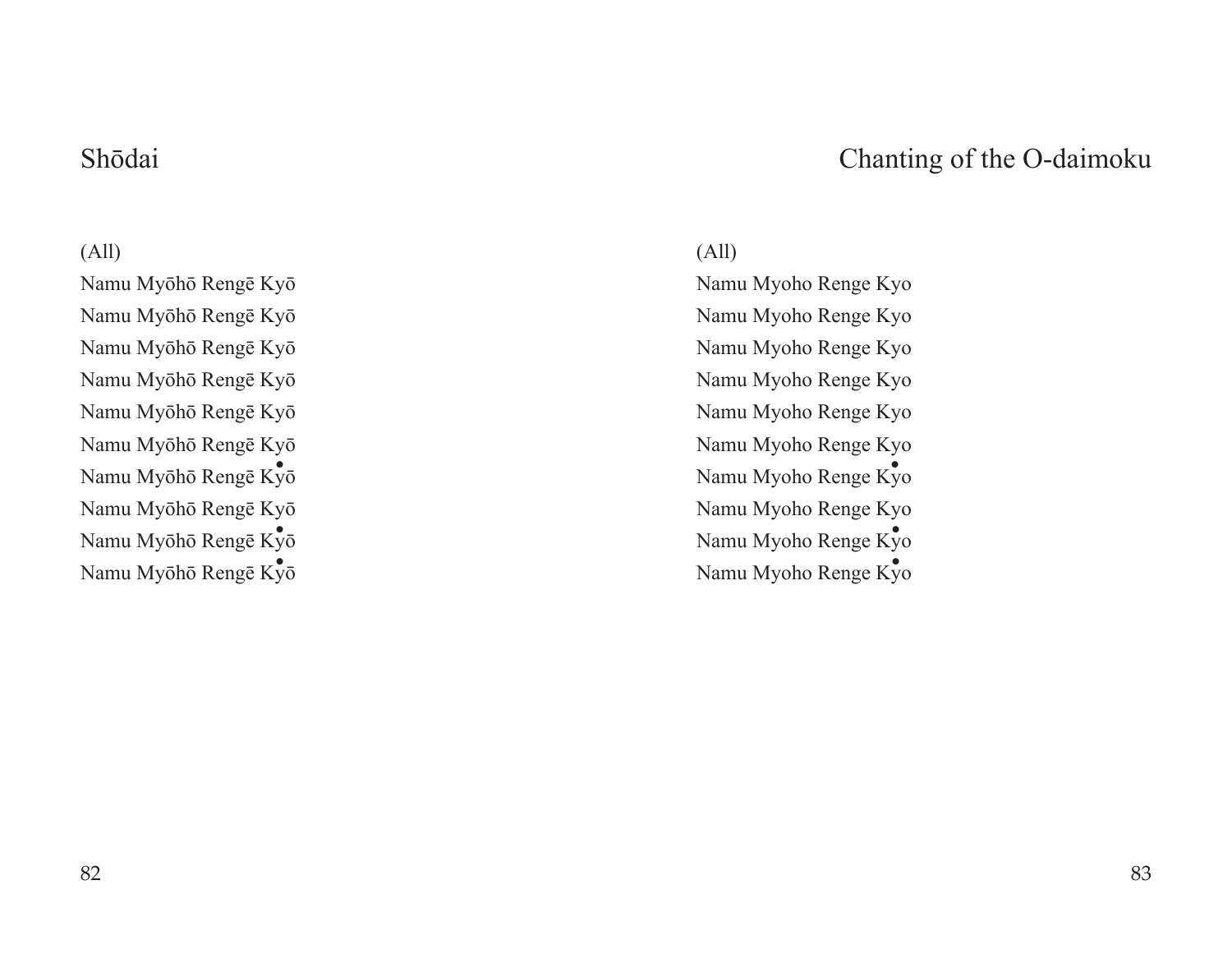### Transfer of Merit

### Ekō

#### (Leader)

Tsutsushinde dokuju-shi tatematsuru Daijō Myōhō Renge-kyō, atsumuru tokoro no kudoku o motte, Namu Kuon-jitsujō Daion Kyōshu Shakamuni-sēson; Namu Shōmyō Hokke no Tahō-nyorai; Namu jippō funjin sanze no shobutsu; Namu Jō-gyō, Muhen-gyō, Jō-gyō, Anryū-gyō no shi-dai bosatsu; Namu Monju, Fugen, Miroku tō no bosatsu-makasatsu; Namu Kōso Nichiren Daibosatsu; Namu Kaiso Nikkyō Ichijō-daishi; Namu Wakiso Myōkō Jidō-bosatsu; Honbu kanjō no goshugo-sonjin; ( ) goshugo-sonjin; Shinja ichidō no goshugo-sonjin; Jippō muryō no shoten zenjin ni ekō-shi jion ni hōshū-su.

Aogi negawakuwa

#### (Leader)

Having respectfully recited the Great Vehicle Sutra of the Lotus Flower of the Wondrous Dharma, may we transfer its merits to and thus reciprocate the boundless compassion of

- The Eternal Buddha Shakyamuni—Great Benevolent Teacher, World-Honored One;
- The Tathagata Abundant Treasures, witness to the Lotus Sutra;
- The separated embodiments of the Buddha in the ten directions in the past, present, and future;
- The four great bodhisattvas: Superior Practice, Boundless Practice, Pure Practice, and Steadfast Practice;
- The bodhisattva-mahasattvas: Manjushri, Universal Sage, Maitreya, and all other bodhisattvamahasattvas;
- Great Bodhisattva Nichiren, revered practitioner of the Lotus Sutra;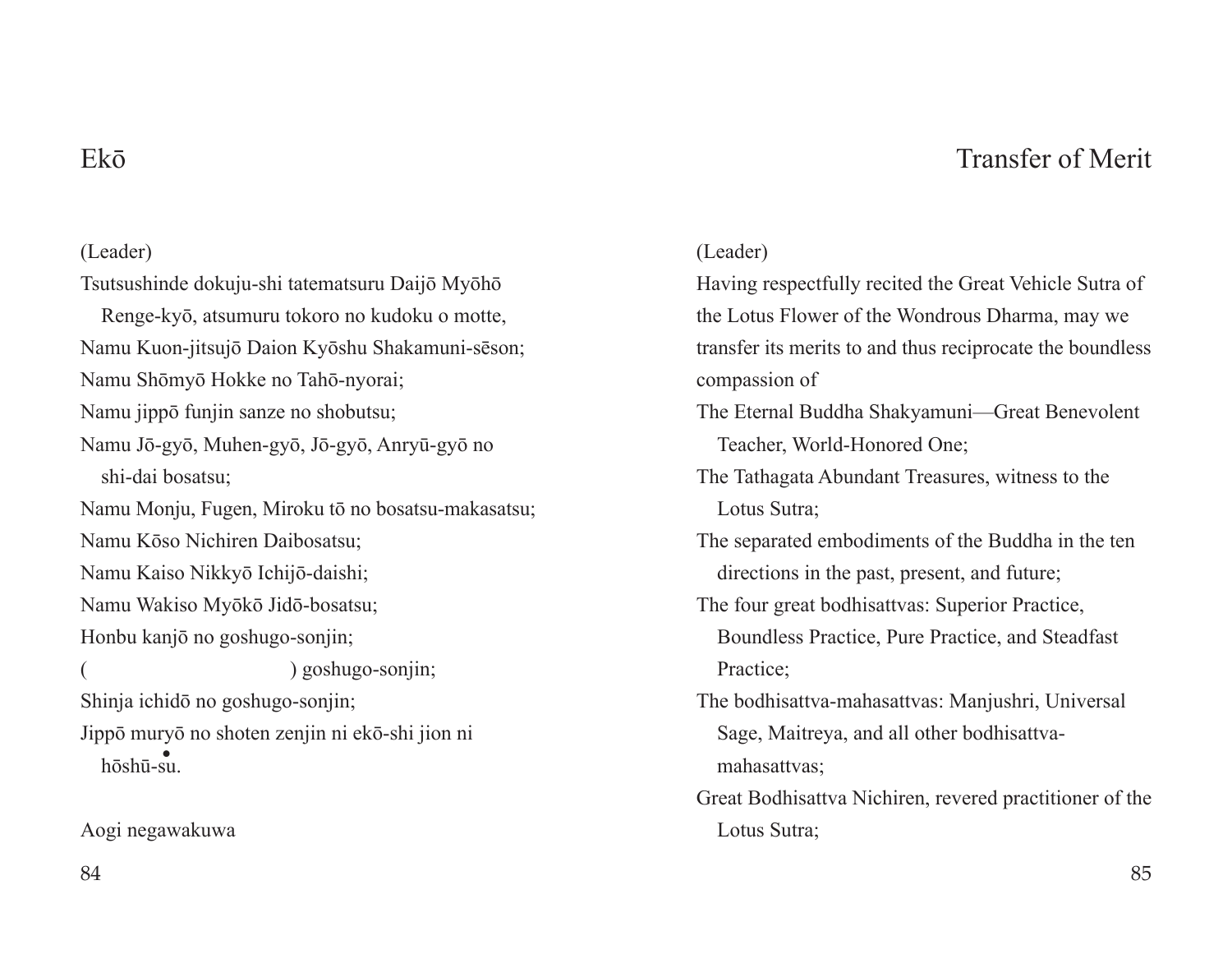Senzo daidai kakochō issai no shōrei, Konnichi meinichi ni ataru shōrei, Jippō hōkai uen muen no shoshōrei, nanitozo ekō-kuyō no hōmi o nōju-shi, toku mujō-bodai no myōka o jōju seshimetamae.

Sōjite wa issai shujō busshō kaiken, sekai heiwa tassei tō no goshugo o tamawari masuru yō, hitoe ni negai age tatematsuru.

Founder Nikkyo, Great Teacher of the One Vehicle; Cofounder Myoko, Bodhisattva of the Way of Compassion; The guardian spirits of Rissho Kosei-kai; The guardian spirits of (
); The guardian spirits of member families of Rissho Kosei-kai; And the countless heavenly spirits in the ten directions.

We reverently offer and transfer the merits of this recitation to

All our ancestors and all others who are recorded in our memorial registers;

All those whose memorial day is today;

And all those who have passed beyond, known and unknown to us, wherever they be,

so that they may delight in the taste of the Dharma and quickly accomplish the wondrous fruit of supreme awakening.

We earnestly pray that with the help of divine guidance and protection, all living beings may awaken to their buddha nature and world peace may be achieved.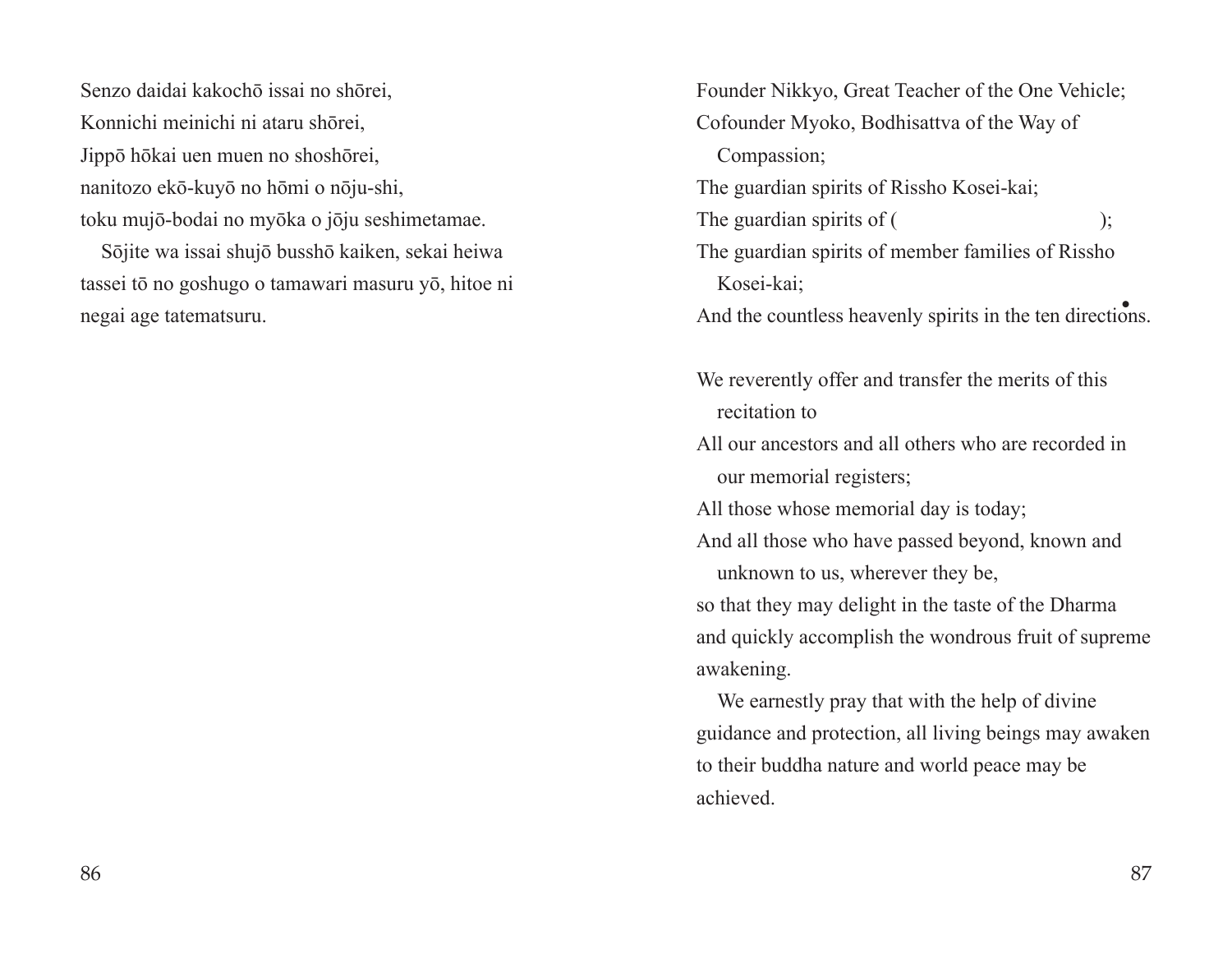## Raihai

## Homage

(All) Namu Myōhō Rengē Kyō Namu Myōhō Rengē $\text{K}\!\bar{\text{y}}$ ō Namu Myōhō Rengē Kyō<sup>•</sup>

(All) Namu Myoho Renge Kyo Namu Myoho Renge Kyo ・ enge Kyō<br>
Renge Kyō<br>
Namu Myoho Renge Kyō<br>
Namu Myoho Renge Kyō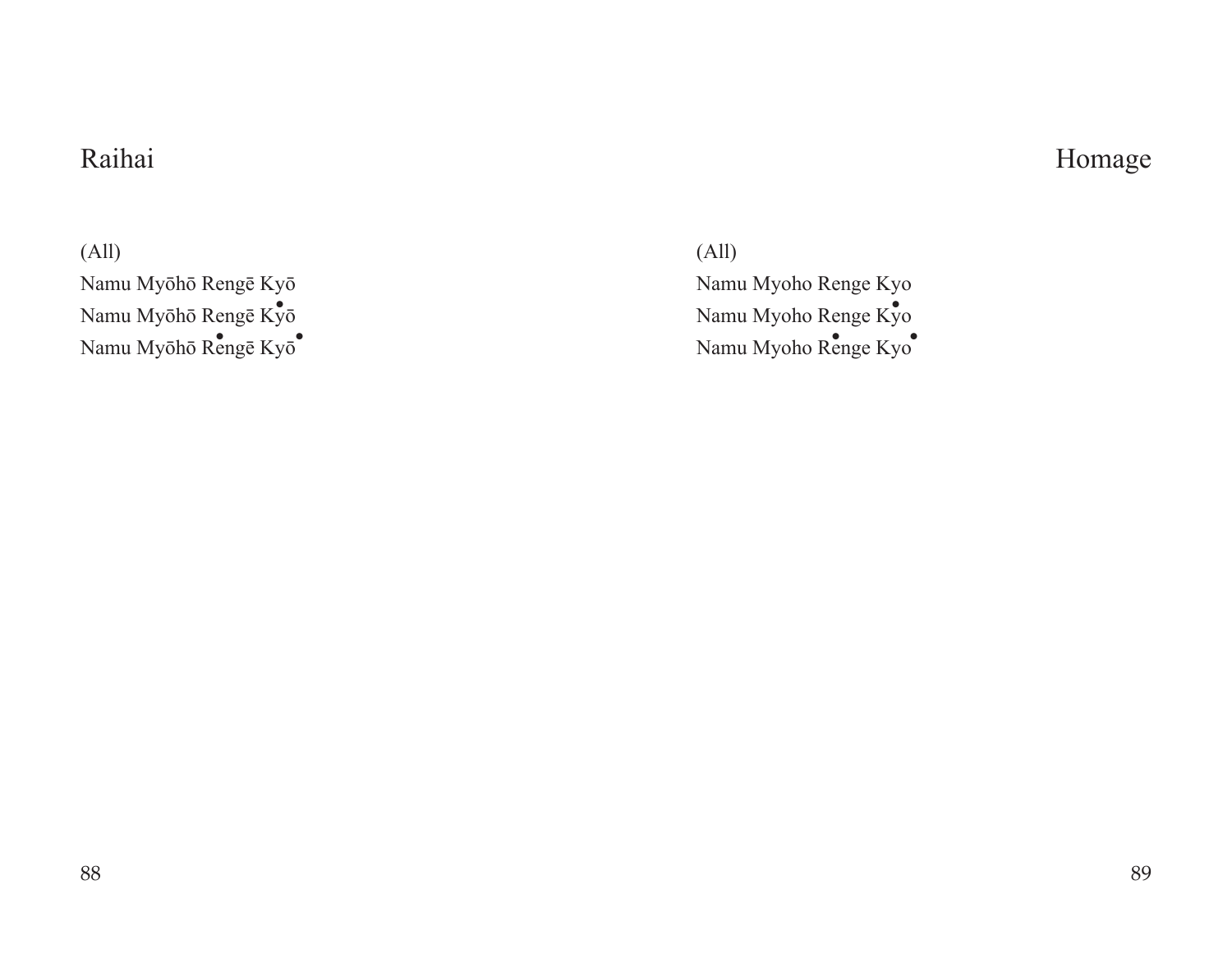### Hōben-pon Dai-ni

## Nī-jī-sē-son Jū-san-mai ・ An-jō-nī-kī Gō-shari-hotsu Shō-buc-chi-ē Jin-jin-mū-ryō Gō-chī-ē-mon Nan-gē-nan-nyū ・Is-sai-shō-mon Byaku-shī-butsu Shō-fū-nō-chī Shō-ī-shā-gā Butsu-zō-shin-gon Hyaku-sen-man-noku Mū-shū-shō-butsu Jin-gyō-shō-butsu

#### The Sutra of the Lotus Flower of the Wondrous Dharma

## From Chapter 2 Skillful Means

At that time, the World-Honored One, Rising calmly from samadhi, Addressed Shariputra. "The wisdom of buddhas Is infinite and extremely profound. The approach to their wisdom Is difficult to enter And difficult to understand. It is beyond the comprehension Of even shravakas And pratyekabuddhas. Why is this? Because the buddhas have been In close association With hundreds of thousands Of millions of other buddhas,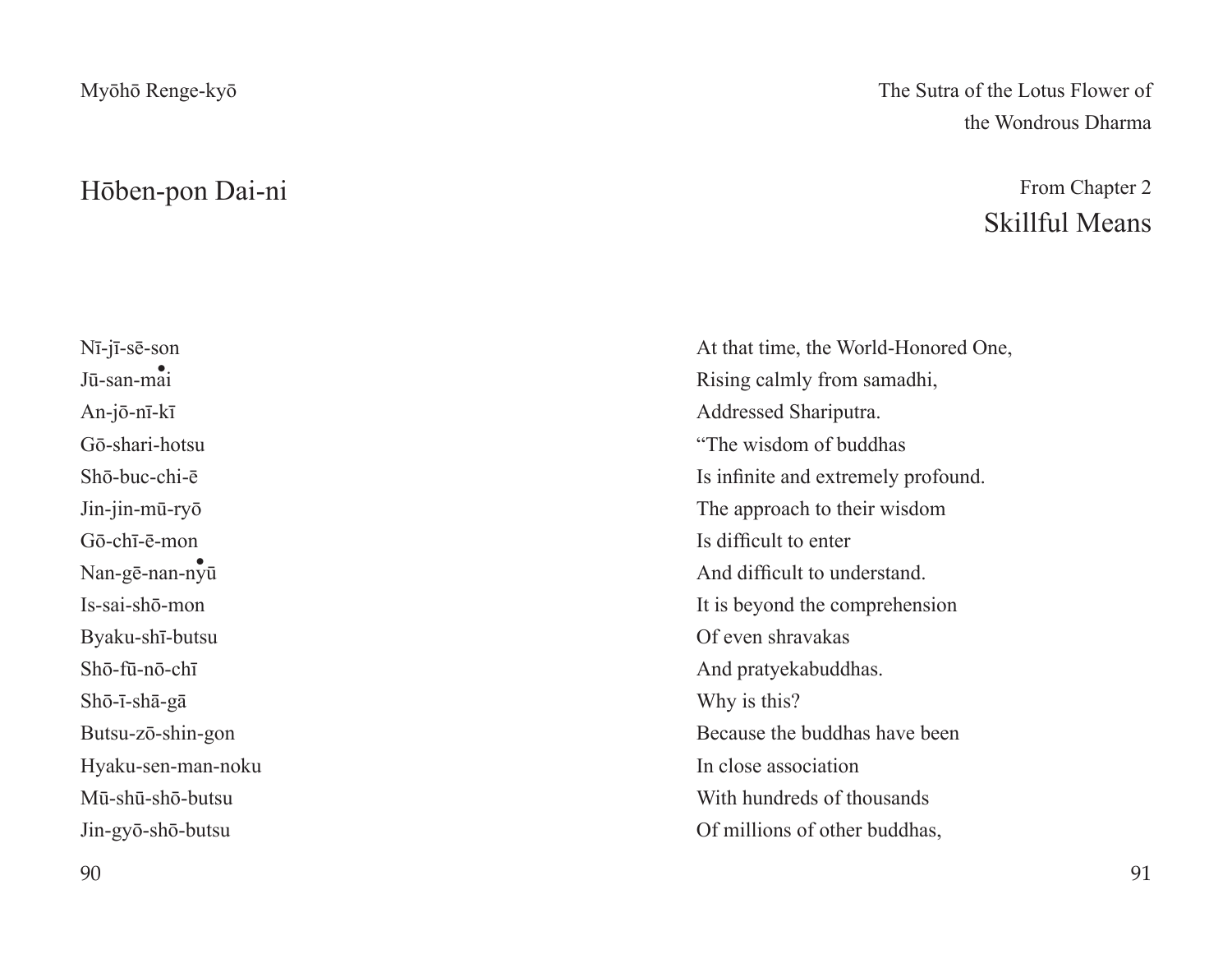Mū-ryō-dō-hō Yū-myō-shō-jin Myō-shō-fū-mon Jō-jū-jin-jin Mī-zō-ū-hō Zui-gī-shō-setsu Ī-shū-nan-gē Shari-hotsu Gō-jū-jō-buc-chi-rai Shū-jū-in-nen Shū-jū-hī-yū Kō-en-gon-kyō Mū-shū-hō-ben In-dō-shū-jō Ryō-rī-shō-jaku Shō-ī-shā-gā Nyō-rai-hō-ben Chī-ken-hara-mitsu Kai-ī-gū-soku Shari-hotsu Nyō-rai-chī-ken Kō-dai-jin-non Mū-ryō-mū-gē Riki-mu-shō-ī

Fully practicing countless teachings of the Way, Boldly and diligently advancing, And making their fame universally known. Having accomplished The extremely profound and extraordinary Dharma, They have taught it according to what was appropriate, But their intention is difficult to grasp. Shariputra, Since I became Buddha, I have spoken far and wide And taught with various parables and examples from the past, And by countless skillful means I have led living beings, Freeing them from their attachments. Why is this? Because the tathagatas are replete With skillful means And the paramita of knowledge and insight. Shariputra, The knowledge and insight of the tathagatas Are broad, great, profound, and far-reaching. With their infinite virtues. Their unhindered wisdom,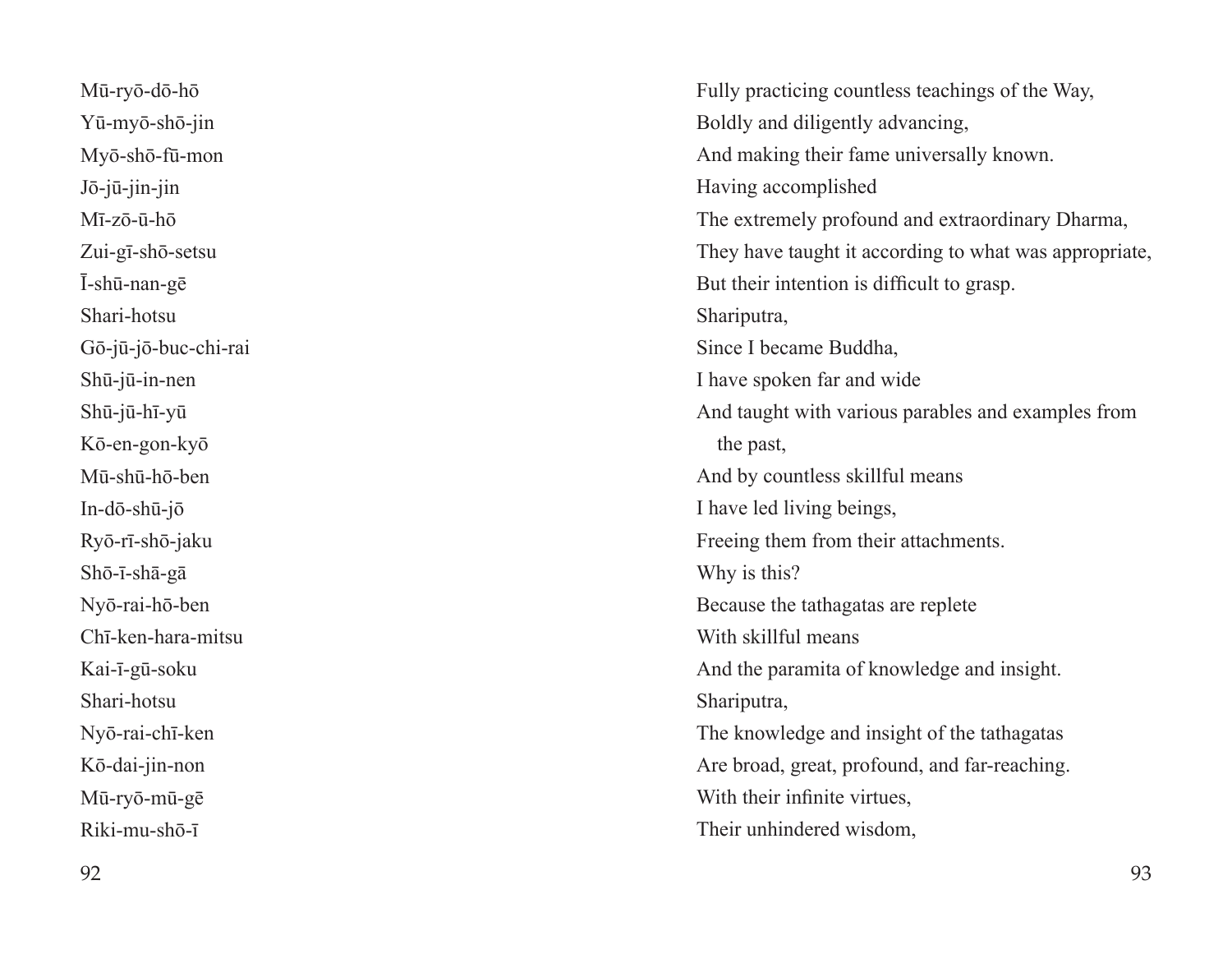Zen-jō-gē-datsu-san-mai Jin-nyū-mū-sai Jō-jū-is-sai Mi-zō-ū-hō Shari-hotsu Nyō-rai-nō Shū-jū-fun-betsu Gyō-ses-shō-hō Gon-jī-nyū-nan Ek-ka-shū-shin Shari-hotsu Shū-yō-gon-shī Mū-ryō-mū-hen Mī-zō-ū-hō Bus-shitsu-jō-jū Shī-shari-hotsu Fū-shū-bū-setsu Shō-ī-shā-gā Bus-shō-jō-jū Dai-ichi-kē-ū Nan-gē-shi-hō Yui-butsu-yō-butsu Nai-nō-kū-jin Shō-hō-jis-sō

And their powers, fearlessness, Meditations, emancipations, and samadhis, They have entered into the boundless realms And fully attained the extraordinary Dharma. Shariputra, The tathagatas are able to Distinguish all things, Explain the teachings skillfully, Use gentle words, And bring joy to the hearts of all. In essence, Shariputra, The buddhas are fully accomplished In the infinite, boundless, And extraordinary Dharma. That is enough, Shariputra. I should say no more. Why is this? Because the Dharma the buddhas have attained Is understood only rarely And with great difficulty. Only a buddha together with a buddha Can fathom The ultimate reality of all things.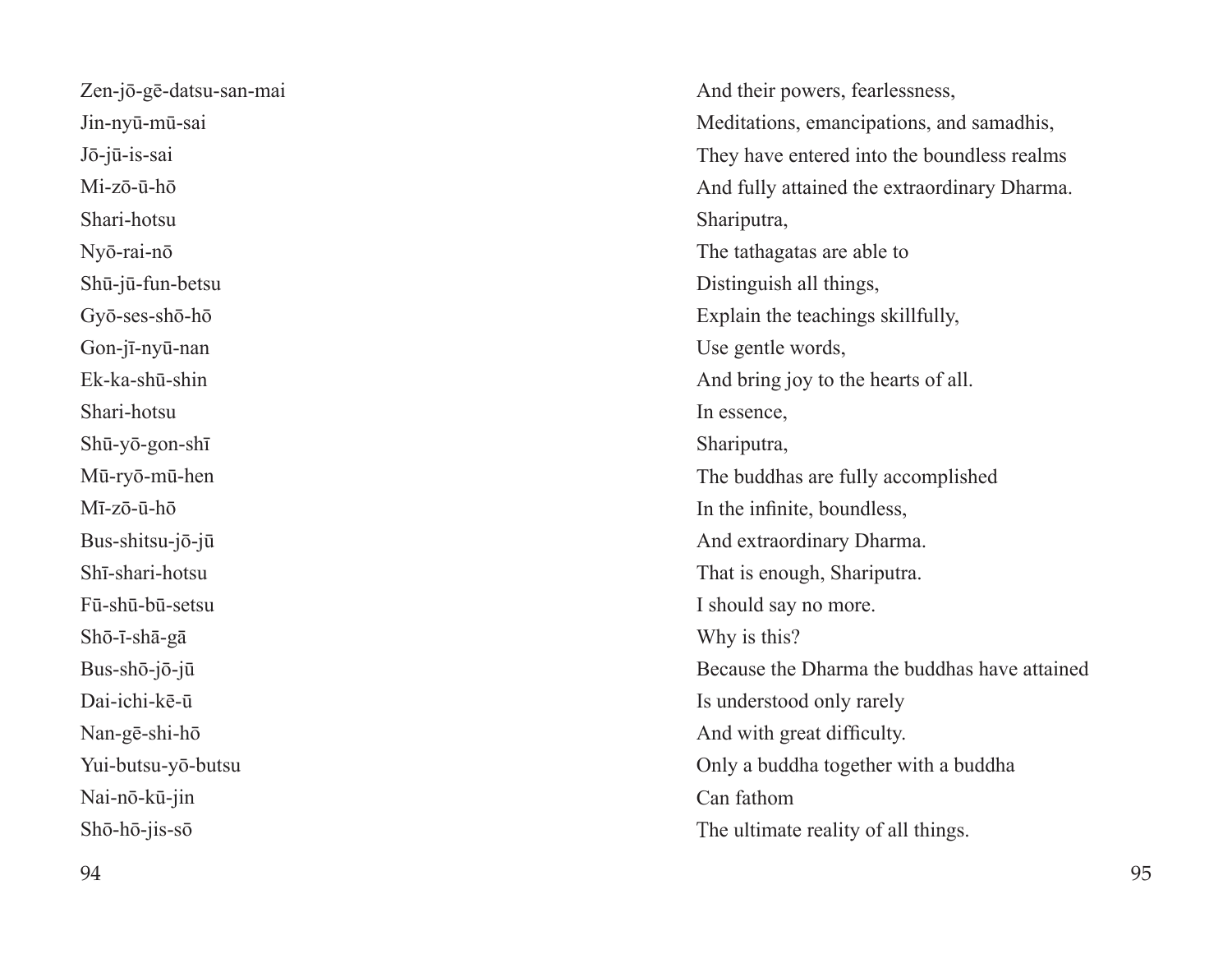$*\overrightarrow{\text{Sh}}\overline{o}$ -ī-shō-hō Nyō-zē-sō Nyō-zē-shō Nyō-zē-tai Nyō-zē-riki Nyō-zē-sā Nyō-zē-in Nyō-zē-en Nyō-zē-kā Nyō-zē-hō Nyō-zē-hon-matsu-kū-kyō-tō (\* Repeat the entire section, from here to the end, three times. During the third repetition, strike the gong where  $\circ$  marked.)

Namu Myōhō Rengē Kyō Namu Myōhō Rengē Kyō Namu Myōhō Rengē Kyō

That is to say, among all things, Each has such an appearance, Such a nature, Such an embodiment, Such a potential, Such a function, Such a cause, Such a condition, Such an effect, Such a reward, And from the first to the last, such an ultimate identity."

Namu Myoho Renge Kyo Namu Myoho Renge Kyo Namu Myoho Renge Kyo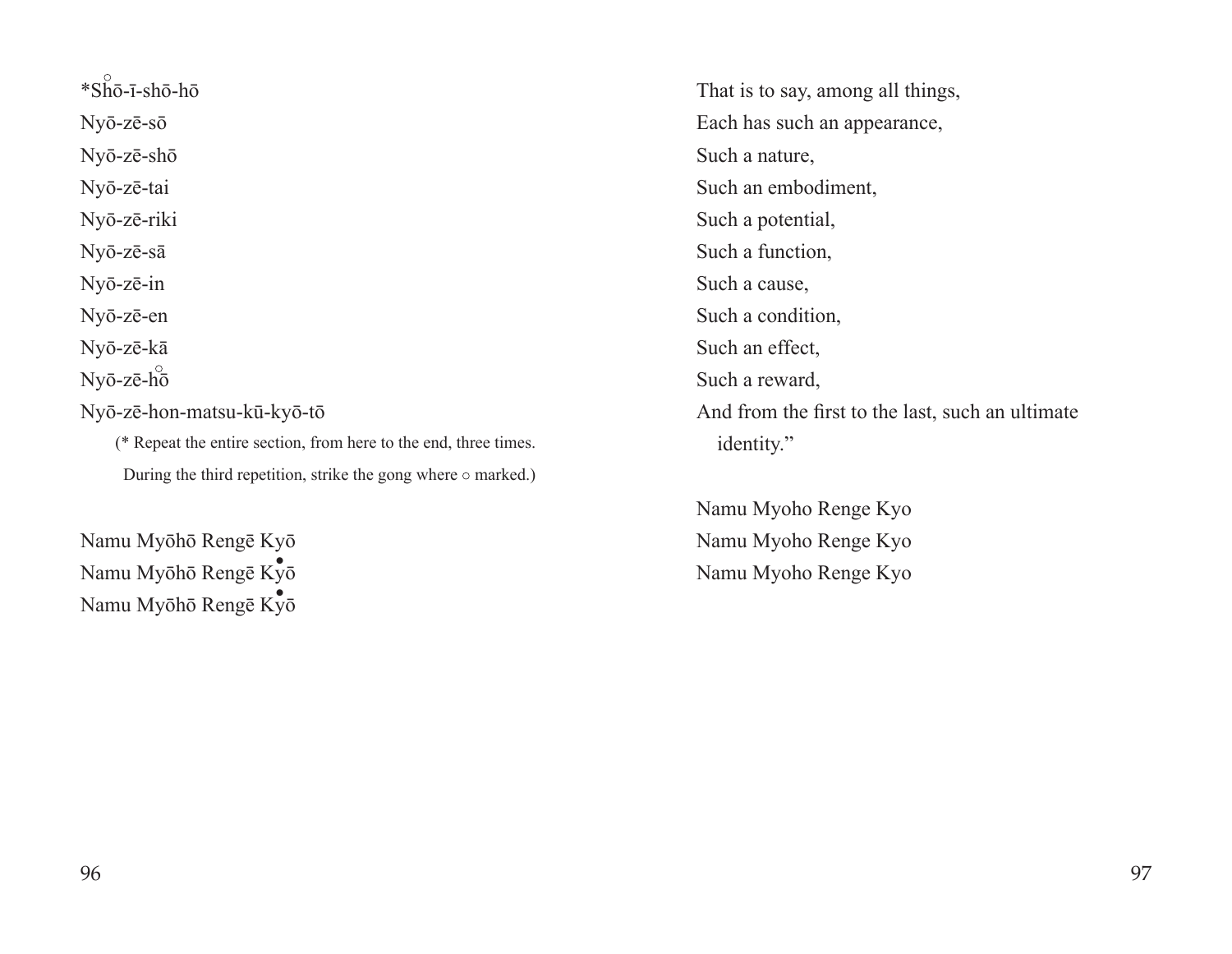#### Nyorai Juryō-hon Dai-jūroku

Jī-gā-toku-butsu-rai Shō-kyō-shō-kos-shū ・ Mū-ryō-hyaku-sen-man Oku-sai-ā-sō-gī Jō-sep-pō-kyō-kē Mū-shū-oku-shū-jō Ryō-nyū-ō-butsu-dō Nī-rai-mū-ryō-kō Ī-dō-shū-jō-kō Hō-ben-gen-nē-han ・Nī-jitsu-fū-metsu-dō Jō-jū-shī-sep-pō Gā-jō-jū-ō-shī Ī-shō-jin-zū-riki Ryō-ten-dō-shū-jō Sui-gon-nī-fū-ken

The Sutra of the Lotus Flower of the Wondrous Dharma

## From Chapter 16 The Life Span of the Eternal Tathagata

"Since I became Buddha, Countless hundreds of thousands Of millions of immeasurable Numbers of kalpas have passed. In the innumerable kalpas since then, I have ceaselessly expounded the Dharma, Teaching and transforming countless millions of beings And enabling them to embark upon the Buddha Way. I employed skillful means to reveal my nirvana In order to liberate all living beings. In truth, though, I am not extinguished, For I always abide here teaching the Dharma. Although I am always dwelling in this world, By using my transcendent powers, I cause living beings with distorted minds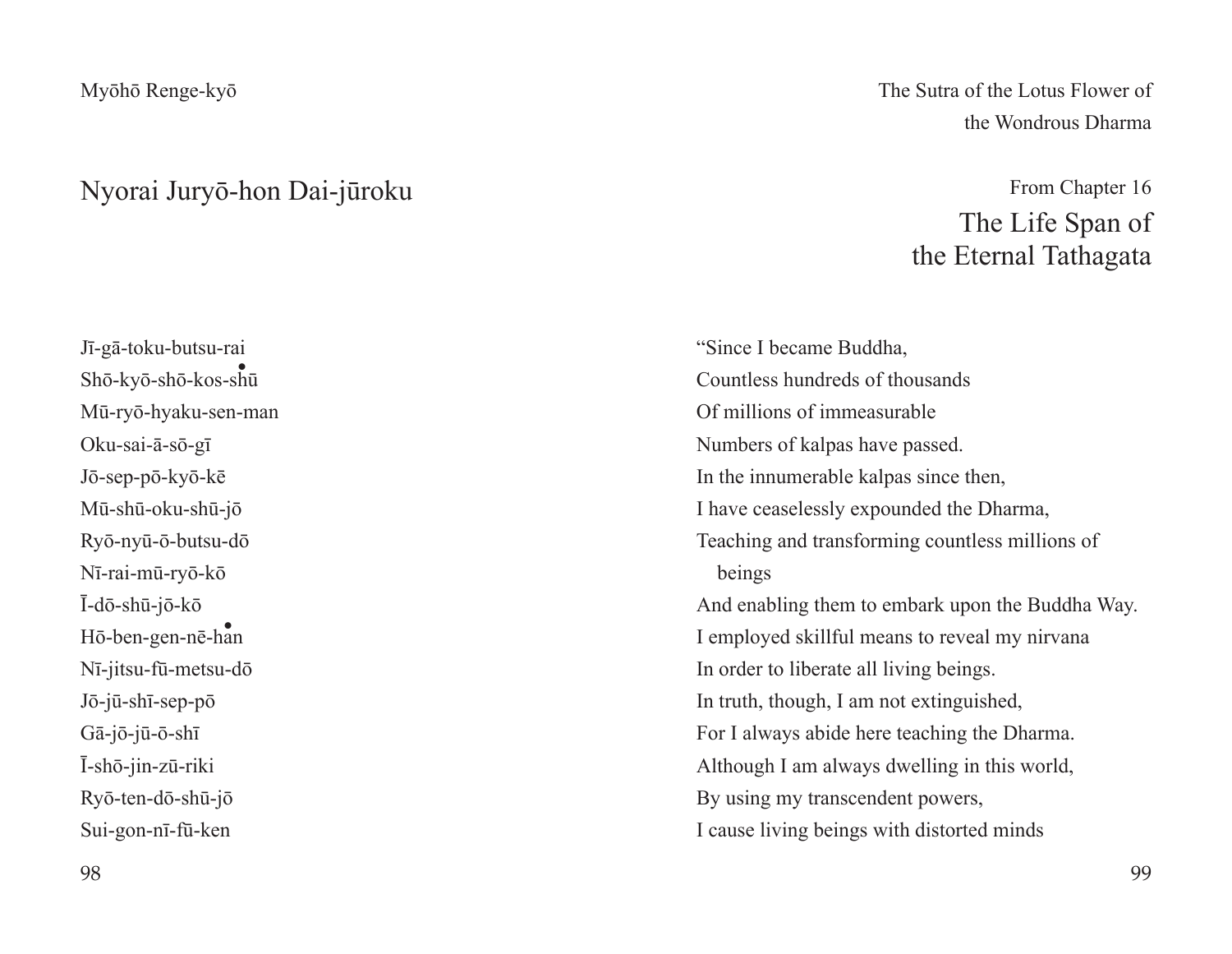Shū-ken-gā-metsu-dō Kō-kū-yō-shā-rī Gen-kai-ē-ren-bō Ni-shō-katsu-gō-shin Shū-jō-kī-shin-buku Shichi-jiki-ī-nyū-nan Is-shin-yoku-ken-butsu Fū-jī-shaku-shin-myō Jī-gā-gyū-shū-sō Kū-shutsu-ryō-jū-sen Gā-jī-gō-shū-jō Jō-zai-shī-fū-metsu Ī-hō-ben-riki-kō Gen-ū-metsu-fū-metsu Yō-koku-ū-shū-jō Kū-gyō-shin-gyō-shā Gā-bū-ō-hī-chū Ī-setsu-mū-jō-hō Nyō-tō-fū-mon-shī Tan-nī-gā-metsu-dō Gā-ken-shō-shū-jō Motsu-zai-ō-kū-kai Kō-fū-ī-gen-shin Ryō-gō-shō-katsu-gō

To be unable to see me, even though I am near. All who perceive that I have perished, Everywhere pay homage to my relics. All who cherish and long for me, Look up with thirsting hearts. At last, when living beings humbly believe, Are upright in character and gentle and flexible in mind, And wish with all their hearts to see the Buddha Even at the cost of their lives, Then I and all the Sangha Appear together on Divine Eagle Peak. At that time, I tell all living beings That I am always here and did not pass away. I use the power of skillful means to manifest Both that I am extinguished and that I am not. If, in other lands, there are living beings Who are joyful, reverent, and faithful, I will teach the supreme Dharma Among them as well. You, not hearing of this, Merely think I have perished. I see all living beings Sinking in the sea of suffering,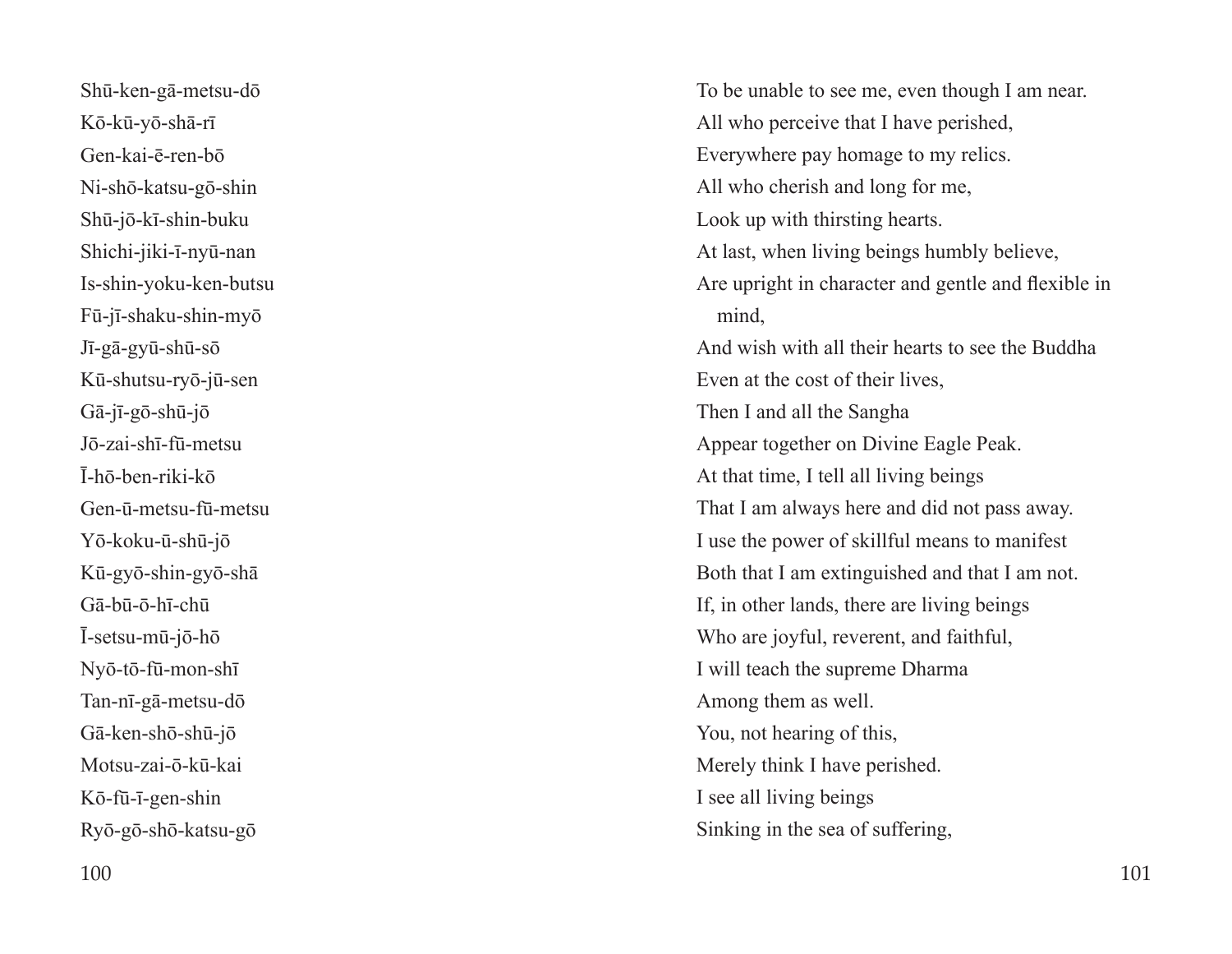In-gō-shin-ren-bō Nai-shutsu-ī-sep-pō Jin-zū-riki-nyō-zē Ō-ā-sō-gī-kō Jō-zai-ryō-jū-sen Gyū-yō-shō-jū-shō Shū-jō-ken-kō-jin Dai-kā-shō-shō-jī Gā-shī-dō-an-non Ten-nin-jō-jū-man On-rin-shō-dō-kaku Shū-jū-hō-shō-gon Hō-jū-tā-kē-kā Shū-jō-shō-yū-raku Shō-ten-kyaku-ten-kū Jō-sā-shū-gī-gaku Ū-man-dā-rā-kē San-butsu-gyū-dai-shū Gā-jō-dō-fū-kī Nī-shū-ken-shō-jin Ū-fū-shō-kū-nō Nyō-zē-shitsu-jū-man Zē-shō-zai-shū-jō Ī-aku-gō-in-nen

And I do not appear before them, So that they begin to thirst for me. When their hearts are filled with the deepest longing, I then come forth to teach the Dharma. Such are my transcendent powers. Throughout immeasurable kalpas, I am always on Divine Eagle Peak And abiding in all other places. When living beings see great fires burning At the time of the end of a kalpa, This land of mine is tranquil and calm, Always filled with heavenly beings and humans. Its gardens, groves, halls, and pavilions Are adorned with every kind of gem, And its jeweled trees are full of blossoms and fruit. Here, all living beings take their pleasure While heavenly beings strike heavenly drums, Always making many kinds of music, And showering mandarava flowers On the Buddha and his great assembly. My pure land is never destroyed, Yet all see it as consumed by fire And filled with every kind of Grief, horror, pain, and distress.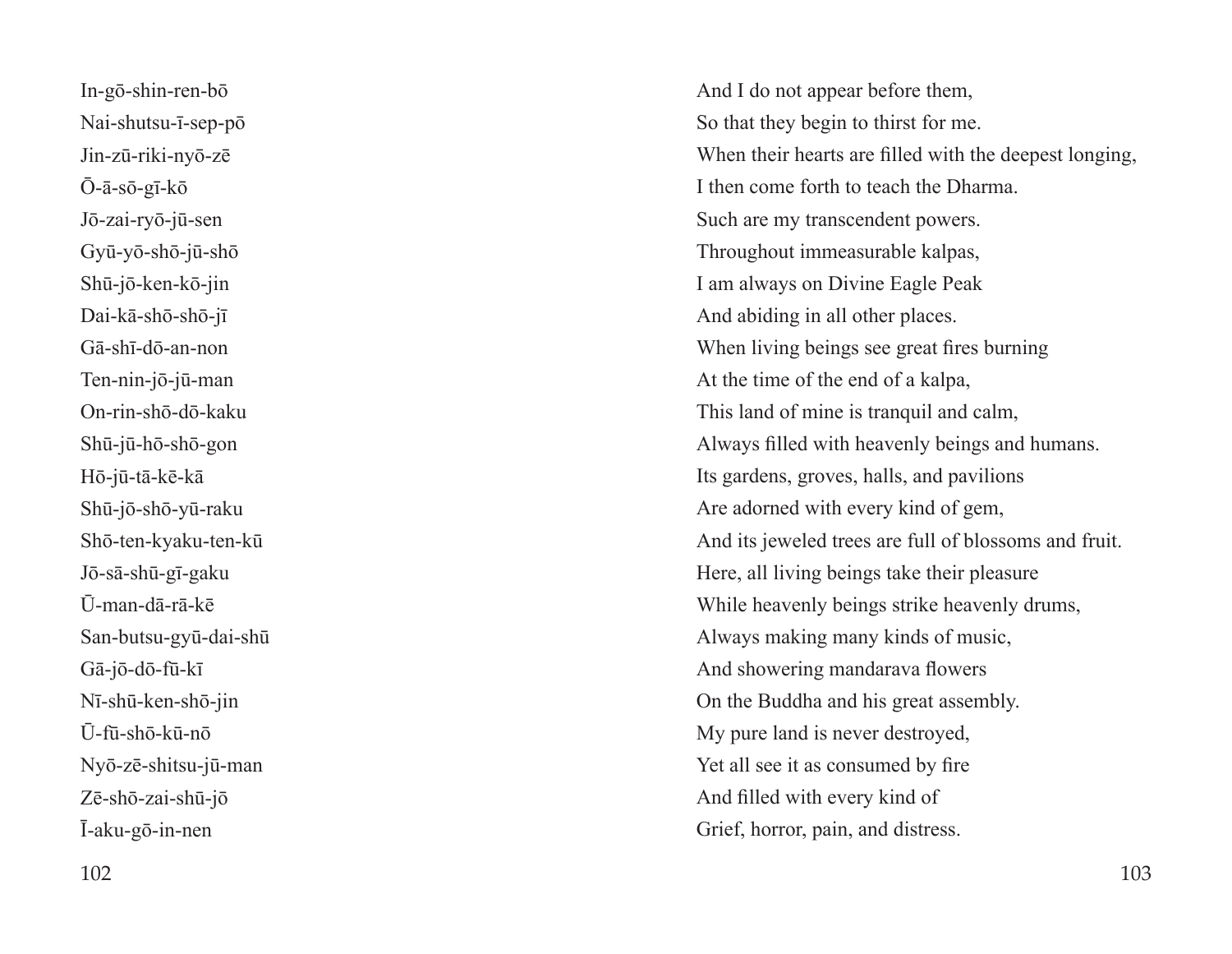Kā-ā-sō-gī-kō Fū-mon-san-bō-myō Shō-ū-shū-kū-doku Nyū-wā-shichi-jiki-shā Sok-kai-ken-gā-shin Zai-shī-nī-sep-pō Waku-jī-ī-shī-shū Setsu-butsu-jū-mū-ryō Kū-nai-ken-bus-shā Ī-setsu-butsu-nan-chī Gā-chī-riki-nyō-zē Ē-kō-shō-mū-ryō Jū-myō-mū-shū-kō Kū-shū-gō-shō-toku Nyō-tō-ū-chī-shā Mot-tō-shī-shō-gī Tō-dan-ryō-yō-jin Butsu-gō-jip-pū-kō Nyō-ī-zen-hō-ben Ī-jī-ō-shī-kō Jitsu-zai-nī-gon-shī ・Mū-nō-sek-kō-mō Gā-yaku-ī-sē-bū Kū-shō-kū-gen-shā

Those errant living beings, Because of their bad karma, Never hear of the names of the Three Treasures Throughout immeasurable kalpas. But those who perform virtuous deeds And are gentle and upright of nature Will all see me here Teaching the Dharma. At times, for the sake of them all, I teach that a buddha's life span is beyond measure. To those who see a buddha only after a very long time, I teach that a buddha is rarely met. Such is the power of my wisdom That its light shines infinitely. My life span is of countless kalpas, Attained through long cultivation of practice. Those of you who have wisdom, Give rise to no doubt about this. Bring doubt forever to an end, For the Buddha's words are valid, not in vain. A physician with skillful means Who is actually alive and announces his death Only in order to cure his deranged children Cannot be accused of falsehood.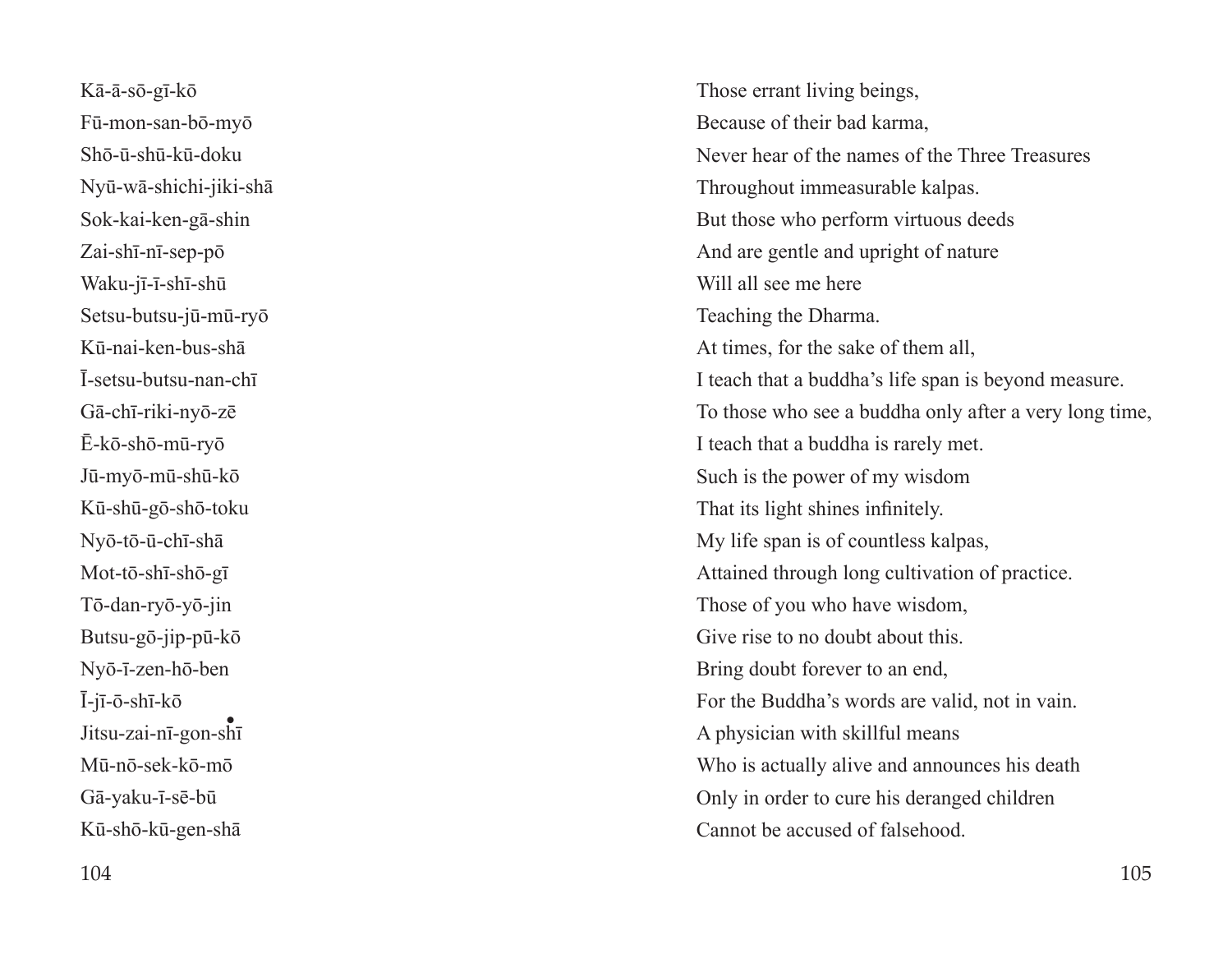Ī-bon-bū-ten-dō Jitsu-zai-nī-gon-metsu Ī-jō-ken-gā-kō Nī-shō-kyō-shī-shin Hō-itsu-jaku-gō-yoku Dā-ō-aku-dō-chū Gā-jō-chī-shū-jō Gyō-dō-fū-gyō-dō Zui-ō-shō-kā-dō Ī-setsu-shū-jū-hō ・ Mai-jī-sā-zē-nen Ī-gā-ryō-shū-jō Toku-nyū-mū-jō-dō ・Soku-jō-jū-bus-shin

Namu Myōhō Rengē Kyō Namu Myōhō Rengē Kyō Namu Myōhō Rengē Kyō ・

Like a father to all in this world, I cure their sufferings and diseases. For the sake of ordinary people with distorted thinking, I say that I am extinguished, though truly I am here. Were they always to see me, They would grow complacent and self-indulgent, Lose themselves in attachment to the five desires, And fall into evil paths. I always know living beings, Those who practice the Way and those who do not, And for their sake expound various teachings To liberate each of them accordingly. I am ever thinking: 'How can I cause living beings to Embark upon the unsurpassable Way And quickly accomplish embodiment as buddhas?'"

Namu Myoho Renge Kyo Namu Myoho Renge Kyo Namu Myoho Renge Kyo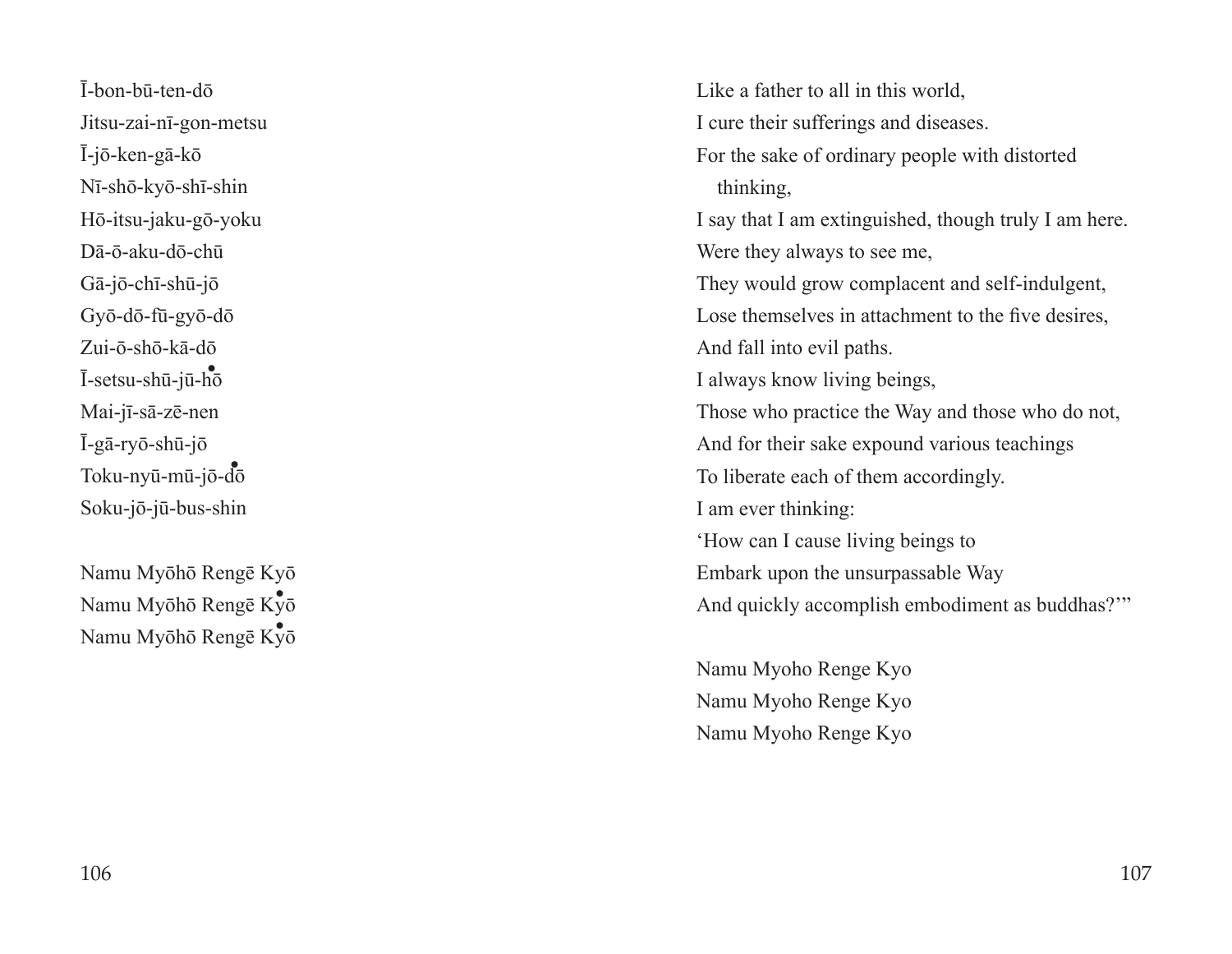#### Darani-hon Dai-nijūroku

The Sutra of the Lotus Flower of the Wondrous Dharma

## From Chapter 26 Dharanis

"A-ni ma-ni ma-ne ma-ma-ne shi-re sha-ri-te sha-mya sha-bi-ta-i sen-te mo-ku-te mo-ku-ta-bi sha-bi a-i-sha-bi sō-bi sha-bi sha-e a-sha-e a-gi-ni sen-te sha-bi da-ra-ni a-ro-kya-ba-sai-ha-sha-bi-sha-ni nē-bi-te a-ben-ta-ra-ne-bi-te a-tan-da-ha-re-shu-da-i u-ku-re mu-ku-re a-ra-re ha-ra-re shu-gya-shi a-san-ma-san-bi bod-da-bi-ki-ri-jit-te da-ru-ma-ha-ri-shi-te sō-gya-ne-ku-sha-ne ba-sha-ba-sha-shu-da-i man-ta-ra man-ta-ra-sha-ya-ta u-ro-ta u-ro-ta-kyō-sha-rya a-sha-ra a-sha-ya-ta-ya a-ba-ro a-ma-nya-na-ta-ya. Za-re ma-ka-za-re uk-ki mok-ki a-re a-ra-ha-te ne-re-te ne-re-ta-ha-te i-chi-ni i-chi-ni shi-chi-ni ne-re-chi-ni ne-ri-chi-ha-chi. A-ri na-ri to-na-ri a-na-ro na-bi ku-na-bi.

"Ani mani mane mamane shire sharite shamya shabitai sente mokute mokutabi shabi aishabi sobi shabi shae ashae agini sente shabi darani arokyabasaihashabishani nebite abentaranebite atandahareshudai ukure mukure arare harare shugyashi asanmasanbi boddabikirijitte darumaharishite sogyanekushane bashabashashudai mantara mantarashayata urota urotakyosharya ashara ashayataya abaro amanyanataya. Zare makazare ukki mokki are arahate nerete neretahate ichini ichini shichini nerechini nerichihachi. Ari nari tonari anaro nabi kunabi.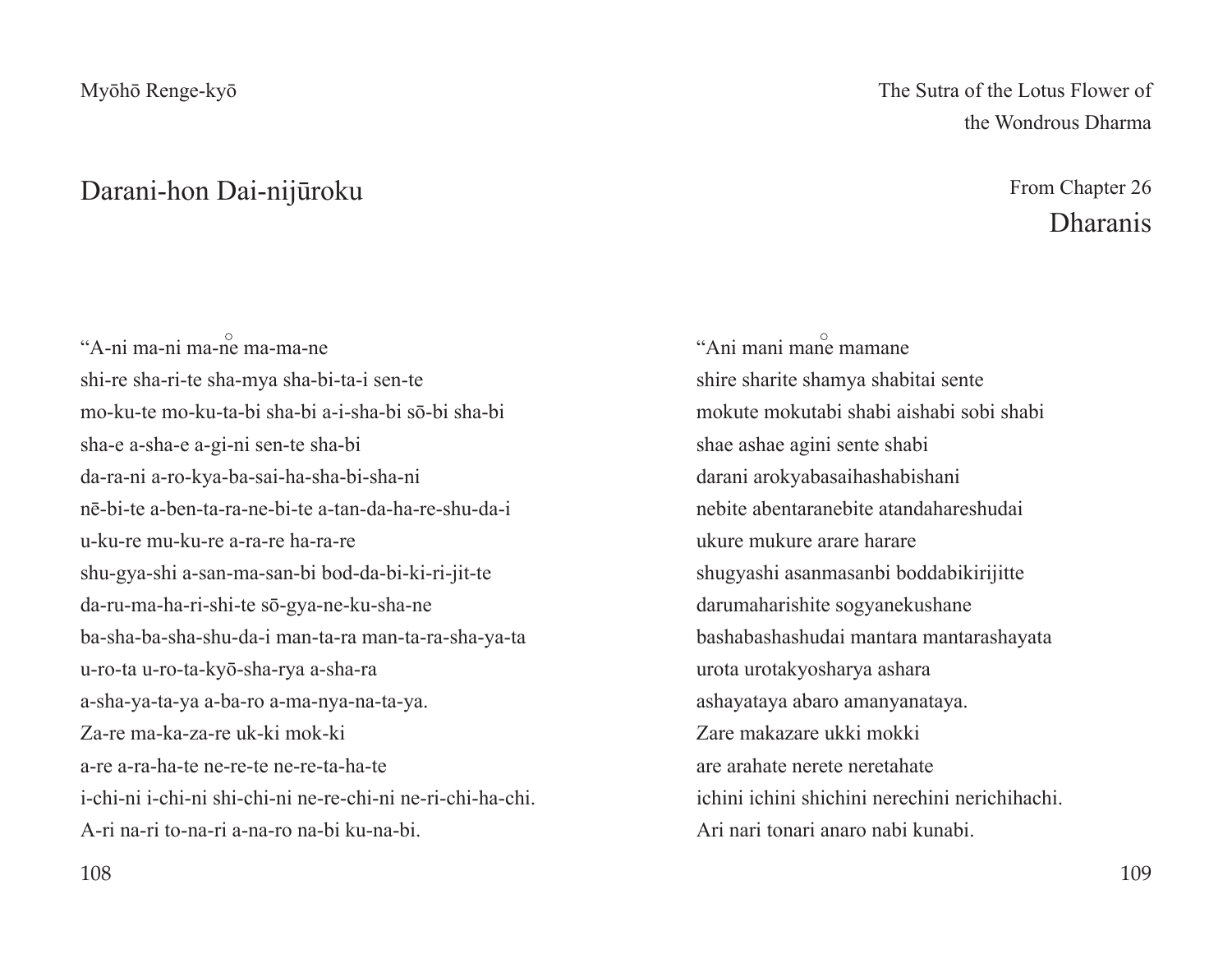A-kya-ne kya-ne ku-ri ken-da-ri sen-da-ri ma-tō-gi jō-gu-ri bu-ro-sha-ni ac-chi i-de-bi i-de-bin i-de-bi a-de-bi i-de-bi de-bi de-bi de-bi de-bi de-bi ro-ke ro-ke ro-ke ro-ke ta-ke ta-ke ta-ke to-ke to-ke.

(\* Repeat the dharanis, from beginning to end, five times. During the fifth repetition, strike the gong where  $\circ$  marked.)

"Mushiro waga kōbe no ue ni noboru tomo hosshi o nayamasu koto nakare.

"Moshiwa yasha, moshi wa rasetsu, moshiwa gaki, moshiwa futanna, moshiwa kissha, moshiwa bidara, moshiwa kenda, moshiwa umarogya, moshiwa abatsumara, moshiwa yashakissha, moshiwa ninkissha, moshiwa netsubyō seshimuru koto moshiwa ichi-nichi, moshiwa ni-nichi, moshiwa san-nichi, moshiwa shi-nichi, naishi shichi-nichi, moshiwa tsune ni netsubyō seshimen. Moshiwa nangyō, moshiwa nyogyō, moshiwa dōnangyō, moshiwa dōnyogyō, naishi yume no naka nimo matamata nayamasu koto nakare."

Sunawachi butsuzen ni oite ge o toite mōsaku: "Moshi waga shu ni junzezu shite Seppōja o nōran seba

Akyane kyane kuri kendari sendari matogi joguri buroshani acchi. Idebi idebin idebi adebi idebi debi debi debi debi debi roke roke roke roke take take take toke toke.

(\* Repeat the dharanis, from begininng to end, five times. During the fifth repetition, strike the gong where  $\circ$  marked.)

"May trouble fall upon our heads, rather than upon the teachers of the Dharma, whether it comes from yakshas, rakshasas, hungry spirits, putanas, krityas, vetadas, ghantas, umarakas, apasmarakas, yaksha krityas, or human krityas; or from single-day fevers, two-day fevers, three-day fevers, four-day fevers, week-long fevers, or unremitting fevers. May no male forms, female forms, boy forms, or girl forms ever trouble them, not even in their dreams." Then, in the presence of the Buddha, they spoke in verse.

"If people fail to heed our incantations And make trouble for teachers of the Dharma, May their heads splinter into seven pieces, Like the branches of an arjaka tree. The consequences will be comparable to Killing their own father or mother,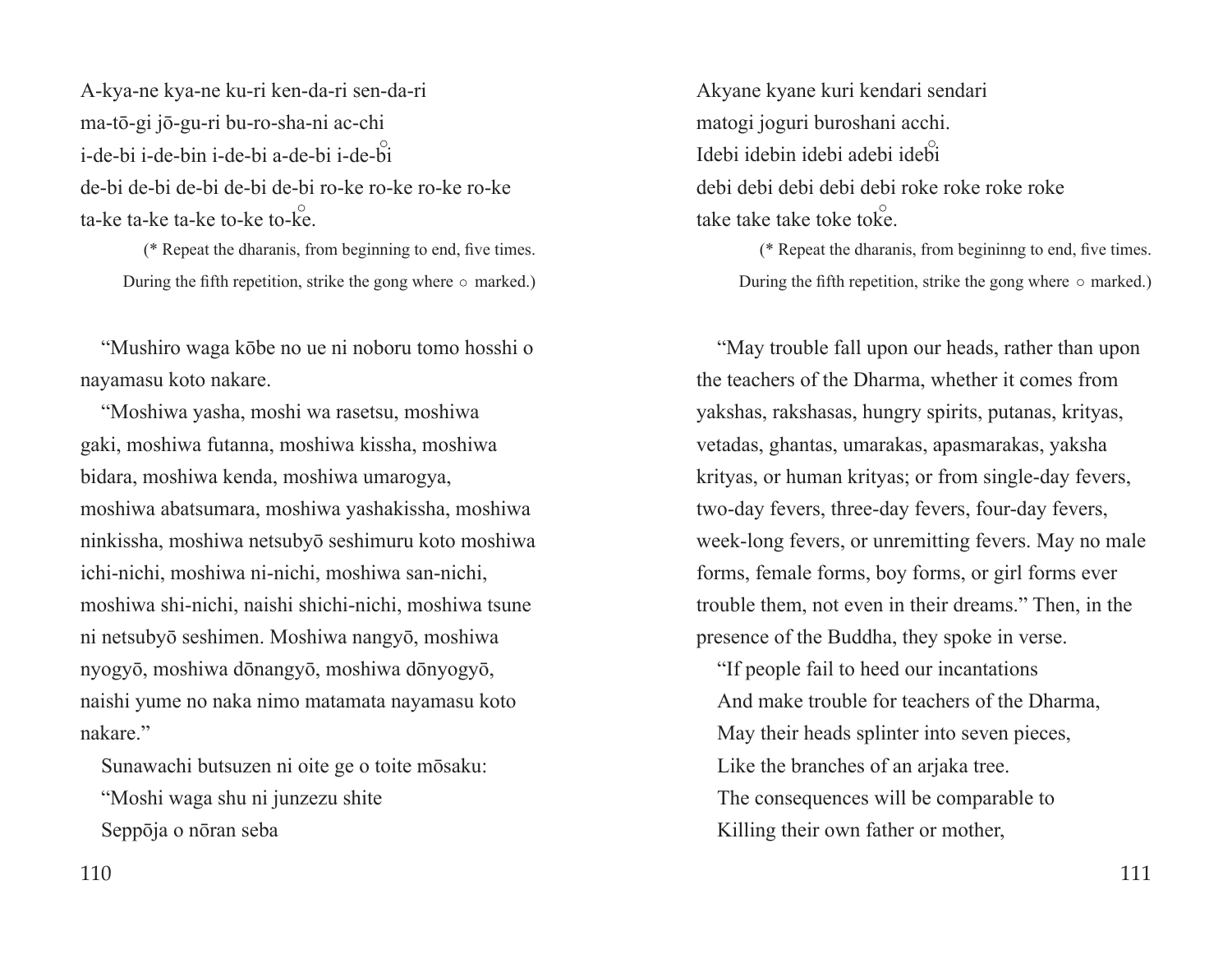Kōbe warete shichibun ni naru koto Ariju no eda no gotoku naran. Bumo o shiisuru tsumi no gotoku Mata abura o osu tsumi Toshō o motte hito o goō shi Chōdatsu ga hasōzai no gotoku Kono hosshi o okasan mono wa ・ Masa ni kaku no gotoki tsumi o ubeshi."

Namu Myōhō Rengē Kyō Namu Myōhō Rengē Kyō ・ Namu Myōhō Rengē Kyō ・

Carelessly pressing oil, Cheating others with measures and scales, Or trying to divide the Sangha As Devadatta did. Those who harm these teachers of the Dharma Will receive consequences such as these."

Namu Myoho Renge Kyo Namu Myoho Renge Kyo Namu Myoho Renge Kyo ・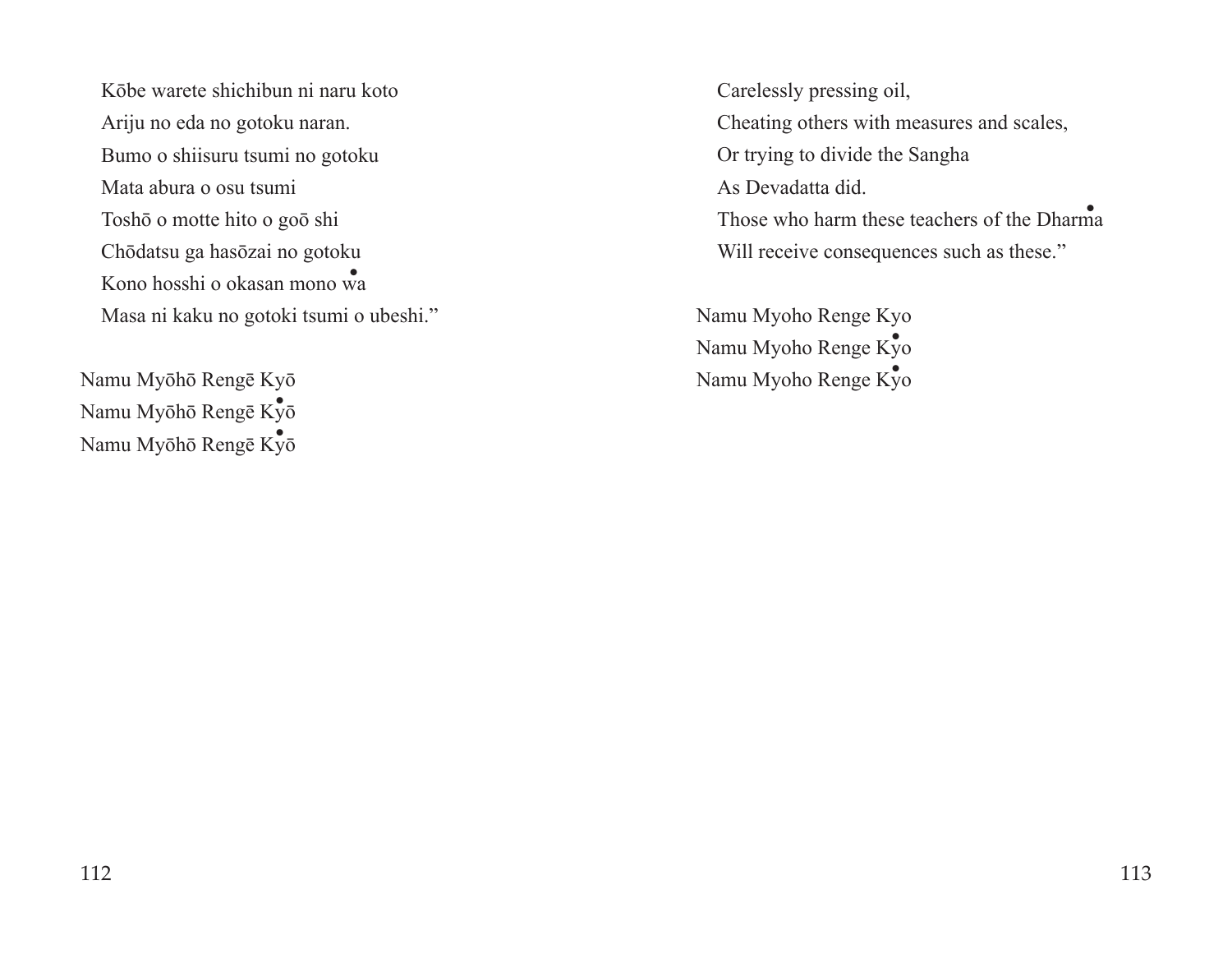## Fugen-bosatsu Kanboppon Dai-nijūhachi (Darani)

"A-tan-da-i tan-da-ha-da-i tan-da-ha-te tan-da-ku-share tan-da-shu-da-re shu-da-re shu-da-ra-ha-chi bod-da-ha-sen-ne sa-ru-ba-da-ra-ni-a-ba-ta-ni sa-ru-ba-ba-sha-a-ba-ta-ni shū-a-ba-ta-ni sō-gya-ha-bi-sha-ni sō-gya-ne-kya-da-ni a-sō-gi sō-gya-ha-gya-da-i te-re-a-da-sō-gya-to-rya-a-ra-teha-ra-te sa-ru-ba-sō-gya-san-ma-ji-kya-ran-da-i sa-ru-ba-da-ru-ma-shu-ha-ri-set-te sa-ru-ba-sat-ta-ru-da-kyō-sha-rya-a-to-gya-da-i shin-na-bi-ki-ri-da-i-te."

(\* Repeat the dharanis, from beginning to end, five times. During the fifth repetition, strike the gong where  $\circ$  marked.)

Namu Myōhō Rengē Kyō Namu Myōhō Rengē Kyō Namu Myōhō Rengē Kyō The Sutra of the Lotus Flower of the Wondrous Dharma

## From Chapter 28 Encouragement from the Bodhisattva Universal Sage (Dharanis)

"Atandai tandahadai tandahate tandakushare tandashudare shudare shudarahachi boddahasenne sarubadarani-abatani sarubabasha-abatani shuabatani sogyahabishani sogyanekyadani asogi sogyahagyadai tereadasogyatoryaarateharate sarubasogya-sanmaji-kyarandai sarubadaruma-shuharisette sarubasatta-rudakyosharya-atogyadai shinnabikiridaite."

(\* Repeat the dharanis, from beginning to end, five times. During the fifth repetition, strike the gong where  $\circ$  marked.)

Namu Myoho Renge Kyo Namu Myoho Renge Kyo Namu Myoho Renge Kyo ・kyō<br>
Namu Myoho Renge Kyo<br>
Namu Myoho Renge Kyo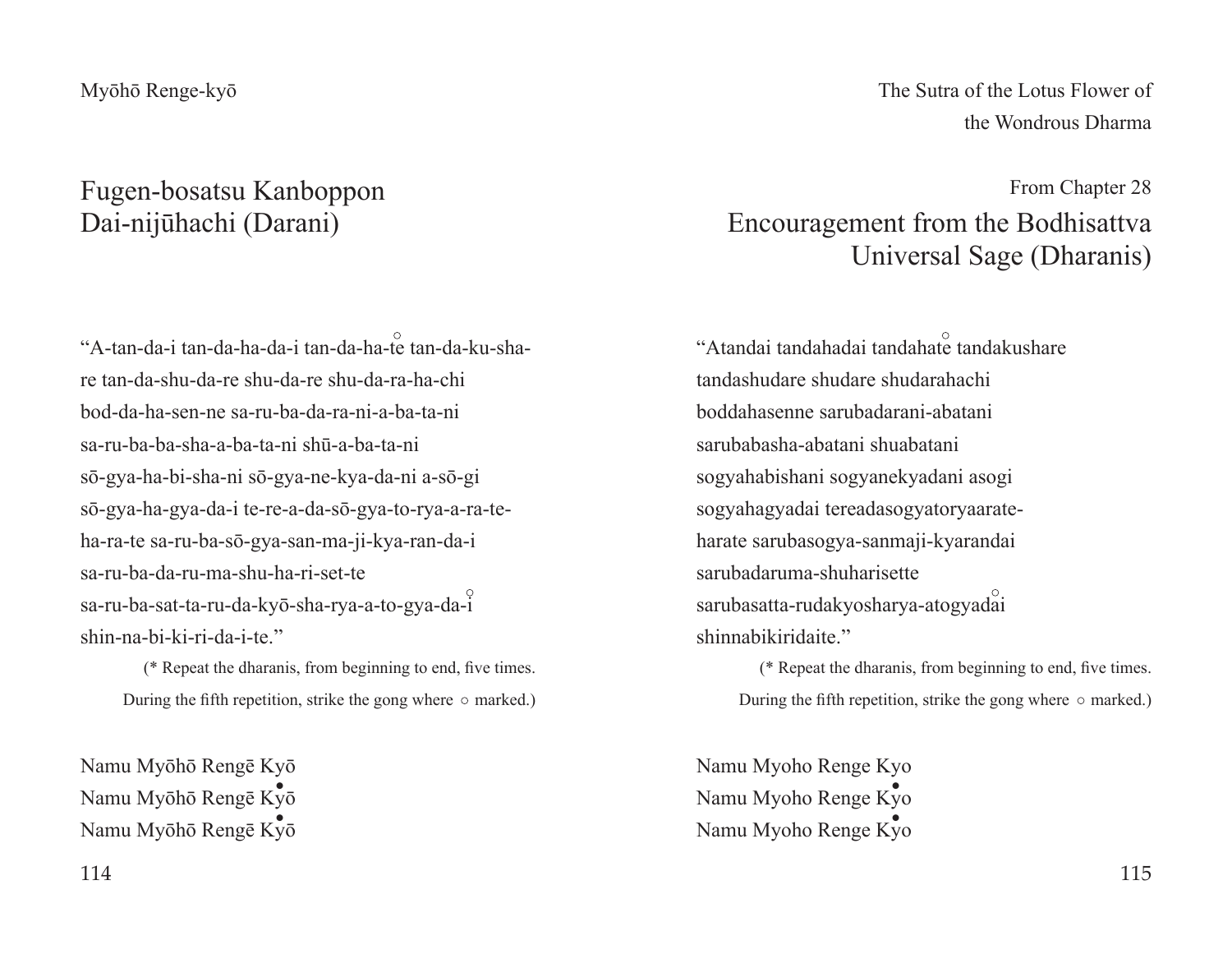## Ken-hōtō-hon Dai-jūichi (Hōtō-ge)

Shi-kyō-nan-jī. Nyaku-zan-jī-shā Ga-soku-kan-gī. Sho-butsu-yaku-nen. Nyoze-shī-nin Sho-butsu-shō-tan. Ze-soku-yū-myō. Ze-soku-shō-jin. Ze-myō-ji-kai Gyō-zu-dā-shā. Soku-i-shit-toku Mu-jō-Butsu-dō. Nō-ō-rai-sē Do-kuji-shi-kyō Ze-shin-bus-shī Jū-jun-zen-jī.

The Sutra of the Lotus Flower of the Wondrous Dharma

From Chapter 11 The Appearance of the Jeweled Stupa (Jeweled Stupa Verse)

"This sutra is so difficult to keep That if anyone keeps it, even for a short while, I will be pleased, And so, too, will all buddhas. People such as these Will be praised by all buddhas. Such people are courageous and strong. Such people are diligent. They are called keepers of the precepts And practitioners of austerities. Therefore, they will speedily attain The supreme Buddha Way. In the future, those who Can read and embrace this sutra Will be true buddha children Abiding in a state of pure goodness.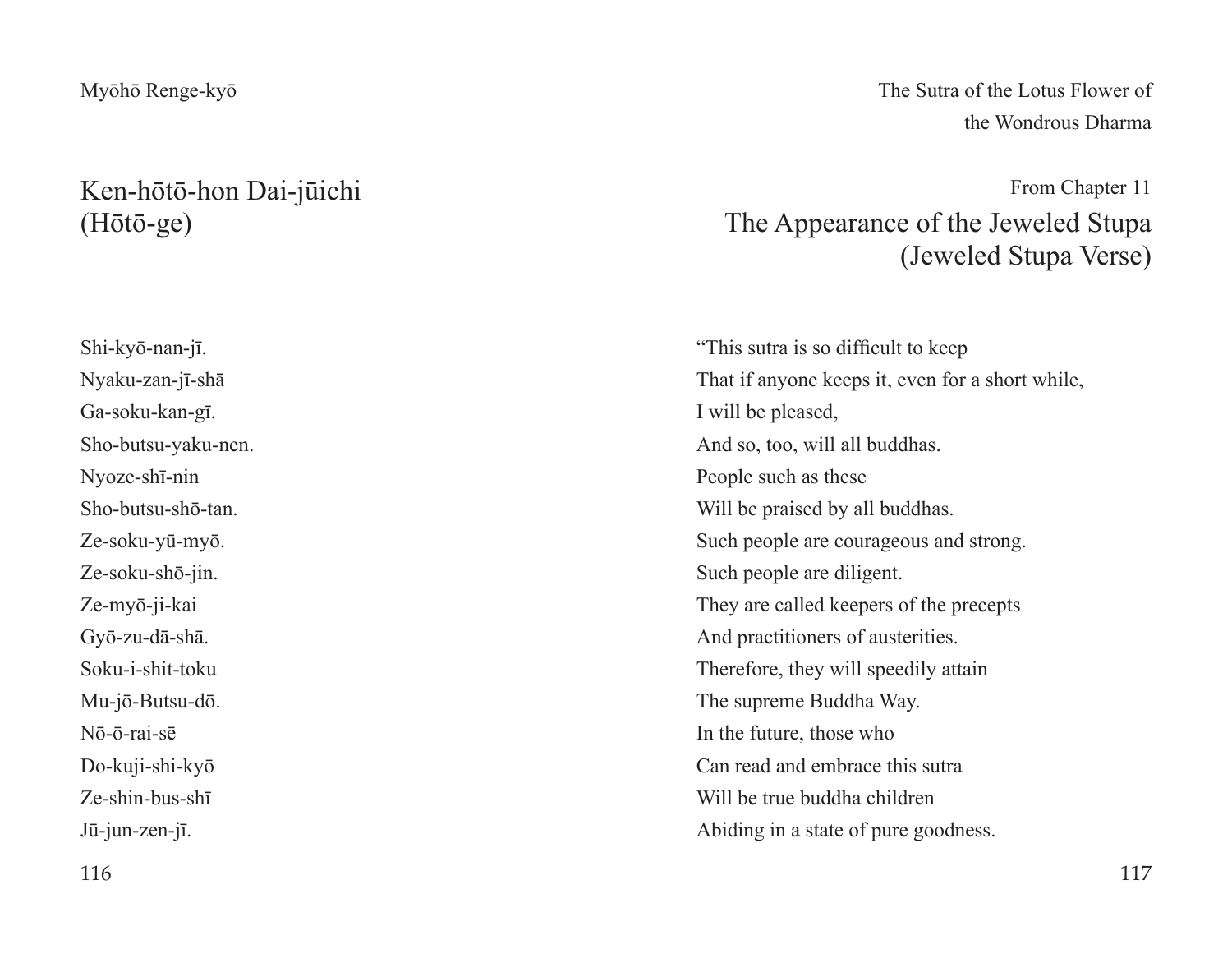Butsu-metsu-dō-gō Nō-ge-gō-gī Ze-shō-ten-nin Se-ken-shī-gen. Oku-ī-sē Nō-shū-yū-setsu Is-sai-ten-nin Kai-ō-ku-yō.

Namu Myōhō Rengē Kyō Namu Myōhō Rengē Kyō ・ Namu Myōhō Rengē Kyō ・

After the Buddha's passing, Those who can grasp its meaning Will serve as the eyes of the world For heavenly beings and humans. Thus should all heavenly beings and humans Pay homage to those who can, Even for a moment, Teach it in fearful and terrifying times."

Namu Myoho Renge Kyo Namu Myoho Renge Kyo Namu Myoho Renge Kyo